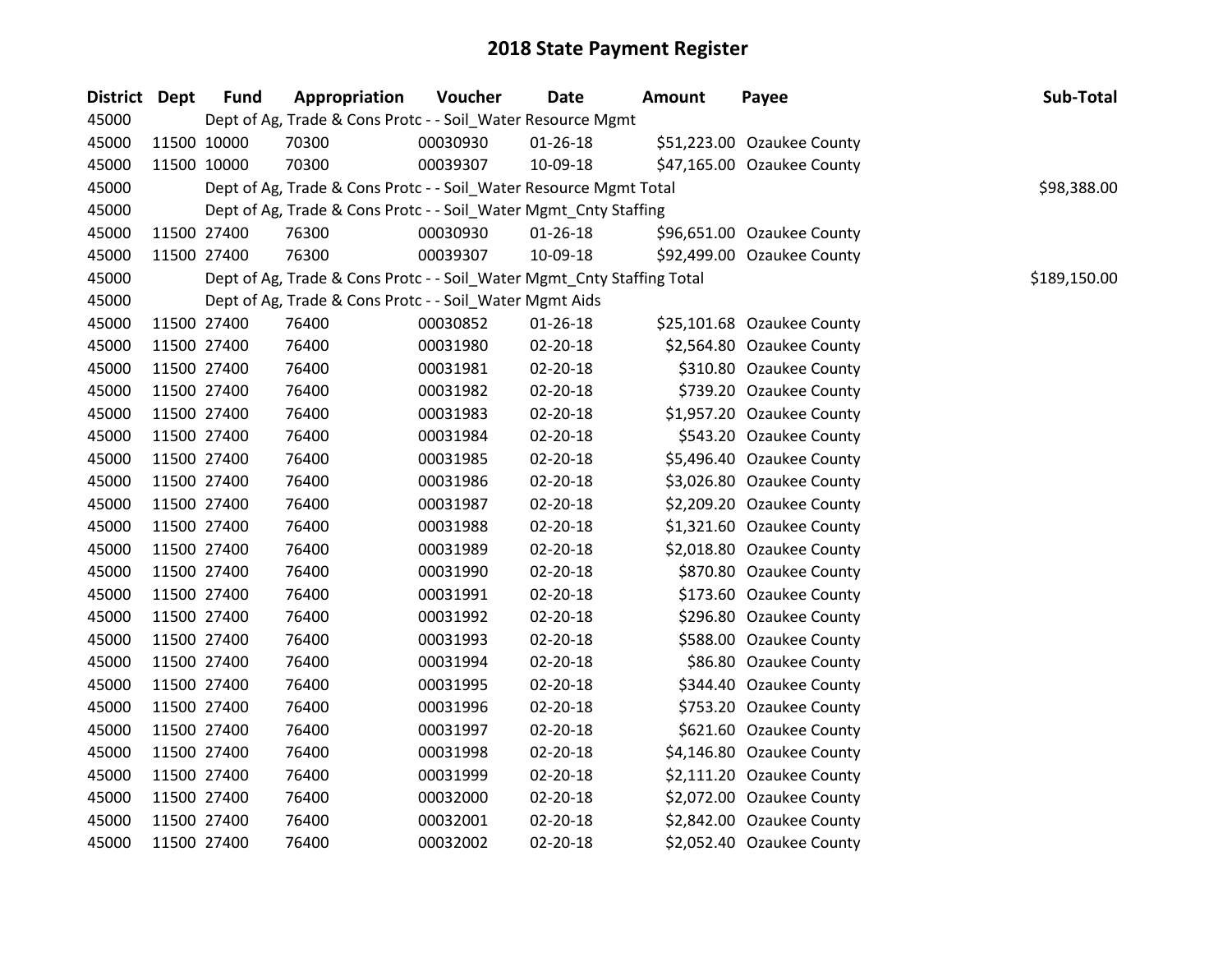| District Dept | <b>Fund</b> | Appropriation | Voucher  | <b>Date</b>    | <b>Amount</b> | Payee                     | Sub-Total |
|---------------|-------------|---------------|----------|----------------|---------------|---------------------------|-----------|
| 45000         | 11500 27400 | 76400         | 00032003 | 02-21-18       |               | \$1,500.80 Ozaukee County |           |
| 45000         | 11500 27400 | 76400         | 00032004 | 02-20-18       |               | \$3,693.20 Ozaukee County |           |
| 45000         | 11500 27400 | 76400         | 00032005 | 02-20-18       |               | \$1,092.00 Ozaukee County |           |
| 45000         | 11500 27400 | 76400         | 00032006 | 02-20-18       |               | \$848.40 Ozaukee County   |           |
| 45000         | 11500 27400 | 76400         | 00032007 | 02-20-18       |               | \$369.60 Ozaukee County   |           |
| 45000         | 11500 27400 | 76400         | 00032008 | 02-20-18       |               | \$672.00 Ozaukee County   |           |
| 45000         | 11500 27400 | 76400         | 00032009 | 02-20-18       |               | \$1,968.40 Ozaukee County |           |
| 45000         | 11500 27400 | 76400         | 00032010 | 02-20-18       |               | \$2,662.80 Ozaukee County |           |
| 45000         | 11500 27400 | 76400         | 00032011 | 02-20-18       |               | \$1,668.80 Ozaukee County |           |
| 45000         | 11500 27400 | 76400         | 00032012 | 02-20-18       |               | \$725.20 Ozaukee County   |           |
| 45000         | 11500 27400 | 76400         | 00032013 | 02-20-18       |               | \$4,110.40 Ozaukee County |           |
| 45000         | 11500 27400 | 76400         | 00032014 | 02-20-18       |               | \$72.80 Ozaukee County    |           |
| 45000         | 11500 27400 | 76400         | 00032015 | $02 - 20 - 18$ |               | \$2,500.40 Ozaukee County |           |
| 45000         | 11500 27400 | 76400         | 00032016 | 02-20-18       |               | \$428.40 Ozaukee County   |           |
| 45000         | 11500 27400 | 76400         | 00032017 | 02-20-18       |               | \$7,473.20 Ozaukee County |           |
| 45000         | 11500 27400 | 76400         | 00032018 | 02-20-18       |               | \$2,536.80 Ozaukee County |           |
| 45000         | 11500 27400 | 76400         | 00032019 | 02-20-18       |               | \$4,180.40 Ozaukee County |           |
| 45000         | 11500 27400 | 76400         | 00032020 | 02-20-18       |               | \$3,567.20 Ozaukee County |           |
| 45000         | 11500 27400 | 76400         | 00032021 | 02-20-18       |               | \$5,918.64 Ozaukee County |           |
| 45000         | 11500 27400 | 76400         | 00032672 | 03-09-18       |               | \$207.20 Ozaukee County   |           |
| 45000         | 11500 27400 | 76400         | 00032673 | 03-09-18       |               | \$210.00 Ozaukee County   |           |
| 45000         | 11500 27400 | 76400         | 00033116 | 03-23-18       |               | \$5.60 Ozaukee County     |           |
| 45000         | 11500 27400 | 76400         | 00033494 | 04-04-18       |               | \$1,035.00 Ozaukee County |           |
| 45000         | 11500 27400 | 76400         | 00039135 | 10-05-18       |               | \$2,252.00 Ozaukee County |           |
| 45000         | 11500 27400 | 76400         | 00039136 | 10-05-18       |               | \$2,160.00 Ozaukee County |           |
| 45000         | 11500 27400 | 76400         | 00039137 | 10-05-18       |               | \$5,004.00 Ozaukee County |           |
| 45000         | 11500 27400 | 76400         | 00039138 | 10-05-18       |               | \$524.00 Ozaukee County   |           |
| 45000         | 11500 27400 | 76400         | 00039139 | 10-05-18       |               | \$4,392.00 Ozaukee County |           |
| 45000         | 11500 27400 | 76400         | 00039140 | 10-05-18       |               | \$2,920.00 Ozaukee County |           |
| 45000         | 11500 27400 | 76400         | 00039141 | 10-05-18       |               | \$1,908.00 Ozaukee County |           |
| 45000         | 11500 27400 | 76400         | 00039142 | 10-05-18       |               | \$1,064.00 Ozaukee County |           |
| 45000         | 11500 27400 | 76400         | 00039143 | 10-05-18       |               | \$4,780.00 Ozaukee County |           |
| 45000         | 11500 27400 | 76400         | 00039144 | 10-05-18       |               | \$372.00 Ozaukee County   |           |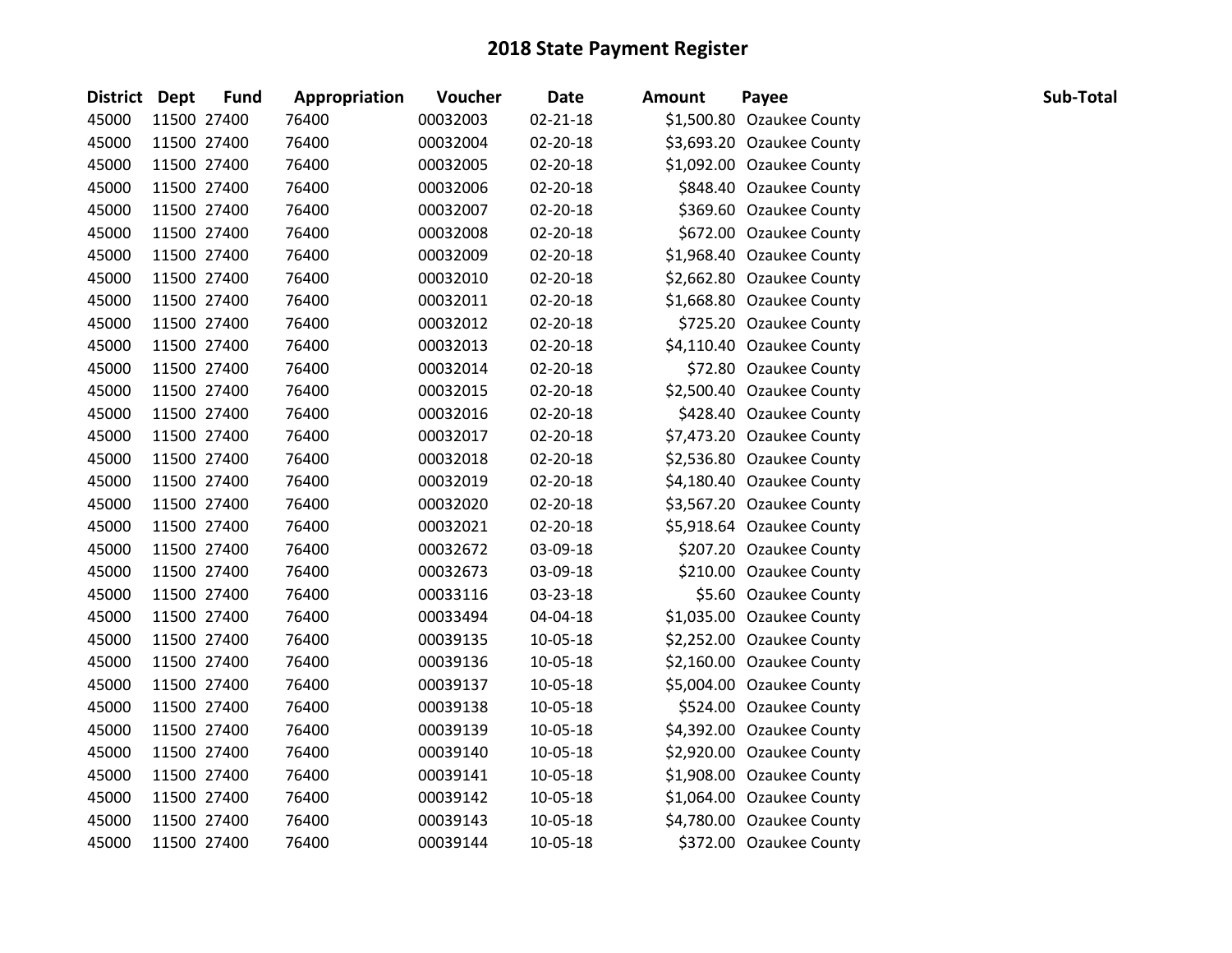| District Dept | <b>Fund</b> | Appropriation                                                       | Voucher  | <b>Date</b>    | <b>Amount</b> | Payee                      | Sub-Total    |
|---------------|-------------|---------------------------------------------------------------------|----------|----------------|---------------|----------------------------|--------------|
| 45000         | 11500 27400 | 76400                                                               | 00039145 | 10-05-18       |               | \$2,168.00 Ozaukee County  |              |
| 45000         | 11500 27400 | 76400                                                               | 00039146 | 10-05-18       |               | \$1,124.00 Ozaukee County  |              |
| 45000         | 11500 27400 | 76400                                                               | 00039147 | 10-05-18       |               | \$6,192.00 Ozaukee County  |              |
| 45000         | 11500 27400 | 76400                                                               | 00039148 | 10-05-18       |               | \$4,068.00 Ozaukee County  |              |
| 45000         | 11500 27400 | 76400                                                               | 00039149 | 10-05-18       |               | \$2,920.00 Ozaukee County  |              |
| 45000         | 11500 27400 | 76400                                                               | 00039150 | 10-05-18       |               | \$5,412.00 Ozaukee County  |              |
| 45000         | 11500 27400 | 76400                                                               | 00039423 | $10-12-18$     |               | \$960.00 Ozaukee County    |              |
| 45000         |             | Dept of Ag, Trade & Cons Protc - - Soil_Water Mgmt Aids Total       |          |                |               |                            | \$157,916.52 |
| 45000         |             | Dept of Ag, Trade & Cons Protc - - Clean Sweep Grants               |          |                |               |                            |              |
| 45000         | 11500 27400 | 77800                                                               | 00030818 | $01 - 24 - 18$ |               | \$4,000.00 Ozaukee County  |              |
| 45000         | 11500 27400 | 77800                                                               | 00038265 | 09-11-18       |               | \$12,970.00 Ozaukee County |              |
| 45000         |             | Dept of Ag, Trade & Cons Protc - - Clean Sweep Grants Total         |          |                |               |                            | \$16,970.00  |
| 45000         |             | Dept of Ag, Trade & Cons Protc - - Agriculture-Soil & Water         |          |                |               |                            |              |
| 45000         | 11500 36300 | <b>WE100</b>                                                        | 00031638 | $02 - 15 - 18$ |               | \$10,000.00 Ozaukee County |              |
| 45000         | 11500 36300 | <b>WE100</b>                                                        | 00031639 | $02 - 15 - 18$ |               | \$7,068.73 Ozaukee County  |              |
| 45000         | 11500 36300 | <b>WE100</b>                                                        | 00031640 | $02 - 15 - 18$ |               | \$49,999.00 Ozaukee County |              |
| 45000         | 11500 36300 | <b>WE100</b>                                                        | 00031641 | $02 - 15 - 18$ |               | \$2,520.00 Ozaukee County  |              |
| 45000         |             | Dept of Ag, Trade & Cons Protc - - Agriculture-Soil & Water Total   |          |                |               |                            | \$69,587.73  |
| 45000         |             | Dept of Safety & Prof Services - - General Program Operations       |          |                |               |                            |              |
| 45000         | 16500 10000 | 12100                                                               | 00014955 | $01 - 18 - 18$ |               | \$16.25 Ozaukee County     |              |
| 45000         | 16500 10000 | 12100                                                               | 00015677 | $02 - 15 - 18$ |               | \$10.00 Ozaukee County     |              |
| 45000         |             | Dept of Safety & Prof Services - - General Program Operations Total |          |                |               |                            | \$26.25      |
| 45000         |             | Dept of Natural Resources - - Gpo-Federal Funds                     |          |                |               |                            |              |
| 45000         | 37000 10000 | 44100                                                               | 00259047 | 08-22-18       |               | \$49,000.00 Ozaukee County |              |
| 45000         |             | Dept of Natural Resources - - Gpo-Federal Funds Total               |          |                |               |                            | \$49,000.00  |
| 45000         |             | Dept of Natural Resources - - Gpo - Federal Funds                   |          |                |               |                            |              |
| 45000         | 37000 10000 | 94100                                                               | 00225558 | 04-09-18       |               | \$23,200.00 Ozaukee County |              |
| 45000         |             | Dept of Natural Resources - - Gpo - Federal Funds Total             |          |                |               |                            | \$23,200.00  |
| 45000         |             | Dept of Natural Resources - - Gen Program Ops-State Funds           |          |                |               |                            |              |
| 45000         | 37000 21200 | 16100                                                               | 00261560 | 08-23-18       |               | \$110.00 Ozaukee County    |              |
| 45000         |             | Dept of Natural Resources - - Gen Program Ops-State Funds Total     |          |                |               |                            | \$110.00     |
| 45000         |             | Dept of Natural Resources - - Er--Vol Pay, Sale, Lease & Fee        |          |                |               |                            |              |
| 45000         | 37000 21200 | 16300                                                               | 00246978 | 07-03-18       |               | \$5,000.00 Ozaukee County  |              |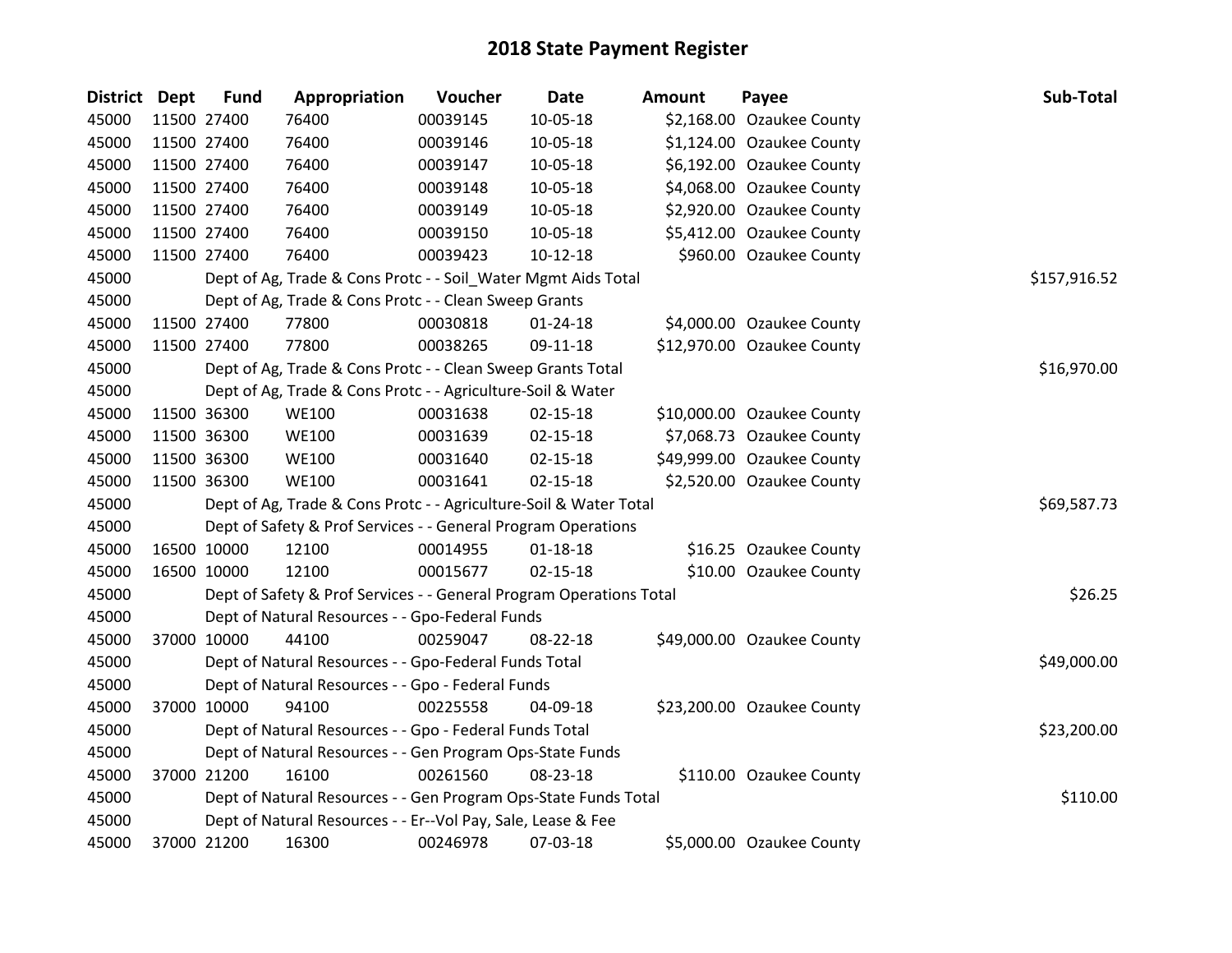| <b>District Dept</b> | <b>Fund</b> | Appropriation                                                      | Voucher    | Date           | <b>Amount</b> | Payee                      | Sub-Total   |  |
|----------------------|-------------|--------------------------------------------------------------------|------------|----------------|---------------|----------------------------|-------------|--|
| 45000                |             | Dept of Natural Resources - - Er--Vol Pay, Sale, Lease & Fee Total |            |                |               |                            | \$5,000.00  |  |
| 45000                |             | Dept of Natural Resources - - Gen Program Ops-State Funds-Fr       |            |                |               |                            |             |  |
| 45000                | 37000 21200 | 16600                                                              | 00207950   | $01 - 18 - 18$ |               | \$99.00 Ozaukee County     |             |  |
| 45000                |             | Dept of Natural Resources - - Gen Program Ops-State Funds-Fr Total |            |                |               |                            | \$99.00     |  |
| 45000                |             | Dept of Natural Resources - - General Program Operations --        |            |                |               |                            |             |  |
| 45000                | 37000 21200 | 25400                                                              | 00225976   | 04-09-18       |               | \$450.00 Ozaukee County    |             |  |
| 45000                | 37000 21200 | 25400                                                              | 00257450   | 08-03-18       |               | \$150.00 Ozaukee County    |             |  |
| 45000                | 37000 21200 | 25400                                                              | 00286745   | 12-28-18       |               | \$240.00 Ozaukee County    |             |  |
| 45000                |             | Dept of Natural Resources - - General Program Operations -- Total  |            |                |               |                            |             |  |
| 45000                |             | Dept of Natural Resources - - Venison Processing                   |            |                |               |                            |             |  |
| 45000                | 37000 21200 | 54900                                                              | 00222583   | $03 - 27 - 18$ |               | \$2,395.31 Ozaukee County  |             |  |
| 45000                |             | Dept of Natural Resources - - Venison Processing Total             |            |                |               |                            | \$2,395.31  |  |
| 45000                |             | Dept of Natural Resources - - Wildlife Damage Claims & Abat        |            |                |               |                            |             |  |
| 45000                | 37000 21200 | 55300                                                              | 00222583   | 03-27-18       |               | \$9,743.27 Ozaukee County  |             |  |
| 45000                |             | Dept of Natural Resources - - Wildlife Damage Claims & Abat Total  | \$9,743.27 |                |               |                            |             |  |
| 45000                |             | Dept of Natural Resources - - Resaids - County Cons Aids           |            |                |               |                            |             |  |
| 45000                | 37000 21200 | 56300                                                              | 00206798   | $01 - 11 - 18$ |               | \$2,187.00 Ozaukee County  |             |  |
| 45000                |             | Dept of Natural Resources - - Resaids - County Cons Aids Total     |            |                |               |                            | \$2,187.00  |  |
| 45000                |             | Dept of Natural Resources - - Ra- Cnty Snow Trail & Area Aid       |            |                |               |                            |             |  |
| 45000                | 37000 21200 | 57400                                                              | 00272219   | 10-12-18       |               | \$10,430.19 Ozaukee County |             |  |
| 45000                | 37000 21200 | 57400                                                              | 00274005   | $10-17-18$     |               | \$16,515.00 Ozaukee County |             |  |
| 45000                |             | Dept of Natural Resources - - Ra- Cnty Snow Trail & Area Aid Total |            |                |               |                            | \$26,945.19 |  |
| 45000                |             | Dept of Natural Resources - - Ea - River Protect, Cons Fund        |            |                |               |                            |             |  |
| 45000                | 37000 21200 | 67500                                                              | 00206213   | 01-09-18       |               | \$49,999.50 Ozaukee County |             |  |
| 45000                | 37000 21200 | 67500                                                              | 00208625   | $01-19-18$     |               | \$2,500.00 Ozaukee County  |             |  |
| 45000                | 37000 21200 | 67500                                                              | 00231511   | $04 - 27 - 18$ |               | \$7,500.00 Ozaukee County  |             |  |
| 45000                | 37000 21200 | 67500                                                              | 00231512   | $04 - 27 - 18$ |               | \$7,500.00 Ozaukee County  |             |  |
| 45000                | 37000 21200 | 67500                                                              | 00267532   | 09-21-18       |               | \$2,500.00 Ozaukee County  |             |  |
| 45000                |             | Dept of Natural Resources - - Ea - River Protect, Cons Fund Total  |            |                |               |                            | \$69,999.50 |  |
| 45000                |             | Dept of Natural Resources - - Gpo-Environmental Fund               |            |                |               |                            |             |  |
| 45000                | 37000 27400 | 46100                                                              | 00263300   | 09-04-18       |               | \$30.00 Ozaukee County     |             |  |
| 45000                |             | Dept of Natural Resources - - Gpo-Environmental Fund Total         |            |                |               |                            | \$30.00     |  |
| 45000                |             | Dept of Natural Resources - - Ea - Urban Nonpoint Source           |            |                |               |                            |             |  |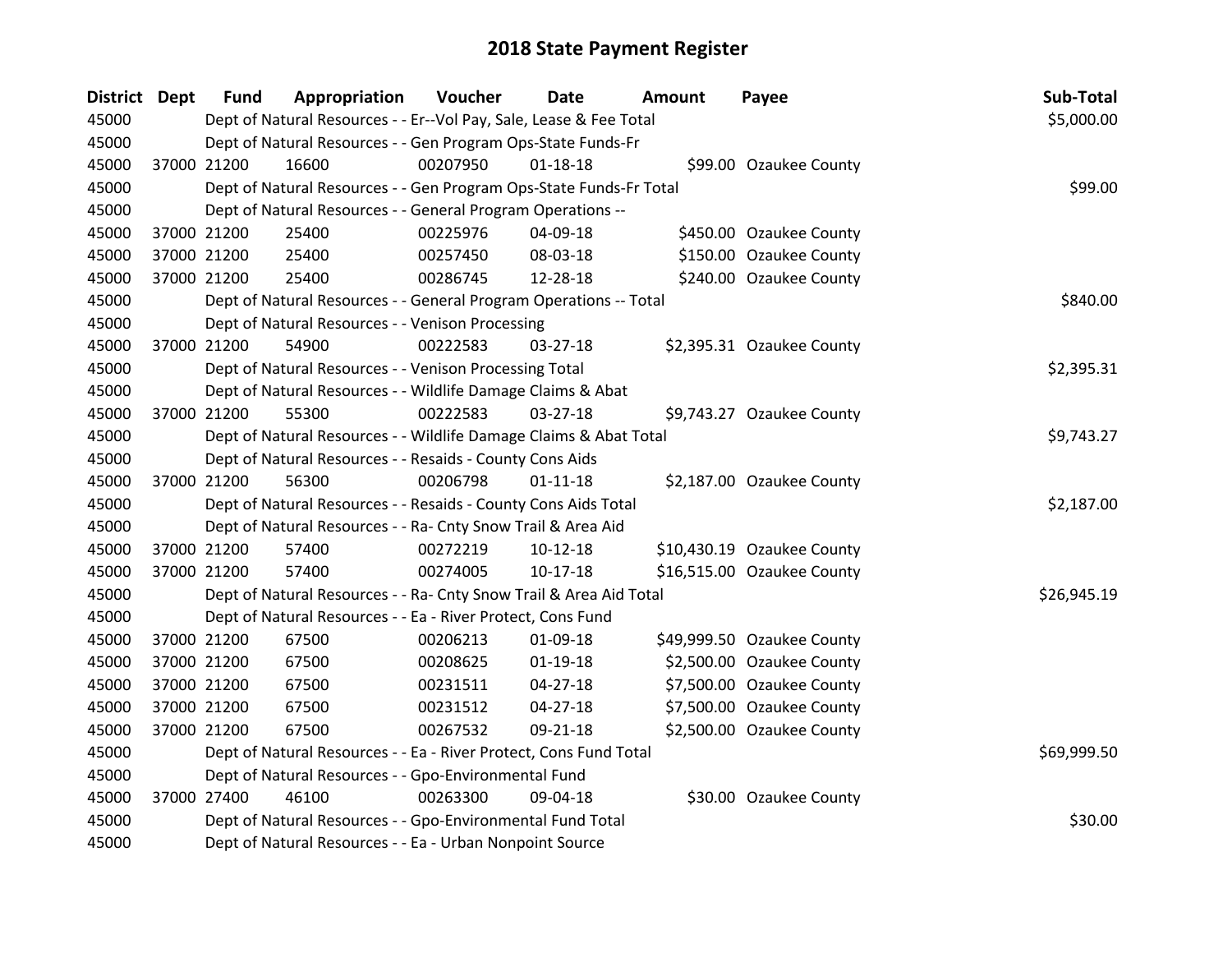| <b>District</b> | <b>Dept</b> | <b>Fund</b> | Appropriation                                                     | Voucher  | <b>Date</b>    | <b>Amount</b> | Payee                       | Sub-Total      |
|-----------------|-------------|-------------|-------------------------------------------------------------------|----------|----------------|---------------|-----------------------------|----------------|
| 45000           |             | 37000 27400 | 65800                                                             | 00285258 | 12-18-18       |               | \$74,810.00 Ozaukee County  |                |
| 45000           |             |             | Dept of Natural Resources - - Ea - Urban Nonpoint Source Total    |          |                |               |                             | \$74,810.00    |
| 45000           |             |             | Dept of Natural Resources - - Dnr-Nonpoint Source                 |          |                |               |                             |                |
| 45000           |             | 37000 36300 | TF100                                                             | 00213054 | 02-08-18       |               | \$150,000.00 Ozaukee County |                |
| 45000           |             |             | Dept of Natural Resources - - Dnr-Nonpoint Source Total           |          |                |               |                             | \$150,000.00   |
| 45000           |             |             | Dept of Natural Resources - - Gpo - Sd Water Loan Prog, Fed       |          |                |               |                             |                |
| 45000           |             | 37000 57300 | 48200                                                             | 00206288 | $01 - 11 - 18$ |               | \$19,541.50 Ozaukee County  |                |
| 45000           |             | 37000 57300 | 48200                                                             | 00222035 | 04-19-18       |               | \$18,855.50 Ozaukee County  |                |
| 45000           |             | 37000 57300 | 48200                                                             | 00244158 | 06-18-18       |               | \$18,855.50 Ozaukee County  |                |
| 45000           |             | 37000 57300 | 48200                                                             | 00267300 | $10-10-18$     |               | \$18,855.50 Ozaukee County  |                |
| 45000           |             |             | Dept of Natural Resources - - Gpo - Sd Water Loan Prog, Fed Total |          |                |               |                             | \$76,108.00    |
| 45000           |             |             | WI Dept of Transportation - - Eldly&Disa Co/Aid Sf                |          |                |               |                             |                |
| 45000           |             | 39500 21100 | 16800                                                             | 00229652 | 03-13-18       |               | \$205,606.00 Ozaukee County |                |
| 45000           |             |             | WI Dept of Transportation - - Eldly&Disa Co/Aid Sf Total          |          |                |               |                             | \$205,606.00   |
| 45000           |             |             | WI Dept of Transportation - - Tb, Trns Oper Aid Sf                |          |                |               |                             |                |
| 45000           |             | 39500 21100 | 17600                                                             | 00261911 | $06-11-18$     |               | \$114,087.00 Ozaukee County |                |
| 45000           |             | 39500 21100 | 17600                                                             | 00261912 | $06-11-18$     |               | \$101,575.00 Ozaukee County |                |
| 45000           |             | 39500 21100 | 17600                                                             | 00261913 | 06-11-18       |               | \$109,720.00 Ozaukee County |                |
| 45000           |             | 39500 21100 | 17600                                                             | 00262473 | 06-13-18       |               | \$312,250.00 Ozaukee County |                |
| 45000           |             | 39500 21100 | 17600                                                             | 00289424 | 08-24-18       |               | \$936,749.00 Ozaukee County |                |
| 45000           |             |             | WI Dept of Transportation - - Tb, Trns Oper Aid Sf Total          |          |                |               |                             | \$1,574,381.00 |
| 45000           |             |             | WI Dept of Transportation - - Hwy Sfty Loc Aid Ffd                |          |                |               |                             |                |
| 45000           |             | 39500 21100 | 18500                                                             | 00208847 | 01-08-18       |               | \$4,562.00 Ozaukee County   |                |
| 45000           |             | 39500 21100 | 18500                                                             | 00304843 | 10-01-18       |               | \$4,000.00 Ozaukee County   |                |
| 45000           |             |             | WI Dept of Transportation - - Hwy Sfty Loc Aid Ffd Total          |          |                |               |                             | \$8,562.00     |
| 45000           |             |             | WI Dept of Transportation - - Trans Aids To Co.-Sf                |          |                |               |                             |                |
| 45000           |             | 39500 21100 | 19000                                                             | 00203657 | $01 - 02 - 18$ |               | \$353,687.11 Ozaukee County |                |
| 45000           |             | 39500 21100 | 19000                                                             | 00267865 | 07-02-18       |               | \$707,374.22 Ozaukee County |                |
| 45000           |             | 39500 21100 | 19000                                                             | 00301917 | $10-01-18$     |               | \$353,687.12 Ozaukee County |                |
| 45000           |             |             | WI Dept of Transportation - - Trans Aids To Co.-Sf Total          |          |                |               |                             | \$1,414,748.45 |
| 45000           |             |             | WI Dept of Transportation - - Loc Rd Imp Prg St Fd                |          |                |               |                             |                |
| 45000           |             | 39500 21100 | 27800                                                             | 00278492 | $07 - 25 - 18$ |               | \$3,974.34 Ozaukee County   |                |
| 45000           |             |             | WI Dept of Transportation - - Loc Rd Imp Prg St Fd Total          |          |                |               |                             | \$3,974.34     |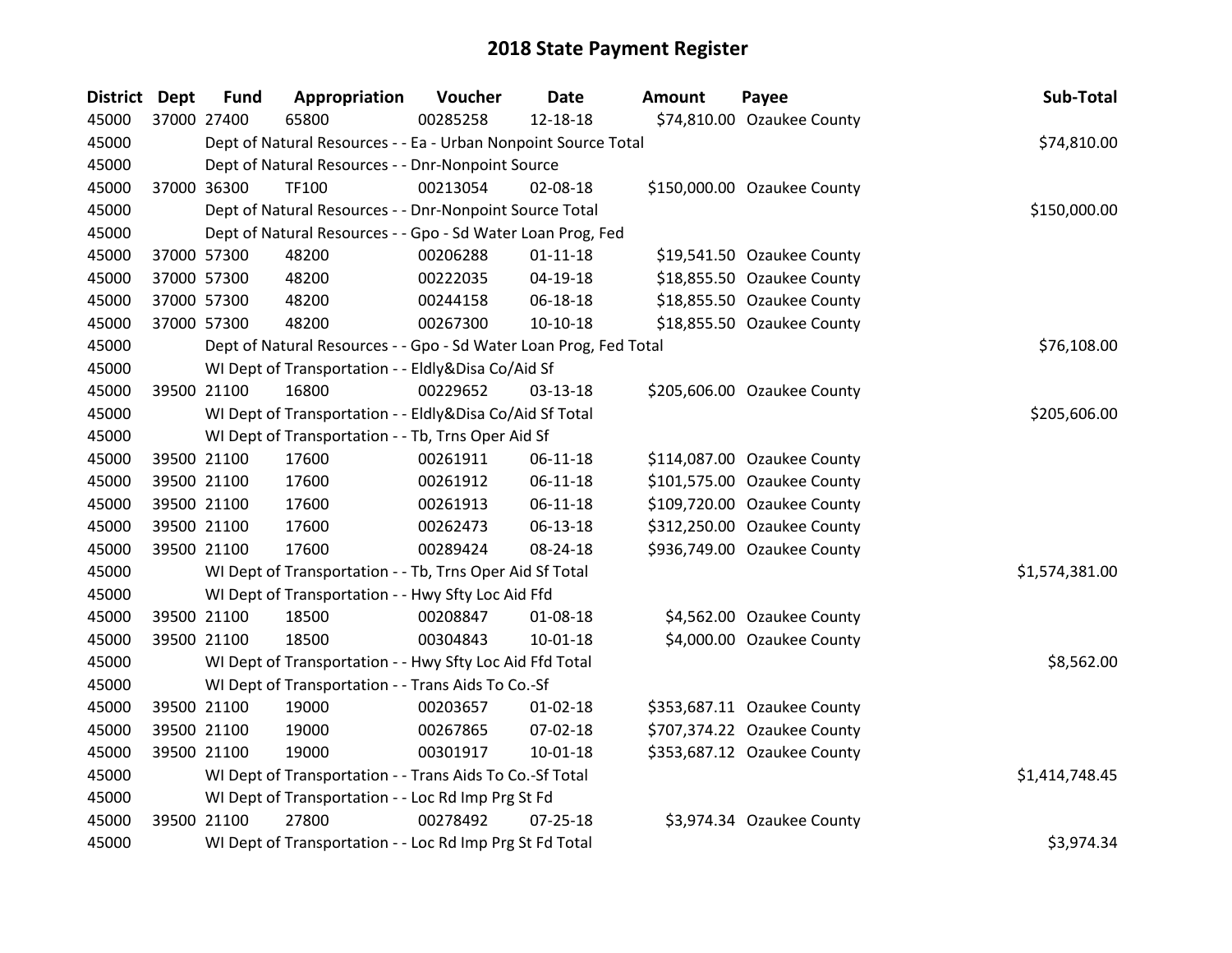| District Dept | <b>Fund</b> | Appropriation                                           | Voucher  | <b>Date</b>    | <b>Amount</b> | Payee                       | Sub-Total    |
|---------------|-------------|---------------------------------------------------------|----------|----------------|---------------|-----------------------------|--------------|
| 45000         |             | WI Dept of Transportation - - St Hwy Rehab, Sf          |          |                |               |                             |              |
| 45000         | 39500 21100 | 36300                                                   | 00218737 | 02-05-18       |               | \$3,676.18 Ozaukee County   |              |
| 45000         | 39500 21100 | 36300                                                   | 00234143 | 03-27-18       |               | \$420.49 Ozaukee County     |              |
| 45000         | 39500 21100 | 36300                                                   | 00243021 | 04-16-18       |               | \$50.00 Ozaukee County      |              |
| 45000         |             | WI Dept of Transportation - - St Hwy Rehab, Sf Total    |          |                |               |                             | \$4,146.67   |
| 45000         |             | WI Dept of Transportation - - Hwy Mgmt & Opers Sf       |          |                |               |                             |              |
| 45000         | 39500 21100 | 36500                                                   | 00213207 | $01 - 18 - 18$ |               | \$1,629.36 Ozaukee County   |              |
| 45000         | 39500 21100 | 36500                                                   | 00218737 | 02-05-18       |               | \$8,736.99 Ozaukee County   |              |
| 45000         | 39500 21100 | 36500                                                   | 00232726 | 03-23-18       |               | \$16,621.51 Ozaukee County  |              |
| 45000         | 39500 21100 | 36500                                                   | 00234143 | $03 - 27 - 18$ |               | \$35,160.43 Ozaukee County  |              |
| 45000         | 39500 21100 | 36500                                                   | 00241980 | 04-13-18       |               | \$4,705.66 Ozaukee County   |              |
| 45000         | 39500 21100 | 36500                                                   | 00244519 | 04-20-18       |               | \$6,450.60 Ozaukee County   |              |
| 45000         | 39500 21100 | 36500                                                   | 00254218 | 05-17-18       |               | \$11,425.48 Ozaukee County  |              |
| 45000         | 39500 21100 | 36500                                                   | 00264986 | 06-20-18       |               | \$12,280.93 Ozaukee County  |              |
| 45000         | 39500 21100 | 36500                                                   | 00286871 | 08-15-18       |               | \$1,025.17 Ozaukee County   |              |
| 45000         | 39500 21100 | 36500                                                   | 00294448 | 09-14-18       |               | \$5,052.14 Ozaukee County   |              |
| 45000         | 39500 21100 | 36500                                                   | 00306374 | 10-02-18       |               | \$82,033.50 Ozaukee County  |              |
| 45000         | 39500 21100 | 36500                                                   | 00308513 | 10-09-18       |               | \$70,964.94 Ozaukee County  |              |
| 45000         | 39500 21100 | 36500                                                   | 00318790 | 11-05-18       |               | \$23,733.43 Ozaukee County  |              |
| 45000         | 39500 21100 | 36500                                                   | 00329957 | 12-07-18       |               | \$44,485.18 Ozaukee County  |              |
| 45000         |             | WI Dept of Transportation - - Hwy Mgmt & Opers Sf Total |          |                |               |                             | \$324,305.32 |
| 45000         |             | WI Dept of Transportation - - Routine Maint Sf          |          |                |               |                             |              |
| 45000         | 39500 21100 | 36800                                                   | 00211876 | $01 - 16 - 18$ |               | \$23,281.36 Ozaukee County  |              |
| 45000         | 39500 21100 | 36800                                                   | 00213207 | $01 - 18 - 18$ |               | \$77,068.37 Ozaukee County  |              |
| 45000         | 39500 21100 | 36800                                                   | 00218737 | 02-05-18       |               | \$100,047.17 Ozaukee County |              |
| 45000         | 39500 21100 | 36800                                                   | 00230025 | 03-14-18       |               | \$22,157.05 Ozaukee County  |              |
| 45000         | 39500 21100 | 36800                                                   | 00230026 | 03-14-18       |               | \$332.47 Ozaukee County     |              |
| 45000         | 39500 21100 | 36800                                                   | 00232726 | 03-23-18       |               | \$5,907.78 Ozaukee County   |              |
| 45000         | 39500 21100 | 36800                                                   | 00234143 | 03-27-18       |               | \$209,645.15 Ozaukee County |              |
| 45000         | 39500 21100 | 36800                                                   | 00241980 | 04-13-18       |               | \$224,962.53 Ozaukee County |              |
| 45000         | 39500 21100 | 36800                                                   | 00244519 | 04-20-18       |               | \$194,697.34 Ozaukee County |              |
| 45000         | 39500 21100 | 36800                                                   | 00254218 | $05 - 17 - 18$ |               | \$126,058.06 Ozaukee County |              |
| 45000         | 39500 21100 | 36800                                                   | 00264986 | 06-20-18       |               | \$256,708.43 Ozaukee County |              |

| \$3,676.18  | Ozaukee County             |
|-------------|----------------------------|
| \$420.49    | Ozaukee County             |
| \$50.00     | Ozaukee County             |
|             |                            |
|             |                            |
| \$1,629.36  | <b>Ozaukee County</b>      |
| \$8,736.99  | Ozaukee County             |
| \$16,621.51 | <b>Ozaukee County</b>      |
| \$35,160.43 | Ozaukee County             |
| \$4,705.66  | Ozaukee County             |
| \$6,450.60  | <b>Ozaukee County</b>      |
| \$11,425.48 | Ozaukee County             |
| \$12,280.93 | Ozaukee County             |
| \$1,025.17  | <b>Ozaukee County</b>      |
| \$5,052.14  | <b>Ozaukee County</b>      |
| \$82,033.50 | Ozaukee County             |
| \$70,964.94 | <b>Ozaukee County</b>      |
| \$23,733.43 | Ozaukee County             |
| \$44,485.18 | Ozaukee County             |
|             |                            |
|             |                            |
|             | \$23,281.36 Ozaukee County |
| \$77,068.37 | Ozaukee County             |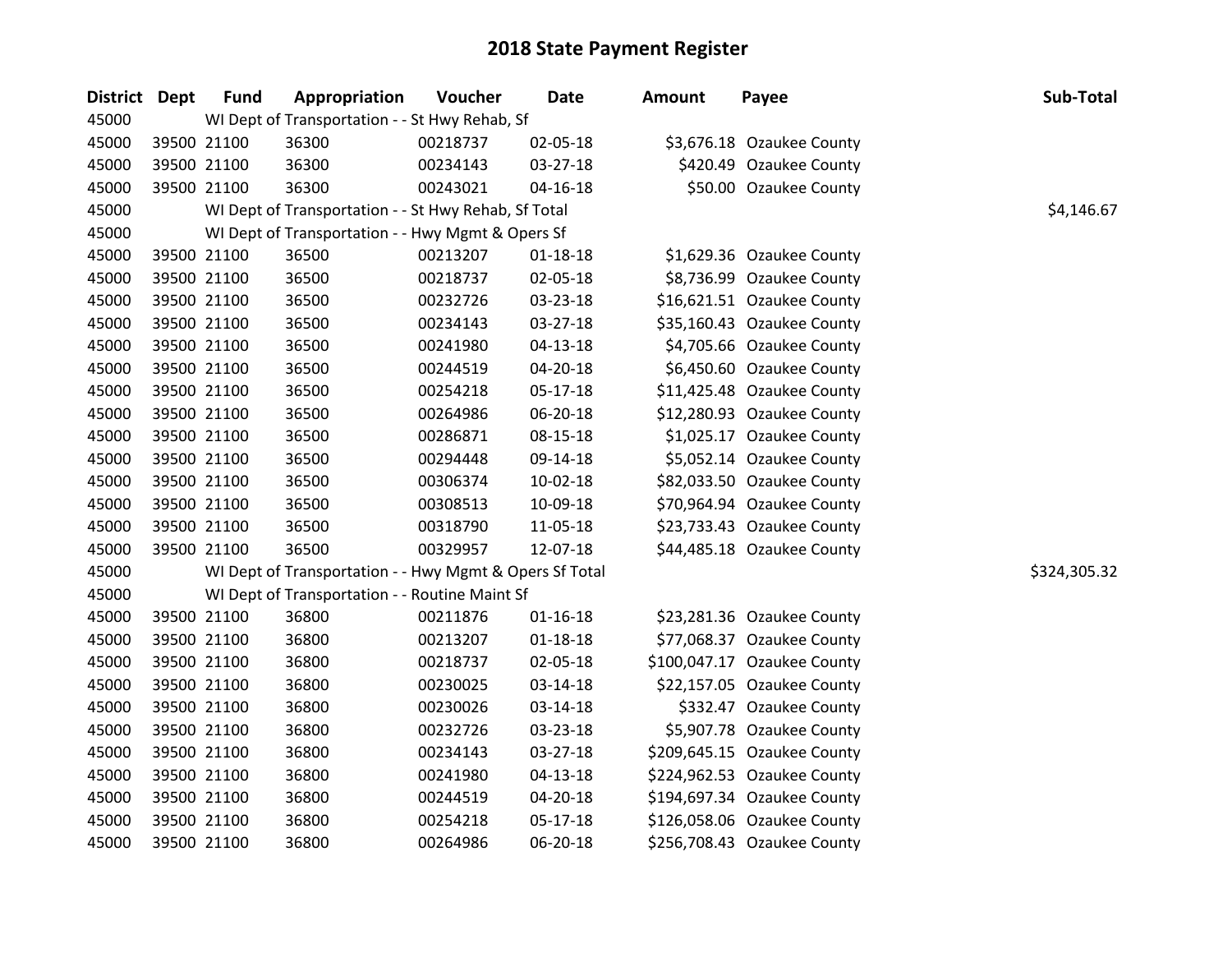| District Dept | <b>Fund</b> | Appropriation                                                | Voucher  | <b>Date</b>    | <b>Amount</b> | Payee                       | Sub-Total      |
|---------------|-------------|--------------------------------------------------------------|----------|----------------|---------------|-----------------------------|----------------|
| 45000         | 39500 21100 | 36800                                                        | 00286871 | 08-15-18       |               | \$84,003.61 Ozaukee County  |                |
| 45000         | 39500 21100 | 36800                                                        | 00294448 | 09-14-18       |               | \$41,096.46 Ozaukee County  |                |
| 45000         | 39500 21100 | 36800                                                        | 00306374 | 10-02-18       |               | \$24,656.09 Ozaukee County  |                |
| 45000         | 39500 21100 | 36800                                                        | 00308513 | 10-09-18       |               | \$148,000.89 Ozaukee County |                |
| 45000         | 39500 21100 | 36800                                                        | 00318790 | 11-05-18       |               | \$156,526.00 Ozaukee County |                |
| 45000         | 39500 21100 | 36800                                                        | 00328073 | 12-03-18       |               | \$50,209.75 Ozaukee County  |                |
| 45000         | 39500 21100 | 36800                                                        | 00329591 | 12-06-18       |               | \$635.57 Ozaukee County     |                |
| 45000         | 39500 21100 | 36800                                                        | 00329957 | 12-07-18       |               | \$13,168.40 Ozaukee County  |                |
| 45000         |             | WI Dept of Transportation - - Routine Maint Sf Total         |          |                |               |                             | \$1,759,162.48 |
| 45000         |             | WI Dept of Transportation - - Routine Maint Ff               |          |                |               |                             |                |
| 45000         | 39500 21100 | 38000                                                        | 00213207 | $01 - 18 - 18$ |               | \$770.57 Ozaukee County     |                |
| 45000         |             | WI Dept of Transportation - - Routine Maint Ff Total         |          |                |               |                             | \$770.57       |
| 45000         |             | WI Dept of Transportation - - St Hwy Rehab Fed Fd            |          |                |               |                             |                |
| 45000         | 39500 21100 | 38300                                                        | 00218737 | 02-05-18       |               | \$14,704.74 Ozaukee County  |                |
| 45000         | 39500 21100 | 38300                                                        | 00234143 | 03-27-18       |               | \$1,681.97 Ozaukee County   |                |
| 45000         |             | WI Dept of Transportation - - St Hwy Rehab Fed Fd Total      |          |                |               |                             | \$16,386.71    |
| 45000         |             | Department of Corrections - - Corrections Contracts And Agre |          |                |               |                             |                |
| 45000         | 41000 10000 | 11400                                                        | 00180627 | 01-09-18       |               | \$10,086.16 Ozaukee County  |                |
| 45000         | 41000 10000 | 11400                                                        | 00184013 | $01-23-18$     |               | \$38,595.00 Ozaukee County  |                |
| 45000         | 41000 10000 | 11400                                                        | 00186846 | 02-06-18       |               | \$5,454.76 Ozaukee County   |                |
| 45000         | 41000 10000 | 11400                                                        | 00192304 | 03-01-18       |               | \$45,027.50 Ozaukee County  |                |
| 45000         | 41000 10000 | 11400                                                        | 00193317 | 03-06-18       |               | \$9,108.42 Ozaukee County   |                |
| 45000         | 41000 10000 | 11400                                                        | 00198114 | 03-27-18       |               | \$46,365.46 Ozaukee County  |                |
| 45000         | 41000 10000 | 11400                                                        | 00201297 | $04-12-18$     |               | \$16,518.66 Ozaukee County  |                |
| 45000         | 41000 10000 | 11400                                                        | 00204916 | 04-26-18       |               | \$53,878.62 Ozaukee County  |                |
| 45000         | 41000 10000 | 11400                                                        | 00206918 | 05-08-18       |               | \$13,585.44 Ozaukee County  |                |
| 45000         | 41000 10000 | 11400                                                        | 00209706 | 05-17-18       |               | \$54,187.38 Ozaukee County  |                |
| 45000         | 41000 10000 | 11400                                                        | 00215289 | 06-14-18       |               | \$17,856.62 Ozaukee County  |                |
| 45000         | 41000 10000 | 11400                                                        | 00216094 | 06-18-18       |               | \$53,364.02 Ozaukee County  |                |
| 45000         | 41000 10000 | 11400                                                        | 00220156 | 07-09-18       |               | \$19,966.48 Ozaukee County  |                |
| 45000         | 41000 10000 | 11400                                                        | 00221990 | 07-23-18       |               | \$51,408.54 Ozaukee County  |                |
| 45000         | 41000 10000 | 11400                                                        | 00227901 | 08-10-18       |               | \$15,952.60 Ozaukee County  |                |
| 45000         | 41000 10000 | 11400                                                        | 00228378 | 08-13-18       |               | \$54,496.14 Ozaukee County  |                |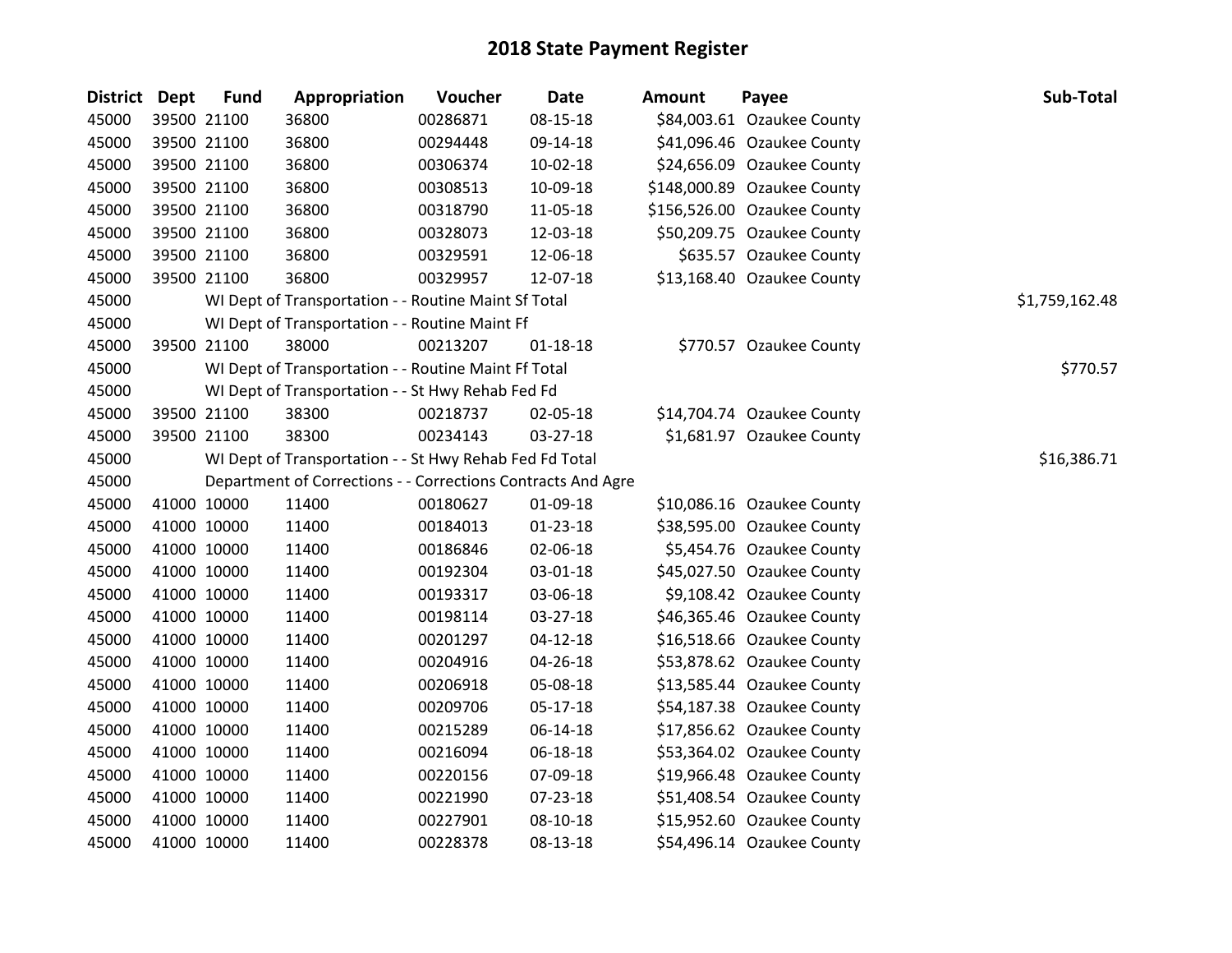| District Dept |             | <b>Fund</b> | Appropriation                                                      | Voucher  | <b>Date</b>    | <b>Amount</b> | Payee                                                                                                         | Sub-Total      |
|---------------|-------------|-------------|--------------------------------------------------------------------|----------|----------------|---------------|---------------------------------------------------------------------------------------------------------------|----------------|
| 45000         | 41000 10000 |             | 11400                                                              | 00235186 | 09-17-18       |               | \$7,358.78 Ozaukee County                                                                                     |                |
| 45000         | 41000 10000 |             | 11400                                                              | 00237781 | 10-05-18       |               | \$53,055.26 Ozaukee County                                                                                    |                |
| 45000         | 41000 10000 |             | 11400                                                              | 00239680 | 10-04-18       |               | \$3,396.36 Ozaukee County                                                                                     |                |
| 45000         | 41000 10000 |             | 11400                                                              | 00245424 | 11-01-18       |               | \$52,386.28 Ozaukee County                                                                                    |                |
| 45000         | 41000 10000 |             | 11400                                                              | 00248425 | 11-13-18       |               | \$4,219.72 Ozaukee County                                                                                     |                |
| 45000         | 41000 10000 |             | 11400                                                              | 00252290 | 11-30-18       |               | \$53,055.26 Ozaukee County                                                                                    |                |
| 45000         | 41000 10000 |             | 11400                                                              | 00253265 | 12-07-18       |               | \$6,483.96 Ozaukee County                                                                                     |                |
| 45000         |             |             | Department of Corrections - - Corrections Contracts And Agre Total |          |                |               |                                                                                                               | \$685,807.42   |
| 45000         |             |             |                                                                    |          |                |               | Department of Corrections - - Reimbursing Counties For Probation, Extended Supervision And Parole Holds       |                |
| 45000         | 41000 10000 |             | 11600                                                              | 00246239 | 11-02-18       |               | \$57,697.20 Ozaukee County                                                                                    |                |
| 45000         |             |             |                                                                    |          |                |               | Department of Corrections - - Reimbursing Counties For Probation, Extended Supervision And Parole Holds Total | \$57,697.20    |
| 45000         |             |             | Department of Corrections - - Probation, Parole And Extended       |          |                |               |                                                                                                               |                |
| 45000         | 41000 10000 |             | 18700                                                              | 00246239 | 11-02-18       |               | \$4,342.80 Ozaukee County                                                                                     |                |
| 45000         |             |             | Department of Corrections - - Probation, Parole And Extended Total |          |                |               |                                                                                                               | \$4,342.80     |
| 45000         |             |             | Department of Health Services - - State/Federal Aids               |          |                |               |                                                                                                               |                |
| 45000         | 43500 10000 |             | 00000                                                              | 90808    | $01 - 02 - 18$ |               | \$111,571.00 Ozaukee County                                                                                   |                |
| 45000         |             | 43500 10000 | 00000                                                              | 90809    | 02-01-18       |               | \$149,900.00 Ozaukee County                                                                                   |                |
| 45000         | 43500 10000 |             | 00000                                                              | 90810    | 03-01-18       |               | \$382,324.00 Ozaukee County                                                                                   |                |
| 45000         | 43500 10000 |             | 00000                                                              | 90811    | 03-02-18       |               | \$54,274.00 Ozaukee County                                                                                    |                |
| 45000         | 43500 10000 |             | 00000                                                              | 90812    | 04-02-18       |               | \$280,279.00 Ozaukee County                                                                                   |                |
| 45000         |             | 43500 10000 | 00000                                                              | 90814    | 06-01-18       |               | \$290,294.00 Ozaukee County                                                                                   |                |
| 45000         |             | 43500 10000 | 00000                                                              | 90815    | $06-12-18$     |               | \$7,097.00 Ozaukee County                                                                                     |                |
| 45000         | 43500 10000 |             | 00000                                                              | 90900    | 07-02-18       |               | \$1,160,143.00 Ozaukee County                                                                                 |                |
| 45000         | 43500 10000 |             | 00000                                                              | 90901    | 08-01-18       |               | \$160,723.00 Ozaukee County                                                                                   |                |
| 45000         | 43500 10000 |             | 00000                                                              | 90902    | 09-04-18       |               | \$756,964.00 Ozaukee County                                                                                   |                |
| 45000         | 43500 10000 |             | 00000                                                              | 90903    | 10-01-18       |               | \$114,749.00 Ozaukee County                                                                                   |                |
| 45000         | 43500 10000 |             | 00000                                                              | 90904    | 11-01-18       |               | \$119,830.00 Ozaukee County                                                                                   |                |
| 45000         | 43500 10000 |             | 00000                                                              | 90905    | 12-03-18       |               | \$99,724.00 Ozaukee County                                                                                    |                |
| 45000         |             |             | Department of Health Services - - State/Federal Aids Total         |          |                |               |                                                                                                               | \$3,687,872.00 |
| 45000         |             |             | Department of Health Services - - Federal Project Aids             |          |                |               |                                                                                                               |                |
| 45000         | 43500 10000 |             | 15000                                                              | 00231437 | 09-28-18       |               | \$15,089.87 Ozaukee County                                                                                    |                |
| 45000         |             | 43500 10000 | 15000                                                              | 00238094 | 10-31-18       |               | \$318.97 Ozaukee County                                                                                       |                |
| 45000         | 43500 10000 |             | 15000                                                              | 00245151 | 11-13-18       |               | \$12,000.00 Ozaukee County                                                                                    |                |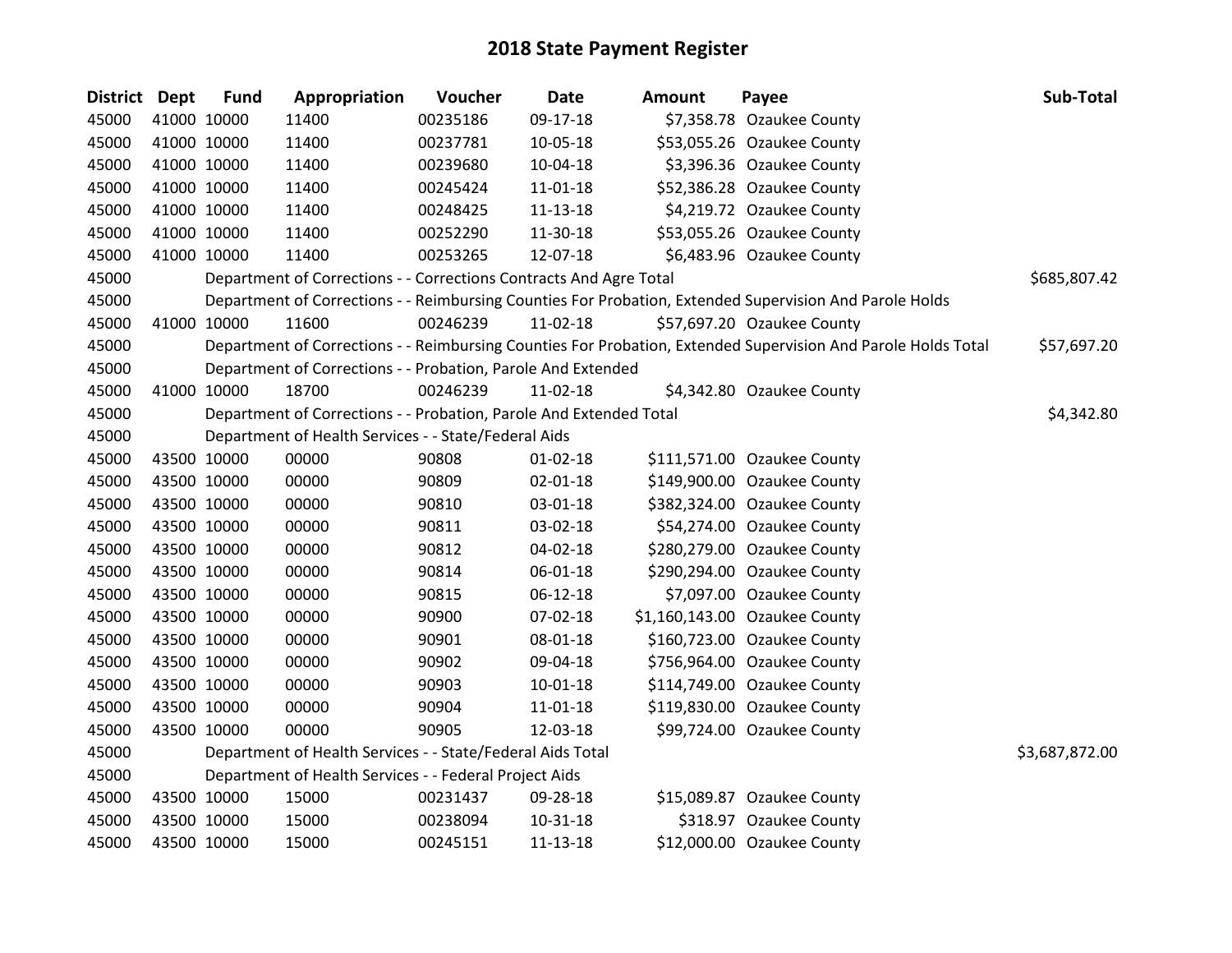| District Dept | <b>Fund</b> | Appropriation                                                          | Voucher  | <b>Date</b>    | Amount | Payee                     | Sub-Total   |
|---------------|-------------|------------------------------------------------------------------------|----------|----------------|--------|---------------------------|-------------|
| 45000         |             | Department of Health Services - - Federal Project Aids Total           |          |                |        |                           | \$27,408.84 |
| 45000         |             | Department of Health Services - - Federal Block Grant Aids -- Pr       |          |                |        |                           |             |
| 45000         | 43500 10000 | 19200                                                                  | 00239430 | 11-09-18       |        | \$3,750.00 Ozaukee County |             |
| 45000         |             | Department of Health Services - - Federal Block Grant Aids -- Pr Total |          |                |        |                           | \$3,750.00  |
| 45000         |             | Department of Health Services - - General Program Operations           |          |                |        |                           |             |
| 45000         | 43500 10000 | 40100                                                                  | 00179776 | $01-10-18$     |        | \$1.50 Ozaukee County     |             |
| 45000         | 43500 10000 | 40100                                                                  | 00179781 | $01 - 10 - 18$ |        | \$1.50 Ozaukee County     |             |
| 45000         | 43500 10000 | 40100                                                                  | 00183440 | $01 - 31 - 18$ |        | \$1.50 Ozaukee County     |             |
| 45000         | 43500 10000 | 40100                                                                  | 00203413 | 05-02-18       |        | \$1.50 Ozaukee County     |             |
| 45000         | 43500 10000 | 40100                                                                  | 00239482 | $10-17-18$     |        | \$1.50 Ozaukee County     |             |
| 45000         | 43500 10000 | 40100                                                                  | 00243681 | 11-07-18       |        | \$1.50 Ozaukee County     |             |
| 45000         | 43500 10000 | 40100                                                                  | 00248383 | 11-28-18       |        | \$1.50 Ozaukee County     |             |
| 45000         | 43500 10000 | 40100                                                                  | 00248384 | 11-28-18       |        | \$1.50 Ozaukee County     |             |
| 45000         |             | Department of Health Services - - General Program Operations Total     |          |                |        |                           | \$12.00     |
| 45000         |             | Department of Health Services - - Medical Assistance State Admin       |          |                |        |                           |             |
| 45000         | 43500 10000 | 44000                                                                  | 00179776 | $01-10-18$     |        | \$1.50 Ozaukee County     |             |
| 45000         | 43500 10000 | 44000                                                                  | 00179781 | $01-10-18$     |        | \$1.50 Ozaukee County     |             |
| 45000         | 43500 10000 | 44000                                                                  | 00183440 | $01 - 31 - 18$ |        | \$1.50 Ozaukee County     |             |
| 45000         | 43500 10000 | 44000                                                                  | 00203413 | 05-02-18       |        | \$1.50 Ozaukee County     |             |
| 45000         | 43500 10000 | 44000                                                                  | 00220049 | 07-19-18       |        | \$3.00 Ozaukee County     |             |
| 45000         | 43500 10000 | 44000                                                                  | 00239482 | $10-17-18$     |        | \$1.50 Ozaukee County     |             |
| 45000         | 43500 10000 | 44000                                                                  | 00243681 | 11-07-18       |        | \$1.50 Ozaukee County     |             |
| 45000         | 43500 10000 | 44000                                                                  | 00248383 | 11-28-18       |        | \$1.50 Ozaukee County     |             |
| 45000         | 43500 10000 | 44000                                                                  | 00248384 | 11-28-18       |        | \$1.50 Ozaukee County     |             |
| 45000         |             | Department of Health Services - - Medical Assistance State Admin Total |          |                |        |                           | \$15.00     |
| 45000         |             | Department of Health Services - - Administrative And Support-Fis       |          |                |        |                           |             |
| 45000         | 43500 10000 | 82100                                                                  | 00183462 | $01 - 31 - 18$ |        | \$5.00 Ozaukee County     |             |
| 45000         | 43500 10000 | 82100                                                                  | 00187782 | 02-20-18       |        | \$5.00 Ozaukee County     |             |
| 45000         |             | Department of Health Services - - Administrative And Support-Fis Total |          |                |        |                           | \$10.00     |
| 45000         |             | Dept of Children and Families - - Milw Child Welfare Svc Collect       |          |                |        |                           |             |
| 45000         | 43700 10000 | 12200                                                                  | 00036689 | $04 - 11 - 18$ |        | \$25.00 Ozaukee County    |             |
| 45000         | 43700 10000 | 12200                                                                  | 00038333 | 05-11-18       |        | \$131.65 Ozaukee County   |             |
| 45000         | 43700 10000 | 12200                                                                  | 00044849 | $10-12-18$     |        | \$17.00 Ozaukee County    |             |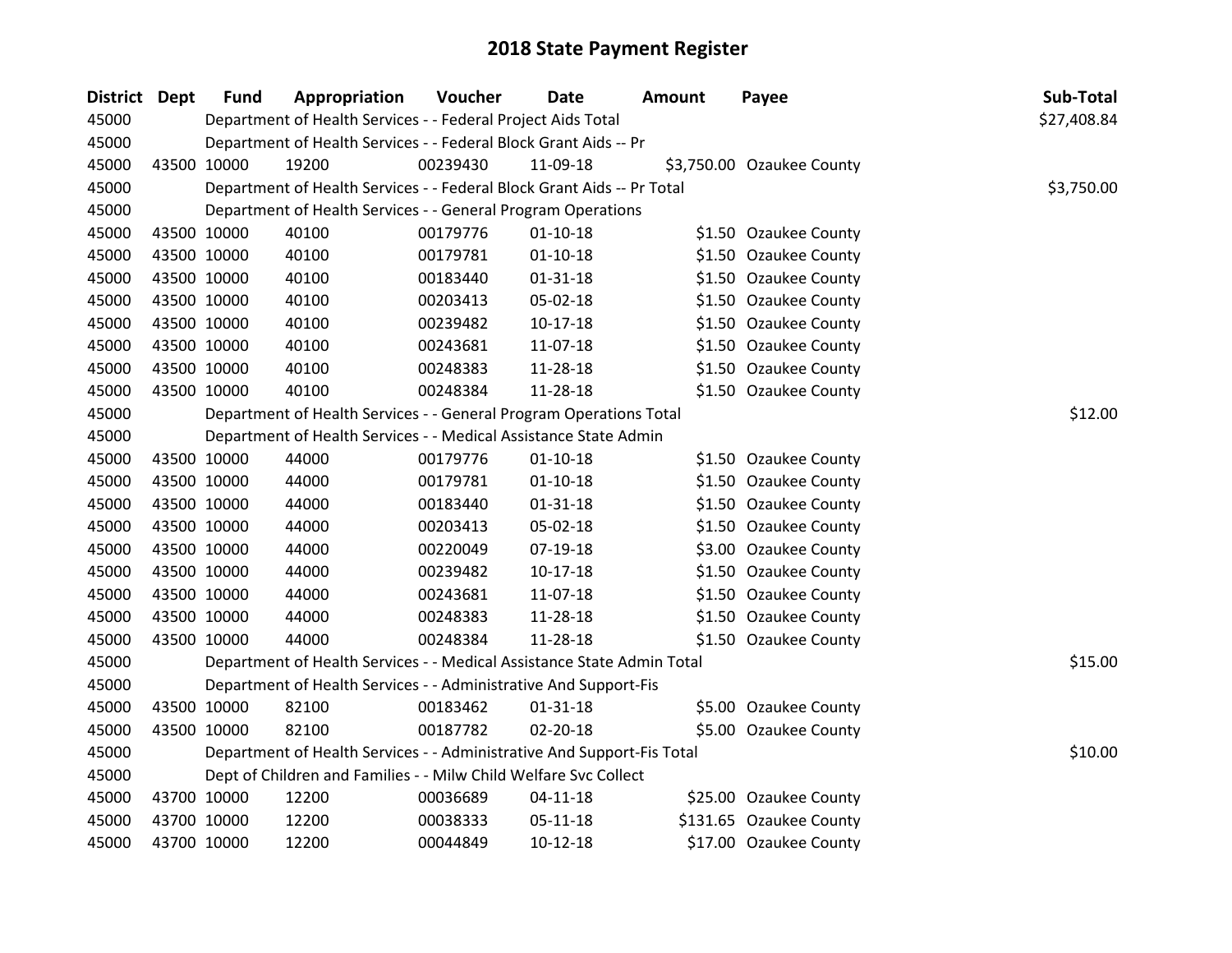| District Dept | <b>Fund</b> | Appropriation                                                          | Voucher  | <b>Date</b>    | Amount | Payee                       | Sub-Total |
|---------------|-------------|------------------------------------------------------------------------|----------|----------------|--------|-----------------------------|-----------|
| 45000         |             | Dept of Children and Families - - Milw Child Welfare Svc Collect Total |          |                |        |                             | \$173.65  |
| 45000         |             | Dept of Children and Families - - Fees For Administrative Servic       |          |                |        |                             |           |
| 45000         | 43700 10000 | 23100                                                                  | 00033811 | $01-19-18$     |        | \$25.00 Ozaukee County      |           |
| 45000         | 43700 10000 | 23100                                                                  | 00038270 | 04-18-18       |        | \$35.00 Ozaukee County      |           |
| 45000         | 43700 10000 | 23100                                                                  | 00042333 | $07-17-18$     |        | \$5.00 Ozaukee County       |           |
| 45000         | 43700 10000 | 23100                                                                  | 00045798 | $10 - 18 - 18$ |        | \$5.00 Ozaukee County       |           |
| 45000         |             | Dept of Children and Families - - Fees For Administrative Servic Total |          |                |        |                             | \$70.00   |
| 45000         |             | Dept of Children and Families - - General Aids                         |          |                |        |                             |           |
| 45000         | 43700 10000 | 99000                                                                  | 00033211 | 01-05-18       |        | \$59,850.00 Ozaukee County  |           |
| 45000         | 43700 10000 | 99000                                                                  | 00034126 | 01-30-18       |        | \$63,542.79 Ozaukee County  |           |
| 45000         | 43700 10000 | 99000                                                                  | 00034197 | 01-30-18       |        | \$42,243.73 Ozaukee County  |           |
| 45000         | 43700 10000 | 99000                                                                  | 00034321 | 02-05-18       |        | \$100,639.00 Ozaukee County |           |
| 45000         | 43700 10000 | 99000                                                                  | 00034866 | 02-20-18       |        | \$139.80 Ozaukee County     |           |
| 45000         | 43700 10000 | 99000                                                                  | 00035019 | $02 - 21 - 18$ |        | \$85.35 Ozaukee County      |           |
| 45000         | 43700 10000 | 99000                                                                  | 00035122 | 02-21-18       |        | \$122.48 Ozaukee County     |           |
| 45000         | 43700 10000 | 99000                                                                  | 00035253 | 02-22-18       |        | \$762.53 Ozaukee County     |           |
| 45000         | 43700 10000 | 99000                                                                  | 00035655 | 03-05-18       |        | \$142,618.00 Ozaukee County |           |
| 45000         | 43700 10000 | 99000                                                                  | 00036468 | 03-22-18       |        | \$2,256.00 Ozaukee County   |           |
| 45000         | 43700 10000 | 99000                                                                  | 00037581 | 04-05-18       |        | \$206,590.00 Ozaukee County |           |
| 45000         | 43700 10000 | 99000                                                                  | 00038818 | 04-30-18       |        | \$121,591.38 Ozaukee County |           |
| 45000         | 43700 10000 | 99000                                                                  | 00038873 | 04-30-18       |        | \$134.20 Ozaukee County     |           |
| 45000         | 43700 10000 | 99000                                                                  | 00039194 | 05-07-18       |        | \$105,846.46 Ozaukee County |           |
| 45000         | 43700 10000 | 99000                                                                  | 00040614 | 06-05-18       |        | \$88,588.31 Ozaukee County  |           |
| 45000         | 43700 10000 | 99000                                                                  | 00040660 | 06-05-18       |        | \$3,406.85 Ozaukee County   |           |
| 45000         | 43700 10000 | 99000                                                                  | 00041560 | 06-27-18       |        | \$51,627.00 Ozaukee County  |           |
| 45000         | 43700 10000 | 99000                                                                  | 00041795 | 07-05-18       |        | \$84,403.65 Ozaukee County  |           |
| 45000         | 43700 10000 | 99000                                                                  | 00042809 | 07-30-18       |        | \$109,154.01 Ozaukee County |           |
| 45000         | 43700 10000 | 99000                                                                  | 00043015 | 08-02-18       |        | \$1,700.00 Ozaukee County   |           |
| 45000         | 43700 10000 | 99000                                                                  | 00043105 | 08-06-18       |        | \$83,991.55 Ozaukee County  |           |
| 45000         | 43700 10000 | 99000                                                                  | 00043983 | 08-29-18       |        | \$600,544.00 Ozaukee County |           |
| 45000         | 43700 10000 | 99000                                                                  | 00044068 | 08-30-18       |        | \$27,824.00 Ozaukee County  |           |
| 45000         | 43700 10000 | 99000                                                                  | 00044179 | 09-05-18       |        | \$143,329.78 Ozaukee County |           |
| 45000         | 43700 10000 | 99000                                                                  | 00045387 | 10-05-18       |        | \$112,596.11 Ozaukee County |           |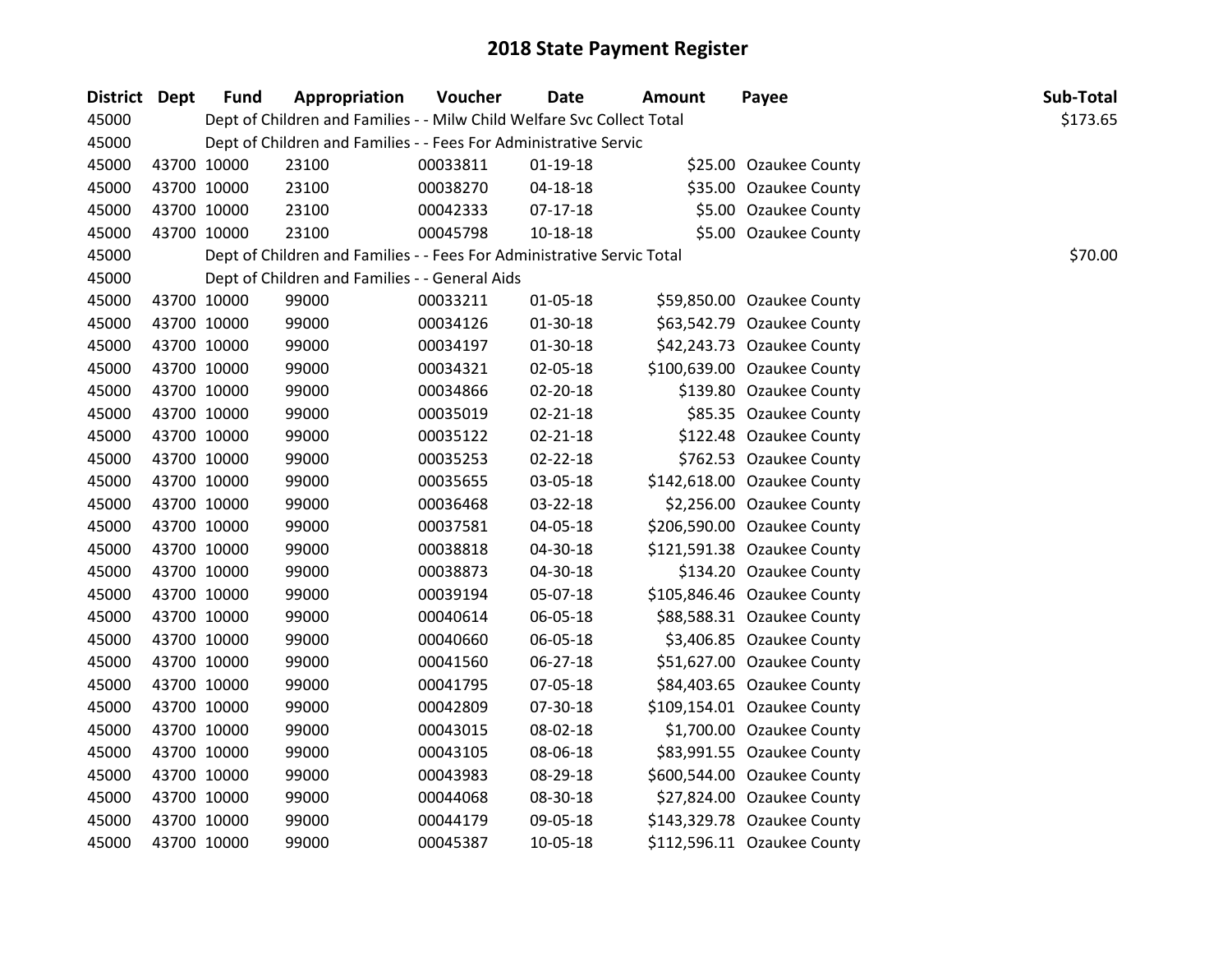| District Dept |             | <b>Fund</b> | Appropriation                                                         | Voucher  | <b>Date</b>    | <b>Amount</b> | Payee                       | Sub-Total      |
|---------------|-------------|-------------|-----------------------------------------------------------------------|----------|----------------|---------------|-----------------------------|----------------|
| 45000         | 43700 10000 |             | 99000                                                                 | 00046206 | 10-30-18       |               | \$99,026.39 Ozaukee County  |                |
| 45000         |             | 43700 10000 | 99000                                                                 | 00046520 | 11-05-18       |               | \$111,419.82 Ozaukee County |                |
| 45000         | 43700 10000 |             | 99000                                                                 | 00047577 | 12-05-18       |               | \$90,181.69 Ozaukee County  |                |
| 45000         | 43700 10000 |             | 99000                                                                 | 00048180 | 12-27-18       |               | \$28,794.94 Ozaukee County  |                |
| 45000         |             |             | Dept of Children and Families - - General Aids Total                  |          |                |               |                             | \$2,483,009.82 |
| 45000         |             |             | Dept of Workforce Development - - Ui Admin Fed                        |          |                |               |                             |                |
| 45000         |             | 44500 10000 | 15100                                                                 | 00142152 | 01-03-18       |               | \$70.00 Ozaukee County      |                |
| 45000         |             | 44500 10000 | 15100                                                                 | 00146832 | $02 - 02 - 18$ |               | \$80.00 Ozaukee County      |                |
| 45000         |             | 44500 10000 | 15100                                                                 | 00152417 | 03-02-18       |               | \$70.00 Ozaukee County      |                |
| 45000         |             | 44500 10000 | 15100                                                                 | 00157729 | 04-03-18       |               | \$70.00 Ozaukee County      |                |
| 45000         |             | 44500 10000 | 15100                                                                 | 00163047 | 05-02-18       |               | \$85.00 Ozaukee County      |                |
| 45000         |             | 44500 10000 | 15100                                                                 | 00168123 | 06-04-18       |               | \$65.00 Ozaukee County      |                |
| 45000         |             | 44500 10000 | 15100                                                                 | 00173125 | 07-03-18       |               | \$60.00 Ozaukee County      |                |
| 45000         |             | 44500 10000 | 15100                                                                 | 00178371 | 08-02-18       |               | \$55.00 Ozaukee County      |                |
| 45000         |             | 44500 10000 | 15100                                                                 | 00183429 | 09-05-18       |               | \$40.00 Ozaukee County      |                |
| 45000         |             | 44500 10000 | 15100                                                                 | 00188575 | $10-02-18$     |               | \$80.00 Ozaukee County      |                |
| 45000         |             | 44500 10000 | 15100                                                                 | 00194638 | 11-02-18       |               | \$60.00 Ozaukee County      |                |
| 45000         | 44500 10000 |             | 15100                                                                 | 00199619 | 12-04-18       |               | \$125.00 Ozaukee County     |                |
| 45000         |             |             | Dept of Workforce Development - - Ui Admin Fed Total                  |          |                |               |                             | \$860.00       |
| 45000         |             |             | Dept of Workforce Development - - Wc Ops Uninsured Emplyr Admin       |          |                |               |                             |                |
| 45000         |             | 44500 22700 | 17700                                                                 | 00150662 | $02 - 21 - 18$ |               | \$25.00 Ozaukee County      |                |
| 45000         |             | 44500 22700 | 17700                                                                 | 00150663 | $02 - 21 - 18$ |               | \$25.00 Ozaukee County      |                |
| 45000         |             |             | Dept of Workforce Development - - Wc Ops Uninsured Emplyr Admin Total |          |                |               |                             | \$50.00        |
| 45000         |             |             | Department of Justice - - Officer Training Reimbursement              |          |                |               |                             |                |
| 45000         | 45500 10000 |             | 20200                                                                 | 00040026 | $01 - 04 - 18$ |               | \$807.47 Ozaukee County     |                |
| 45000         |             |             | Department of Justice - - Officer Training Reimbursement Total        |          |                |               |                             | \$807.47       |
| 45000         |             |             | Department of Justice - - Crime Laboratories, Dna                     |          |                |               |                             |                |
| 45000         |             | 45500 10000 | 22100                                                                 | 00049017 | 07-19-18       |               | \$5,910.00 Ozaukee County   |                |
| 45000         |             |             | Department of Justice - - Crime Laboratories, Dna Total               |          |                |               |                             | \$5,910.00     |
| 45000         |             |             | Department of Justice - - Law Enforcement Train, Local                |          |                |               |                             |                |
| 45000         |             | 45500 10000 | 23100                                                                 | 00043241 | 03-16-18       |               | \$743.18 Ozaukee County     |                |
| 45000         |             | 45500 10000 | 23100                                                                 | 00053580 | 10-18-18       |               | \$14,400.00 Ozaukee County  |                |
| 45000         |             |             | Department of Justice - - Law Enforcement Train, Local Total          |          |                |               |                             | \$15,143.18    |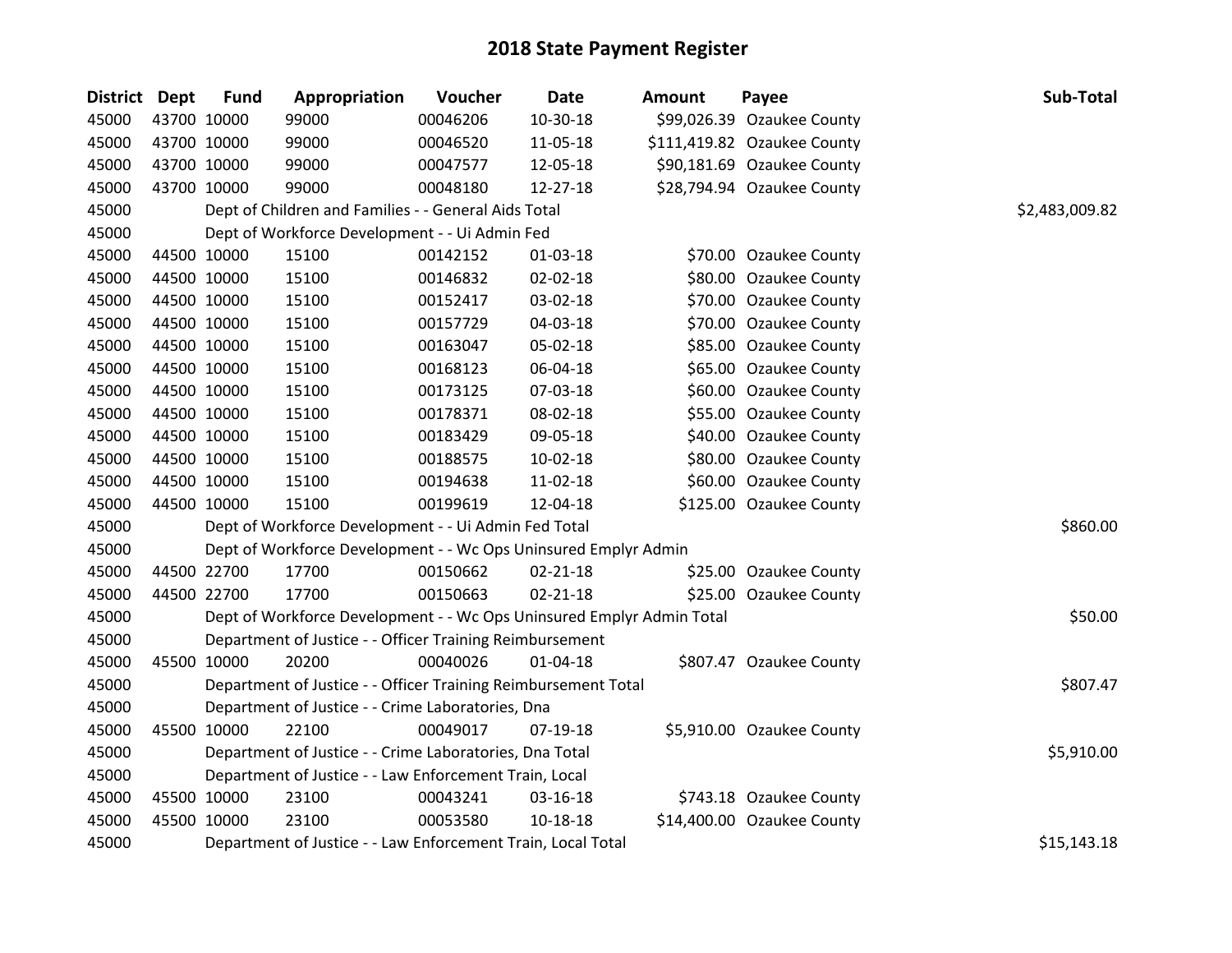| District Dept | <b>Fund</b> | Appropriation                                                           | Voucher  | <b>Date</b>    | <b>Amount</b> | Payee                       | Sub-Total    |
|---------------|-------------|-------------------------------------------------------------------------|----------|----------------|---------------|-----------------------------|--------------|
| 45000         |             | Department of Justice - - Alt Prosecution Alcohol Drugs                 |          |                |               |                             |              |
| 45000         | 45500 10000 | 27100                                                                   | 00046412 | 05-30-18       |               | \$28,850.00 Ozaukee County  |              |
| 45000         | 45500 10000 | 27100                                                                   | 00055073 | 11-13-18       |               | \$60,524.28 Ozaukee County  |              |
| 45000         |             | Department of Justice - - Alt Prosecution Alcohol Drugs Total           |          |                |               |                             | \$89,374.28  |
| 45000         |             | Department of Justice - - Alternatives To Prosecution                   |          |                |               |                             |              |
| 45000         | 45500 10000 | 28500                                                                   | 00041420 | 02-05-18       |               | \$33,063.11 Ozaukee County  |              |
| 45000         |             | Department of Justice - - Alternatives To Prosecution Total             |          |                |               |                             | \$33,063.11  |
| 45000         |             | Department of Justice - - Crime Victim Witness Assist                   |          |                |               |                             |              |
| 45000         | 45500 10000 | 53200                                                                   | 00043066 | 03-06-18       |               | \$35,963.81 Ozaukee County  |              |
| 45000         | 45500 10000 | 53200                                                                   | 00049125 | 07-19-18       |               | \$23,314.40 Ozaukee County  |              |
| 45000         |             | Department of Justice - - Crime Victim Witness Assist Total             |          |                |               |                             | \$59,278.21  |
| 45000         |             | Department of Military Affairs - - Emergency Response Equipment         |          |                |               |                             |              |
| 45000         | 46500 10000 | 30800                                                                   | 00039063 | $02 - 13 - 18$ |               | \$1,153.74 Ozaukee County   |              |
| 45000         |             | Department of Military Affairs - - Emergency Response Equipment Total   |          |                |               |                             | \$1,153.74   |
| 45000         |             | Department of Military Affairs - - Local Emer Planning Grants           |          |                |               |                             |              |
| 45000         | 46500 10000 | 33700                                                                   | 00045732 | $07 - 02 - 18$ |               | \$9,686.25 Ozaukee County   |              |
| 45000         |             | Department of Military Affairs - - Local Emer Planning Grants Total     |          |                |               |                             | \$9,686.25   |
| 45000         |             | Department of Military Affairs - - Federal Aid, Local Assistance        |          |                |               |                             |              |
| 45000         | 46500 10000 | 34200                                                                   | 00037525 | $01-19-18$     |               | \$116,377.58 Ozaukee County |              |
| 45000         | 46500 10000 | 34200                                                                   | 00038095 | $01-30-18$     |               | \$26,301.18 Ozaukee County  |              |
| 45000         | 46500 10000 | 34200                                                                   | 00046382 | $07-13-18$     |               | \$3,102.02 Ozaukee County   |              |
| 45000         | 46500 10000 | 34200                                                                   | 00048207 | 08-29-18       |               | \$26,272.69 Ozaukee County  |              |
| 45000         |             | Department of Military Affairs - - Federal Aid, Local Assistance Total  |          |                |               |                             | \$172,053.47 |
| 45000         |             | Department of Military Affairs - - St Emerg Response Bd Grant Pif       |          |                |               |                             |              |
| 45000         | 46500 27200 | 36400                                                                   | 00038431 | $01-30-18$     |               | \$7,079.94 Ozaukee County   |              |
| 45000         |             | Department of Military Affairs - - St Emerg Response Bd Grant Pif Total |          |                |               |                             | \$7,079.94   |
| 45000         |             | Department of Veterans Affairs - - Grants To Counties                   |          |                |               |                             |              |
| 45000         | 48500 15200 | 12700                                                                   | 00043054 | $02 - 16 - 18$ |               | \$1,300.00 Ozaukee County   |              |
| 45000         |             | Department of Veterans Affairs - - Grants To Counties Total             |          |                |               |                             | \$1,300.00   |
| 45000         |             | Department of Veterans Affairs - - County Grants                        |          |                |               |                             |              |
| 45000         | 48500 58200 | 26700                                                                   | 00043054 | $02 - 16 - 18$ |               | \$5,850.00 Ozaukee County   |              |
| 45000         |             | Department of Veterans Affairs - - County Grants Total                  |          |                |               |                             | \$5,850.00   |
| 45000         |             | Department of Veterans Affairs - - Veterans Transportation Grant        |          |                |               |                             |              |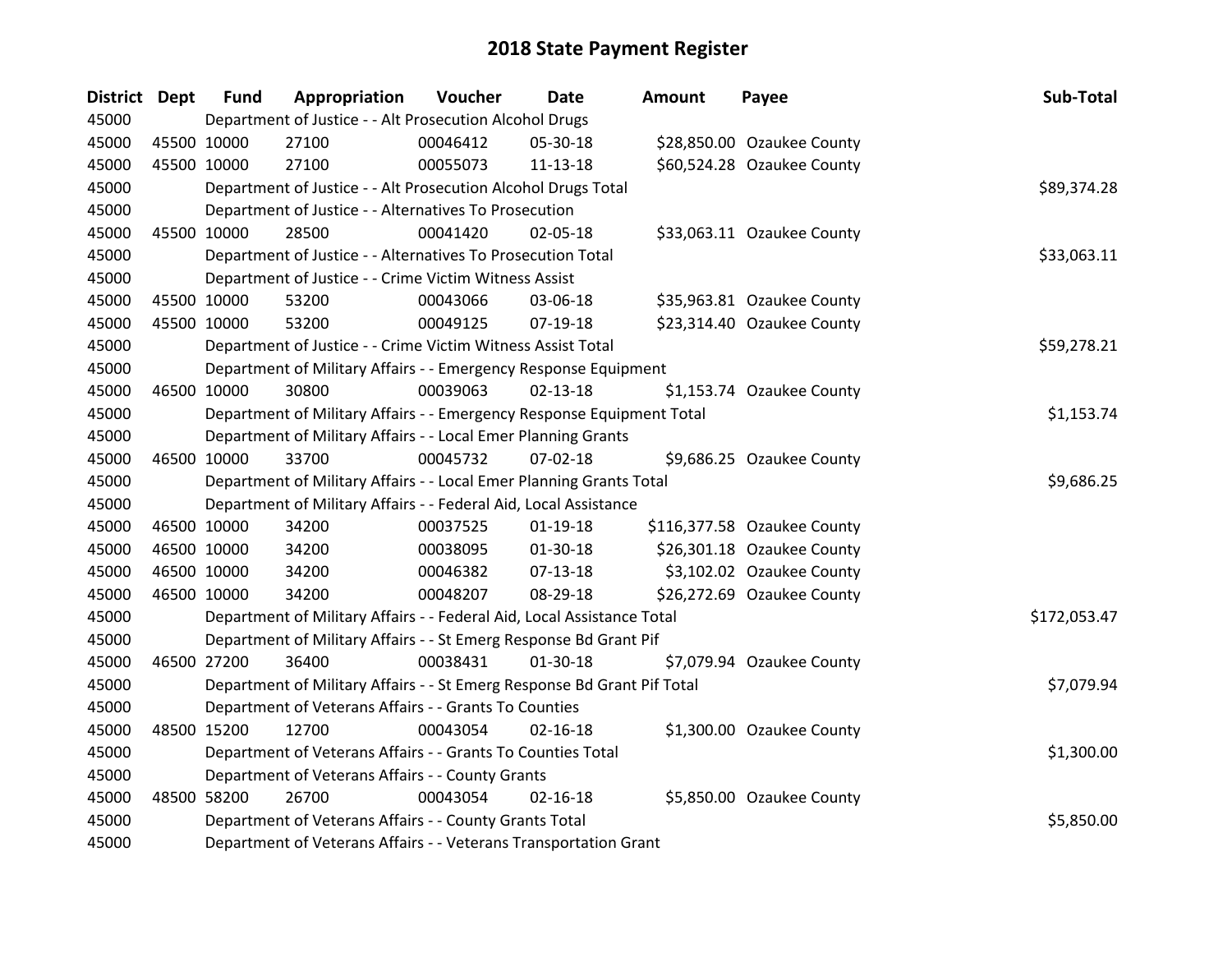| <b>District Dept</b> |             | <b>Fund</b> | Appropriation                                                          | Voucher  | <b>Date</b>    | Amount                   | Payee                      | Sub-Total   |  |  |  |
|----------------------|-------------|-------------|------------------------------------------------------------------------|----------|----------------|--------------------------|----------------------------|-------------|--|--|--|
| 45000                | 48500 58200 |             | 28000                                                                  | 00056415 | $11 - 16 - 18$ |                          | \$1,255.30 Ozaukee County  |             |  |  |  |
| 45000                |             |             | Department of Veterans Affairs - - Veterans Transportation Grant Total |          |                |                          |                            |             |  |  |  |
| 45000                |             |             | Department of Veterans Affairs - - County Grants                       |          |                |                          |                            |             |  |  |  |
| 45000                |             | 48500 58300 | 37000                                                                  | 00043054 | $02 - 16 - 18$ |                          | \$5,850.00 Ozaukee County  |             |  |  |  |
| 45000                |             |             | Department of Veterans Affairs - - County Grants Total                 |          |                |                          |                            | \$5,850.00  |  |  |  |
| 45000                |             |             | Department of Administration - - Federal Aid, Local Assistance         |          |                |                          |                            |             |  |  |  |
| 45000                | 50500 10000 |             | 15500                                                                  | 00071330 | 01-30-18       |                          | \$4,109.97 Ozaukee County  |             |  |  |  |
| 45000                | 50500 10000 |             | 15500                                                                  | 00073922 | 03-01-18       |                          | \$3,170.15 Ozaukee County  |             |  |  |  |
| 45000                |             | 50500 10000 | 15500                                                                  | 00076264 | 03-29-18       |                          | \$5,425.02 Ozaukee County  |             |  |  |  |
| 45000                | 50500 10000 |             | 15500                                                                  | 00077683 | $04-17-18$     |                          | \$6,138.90 Ozaukee County  |             |  |  |  |
| 45000                | 50500 10000 |             | 15500                                                                  | 00081299 | 05-30-18       |                          | \$3,714.16 Ozaukee County  |             |  |  |  |
| 45000                | 50500 10000 |             | 15500                                                                  | 00082699 | $06 - 15 - 18$ |                          | \$3,682.11 Ozaukee County  |             |  |  |  |
| 45000                | 50500 10000 |             | 15500                                                                  | 00085797 | 07-31-18       |                          | \$5,280.85 Ozaukee County  |             |  |  |  |
| 45000                | 50500 10000 |             | 15500                                                                  | 00087419 | 08-29-18       |                          | \$8,527.43 Ozaukee County  |             |  |  |  |
| 45000                |             | 50500 10000 | 15500                                                                  | 00089309 | $10 - 01 - 18$ |                          | \$15,109.85 Ozaukee County |             |  |  |  |
| 45000                | 50500 10000 |             | 15500                                                                  | 00090344 | $10 - 16 - 18$ |                          | \$1,489.52 Ozaukee County  |             |  |  |  |
| 45000                | 50500 10000 |             | 15500                                                                  | 00092070 | $11 - 15 - 18$ |                          | \$4,068.64 Ozaukee County  |             |  |  |  |
| 45000                | 50500 10000 |             | 15500                                                                  | 00093777 | 12-17-18       |                          | \$7,410.33 Ozaukee County  |             |  |  |  |
| 45000                |             |             | Department of Administration - - Federal Aid, Local Assistance Total   |          |                |                          |                            | \$68,126.93 |  |  |  |
| 45000                |             |             | Department of Administration - - Low-Income Assistance Grants          |          |                |                          |                            |             |  |  |  |
| 45000                | 50500 23500 |             | 37100                                                                  | 00071330 | 01-30-18       |                          | \$3,552.62 Ozaukee County  |             |  |  |  |
| 45000                |             | 50500 23500 | 37100                                                                  | 00073922 | 03-01-18       |                          | \$2,740.24 Ozaukee County  |             |  |  |  |
| 45000                |             | 50500 23500 | 37100                                                                  | 00076264 | 03-29-18       |                          | \$3,234.37 Ozaukee County  |             |  |  |  |
| 45000                |             | 50500 23500 | 37100                                                                  | 00077683 | $04-17-18$     |                          | \$4,374.54 Ozaukee County  |             |  |  |  |
| 45000                | 50500 23500 |             | 37100                                                                  | 00081299 | 05-30-18       |                          | \$2,253.98 Ozaukee County  |             |  |  |  |
| 45000                |             | 50500 23500 | 37100                                                                  | 00082699 | 06-15-18       |                          | \$1,438.69 Ozaukee County  |             |  |  |  |
| 45000                | 50500 23500 |             | 37100                                                                  | 00085797 | 07-31-18       |                          | \$599.21 Ozaukee County    |             |  |  |  |
| 45000                | 50500 23500 |             | 37100                                                                  | 00087419 | 08-29-18       |                          | \$4,023.66 Ozaukee County  |             |  |  |  |
| 45000                | 50500 23500 |             | 37100                                                                  | 00089309 | $10 - 01 - 18$ |                          | \$3,215.18 Ozaukee County  |             |  |  |  |
| 45000                | 50500 23500 |             | 37100                                                                  | 00090344 | 10-16-18       |                          | \$6,809.20 Ozaukee County  |             |  |  |  |
| 45000                | 50500 23500 |             | 37100                                                                  | 00092070 | 11-15-18       |                          | \$3,103.32 Ozaukee County  |             |  |  |  |
| 45000                | 50500 23500 |             | 37100                                                                  | 00093777 | 12-17-18       |                          | \$1,093.93 Ozaukee County  |             |  |  |  |
| $-0.00$              |             |             |                                                                        |          |                | $\cdot$ $ \cdot$ $\cdot$ |                            | $\lambda$   |  |  |  |

Department of Administration - - Low-Income Assistance Grants Total \$36,438.94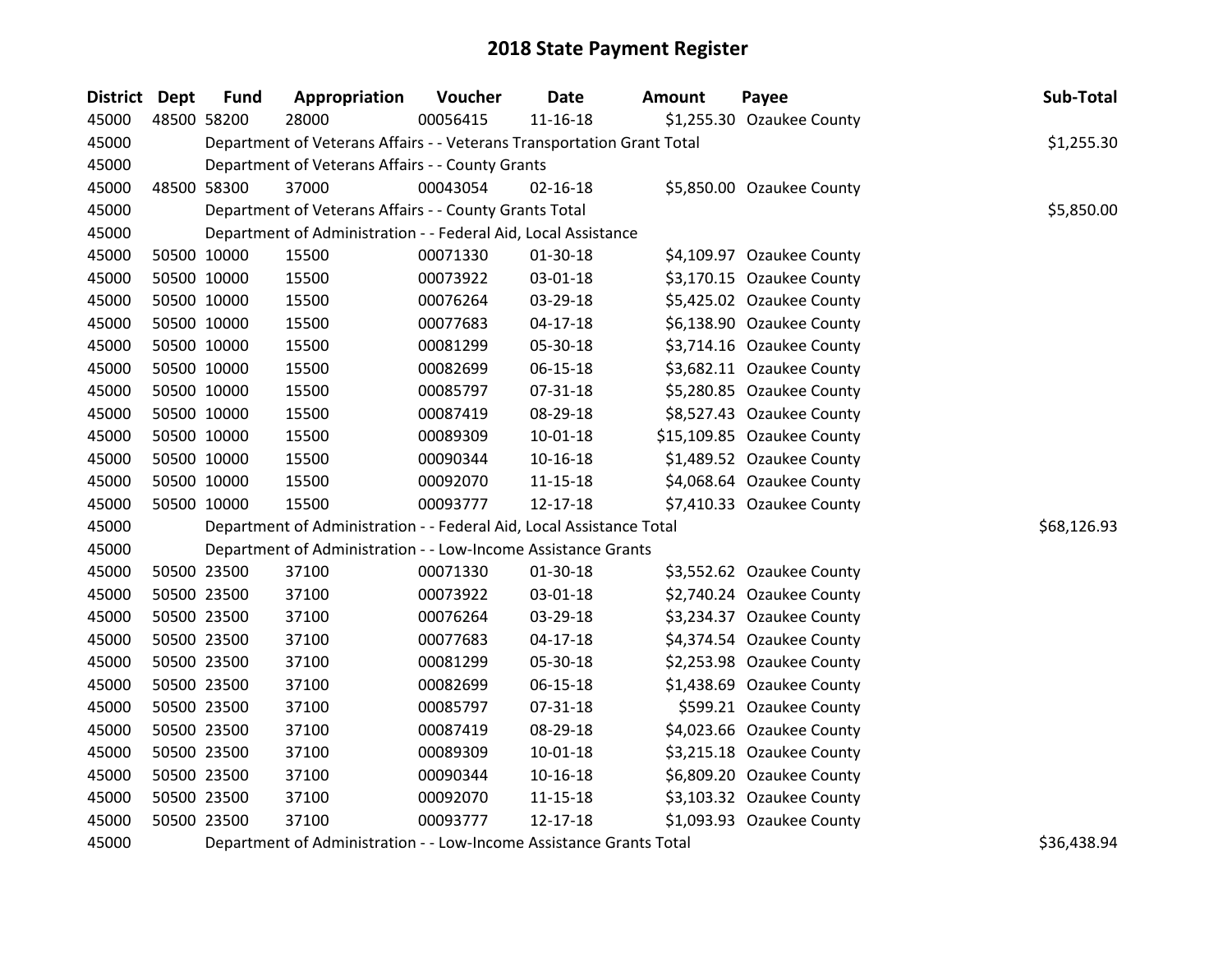| <b>District Dept</b> | <b>Fund</b> | Appropriation                                                         | Voucher  | <b>Date</b>    | Amount | Payee                       | Sub-Total   |
|----------------------|-------------|-----------------------------------------------------------------------|----------|----------------|--------|-----------------------------|-------------|
| 45000                |             | Department of Administration - - Land                                 |          |                |        |                             |             |
| 45000                | 50500 26900 | 16600                                                                 | 00089787 | 10-04-18       |        | \$25,000.00 Ozaukee County  |             |
| 45000                |             | Department of Administration - - Land Total                           |          |                |        |                             | \$25,000.00 |
| 45000                |             | Department of Administration - - Land Information Program; Loca       |          |                |        |                             |             |
| 45000                | 50500 26900 | 17300                                                                 | 00073060 | 02-22-18       |        | \$1,000.00 Ozaukee County   |             |
| 45000                | 50500 26900 | 17300                                                                 | 00078069 | 04-20-18       |        | \$25,000.00 Ozaukee County  |             |
| 45000                | 50500 26900 | 17300                                                                 | 00089788 | 10-04-18       |        | \$25,000.00 Ozaukee County  |             |
| 45000                |             | Department of Administration - - Land Information Program; Loca Total |          |                |        |                             | \$51,000.00 |
| 45000                |             | Public Defender Board - - Transcript, Discovery And Int               |          |                |        |                             |             |
| 45000                | 55000 10000 | 10600                                                                 | 00126247 | 01-30-18       |        | \$15.00 Ozaukee County      |             |
| 45000                | 55000 10000 | 10600                                                                 | 00134010 | 03-26-18       |        | \$112.13 Ozaukee County     |             |
| 45000                | 55000 10000 | 10600                                                                 | 00135331 | 04-04-18       |        | \$1,165.00 Ozaukee County   |             |
| 45000                | 55000 10000 | 10600                                                                 | 00143572 | 05-23-18       |        | \$44.47 Ozaukee County      |             |
| 45000                | 55000 10000 | 10600                                                                 | 00144616 | 06-01-18       |        | \$2,880.00 Ozaukee County   |             |
| 45000                | 55000 10000 | 10600                                                                 | 00157475 | 08-21-18       |        | \$1,890.00 Ozaukee County   |             |
| 45000                |             | Public Defender Board - - Transcript, Discovery And Int Total         |          |                |        |                             | \$6,106.60  |
| 45000                |             | Department of Revenue - - General Program Operations                  |          |                |        |                             |             |
| 45000                | 56600 10000 | 10100                                                                 | 00081812 | $01 - 23 - 18$ |        | \$350.00 Ozaukee County     |             |
| 45000                | 56600 10000 | 10100                                                                 | 00085750 | 03-02-18       |        | \$210.50 Ozaukee County     |             |
| 45000                | 56600 10000 | 10100                                                                 | 00091206 | 03-23-18       |        | \$210.50 Ozaukee County     |             |
| 45000                | 56600 10000 | 10100                                                                 | 00093963 | $04 - 27 - 18$ |        | \$210.50 Ozaukee County     |             |
| 45000                | 56600 10000 | 10100                                                                 | 00094107 | 04-25-18       |        | \$410.00 Ozaukee County     |             |
| 45000                | 56600 10000 | 10100                                                                 | 00102731 | 06-21-18       |        | \$92.50 Ozaukee County      |             |
| 45000                | 56600 10000 | 10100                                                                 | 00105997 | $07-17-18$     |        | \$360.00 Ozaukee County     |             |
| 45000                | 56600 10000 | 10100                                                                 | 00106666 | 08-17-18       |        | \$210.50 Ozaukee County     |             |
| 45000                | 56600 10000 | 10100                                                                 | 00108119 | 08-31-18       |        | \$210.50 Ozaukee County     |             |
| 45000                | 56600 10000 | 10100                                                                 | 00109694 | 09-14-18       |        | \$210.50 Ozaukee County     |             |
| 45000                | 56600 10000 | 10100                                                                 | 00113658 | 11-05-18       |        | \$570.00 Ozaukee County     |             |
| 45000                | 56600 10000 | 10100                                                                 | 00116676 | 12-28-18       |        | \$210.50 Ozaukee County     |             |
| 45000                | 56600 10000 | 10100                                                                 | 00116677 | 12-28-18       |        | \$92.50 Ozaukee County      |             |
| 45000                |             | Department of Revenue - - General Program Operations Total            |          |                |        |                             | \$3,348.50  |
| 45000                |             | Circuit Courts - - Circuit Court Costs                                |          |                |        |                             |             |
| 45000                | 62500 10000 | 10500                                                                 | 00000511 | 01-09-18       |        | \$128,920.00 Ozaukee County |             |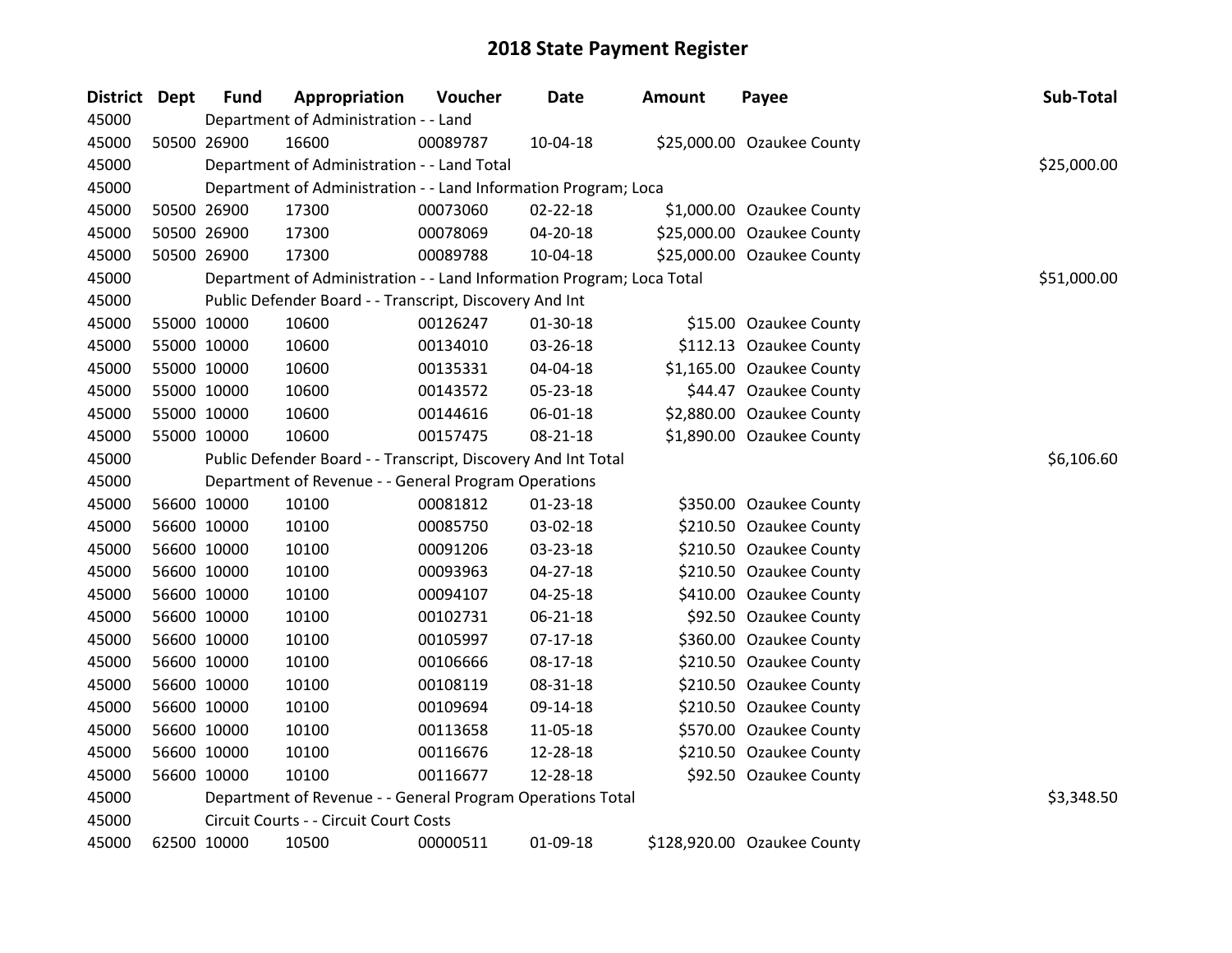| <b>District</b> | <b>Dept</b> | <b>Fund</b> | Appropriation                                                         | <b>Voucher</b> | <b>Date</b>    | <b>Amount</b> | Payee                          | Sub-Total       |
|-----------------|-------------|-------------|-----------------------------------------------------------------------|----------------|----------------|---------------|--------------------------------|-----------------|
| 45000           |             | 62500 10000 | 10500                                                                 | 00000880       | 07-31-18       |               | \$844.52 Ozaukee County        |                 |
| 45000           |             | 62500 10000 | 10500                                                                 | 00000985       | 08-24-18       |               | \$185,169.68 Ozaukee County    |                 |
| 45000           |             |             | Circuit Courts - - Circuit Court Costs Total                          |                |                |               |                                | \$314,934.20    |
| 45000           |             |             | Circuit Courts - - Court Interpreters                                 |                |                |               |                                |                 |
| 45000           |             | 62500 10000 | 12100                                                                 | 00000590       | 02-01-18       |               | \$662.48 Ozaukee County        |                 |
| 45000           |             |             | Circuit Courts - - Court Interpreters Total                           |                |                |               |                                | \$662.48        |
| 45000           |             |             | Shared Revenue and Tax Relief - - County And Municipal Aid            |                |                |               |                                |                 |
| 45000           |             | 83500 10000 | 10500                                                                 | 00033803       | 07-23-18       |               | \$21,076.02 Ozaukee County     |                 |
| 45000           |             | 83500 10000 | 10500                                                                 | 00036689       | 11-19-18       |               | \$119,430.79 Ozaukee County    |                 |
| 45000           |             |             | Shared Revenue and Tax Relief - - County And Municipal Aid Total      |                |                |               |                                | \$140,506.81    |
| 45000           |             |             | Shared Revenue and Tax Relief - - Exempt Computer Aid                 |                |                |               |                                |                 |
| 45000           |             | 83500 10000 | 10900                                                                 | 00029914       | $07 - 23 - 18$ |               | \$52,740.05 Ozaukee County     |                 |
| 45000           |             |             | Shared Revenue and Tax Relief - - Exempt Computer Aid Total           |                |                |               |                                | \$52,740.05     |
| 45000           |             |             | Shared Revenue and Tax Relief - - Utility Aid                         |                |                |               |                                |                 |
| 45000           |             | 83500 10000 | 11000                                                                 | 00033803       | $07 - 23 - 18$ |               | \$229,771.93 Ozaukee County    |                 |
| 45000           |             | 83500 10000 | 11000                                                                 | 00036689       | 11-19-18       |               | \$1,290,660.93 Ozaukee County  |                 |
| 45000           |             |             | Shared Revenue and Tax Relief - - Utility Aid Total                   |                |                |               |                                | \$1,520,432.86  |
| 45000           |             |             | Shared Revenue and Tax Relief - - School Lvy Tx/First Dollar Cr       |                |                |               |                                |                 |
| 45000           |             | 83500 10000 | 30200                                                                 | 00029662       | $07 - 23 - 18$ |               | \$1,664,281.80 Ozaukee County  |                 |
| 45000           |             | 83500 10000 | 30200                                                                 | 00029810       | $07 - 23 - 18$ |               | \$16,132,279.29 Ozaukee County |                 |
| 45000           |             |             | Shared Revenue and Tax Relief - - School Lvy Tx/First Dollar Cr Total |                |                |               |                                | \$17,796,561.09 |
| 45000           |             |             | Shared Revenue and Tax Relief - - Lottery & Gaming Credit             |                |                |               |                                |                 |
| 45000           |             | 83500 52100 | 36300                                                                 | 00027177       | 03-26-18       |               | \$2,350,843.19 Ozaukee County  |                 |
| 45000           |             |             | Shared Revenue and Tax Relief - - Lottery & Gaming Credit Total       |                |                |               |                                | \$2,350,843.19  |
| 45000 Total     |             |             |                                                                       |                |                |               |                                | \$36,060,134.64 |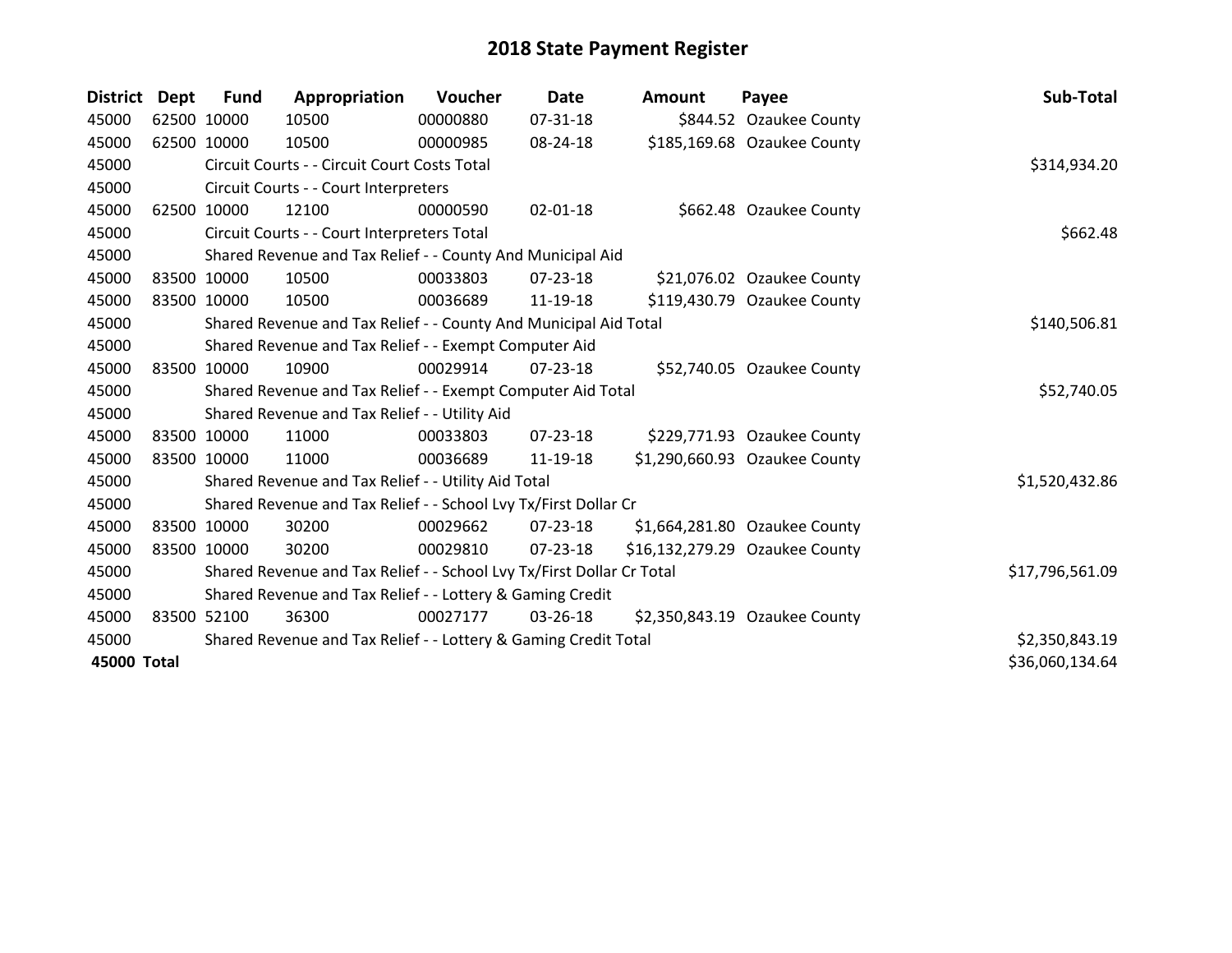| District Dept | <b>Fund</b> | Appropriation                                                      | Voucher  | <b>Date</b>    | <b>Amount</b> | Payee                       | Sub-Total    |  |  |  |
|---------------|-------------|--------------------------------------------------------------------|----------|----------------|---------------|-----------------------------|--------------|--|--|--|
| 45002         |             | Dept of Safety & Prof Services - - Fire Dues Distribution          |          |                |               |                             |              |  |  |  |
| 45002         | 16500 10000 | 22500                                                              | 00022204 | $07 - 25 - 18$ |               | \$6,667.70 Town Of Belgium  |              |  |  |  |
| 45002         |             | Dept of Safety & Prof Services - - Fire Dues Distribution Total    |          |                |               |                             | \$6,667.70   |  |  |  |
| 45002         |             | Dept of Natural Resources - - Aids In Lieu Of Taxes - Gener        |          |                |               |                             |              |  |  |  |
| 45002         | 37000 10000 | 50300                                                              | 00212132 | 02-05-18       |               | \$11,249.38 Town Of Belgium |              |  |  |  |
| 45002         | 37000 10000 | 50300                                                              | 00229543 | 04-20-18       |               | \$720.16 Town Of Belgium    |              |  |  |  |
| 45002         |             | Dept of Natural Resources - - Aids In Lieu Of Taxes - Gener Total  |          |                |               |                             | \$11,969.54  |  |  |  |
| 45002         |             | Dept of Natural Resources - - Resaids - Cnty Forst, CI & Mfl       |          |                |               |                             |              |  |  |  |
| 45002         | 37000 21200 | 57100                                                              | 00247896 | 06-28-18       |               | \$36.60 Town Of Belgium     |              |  |  |  |
| 45002         |             | Dept of Natural Resources - - Resaids - Cnty Forst, Cl & Mfl Total |          |                |               |                             | \$36.60      |  |  |  |
| 45002         |             | Dept of Natural Resources - - Aids In Lieu Of Taxes - Sum S        |          |                |               |                             |              |  |  |  |
| 45002         | 37000 21200 | 57900                                                              | 00229544 | $04 - 20 - 18$ |               | \$18.48 Town Of Belgium     |              |  |  |  |
| 45002         |             | Dept of Natural Resources - - Aids In Lieu Of Taxes - Sum S Total  |          |                |               |                             | \$18.48      |  |  |  |
| 45002         |             | Dept of Natural Resources - - Fin Asst For Responsible Units       |          |                |               |                             |              |  |  |  |
| 45002         | 37000 27400 | 67000                                                              | 00235111 | $05 - 11 - 18$ |               | \$1,161.76 Town Of Belgium  |              |  |  |  |
| 45002         |             | Dept of Natural Resources - - Fin Asst For Responsible Units Total |          |                |               |                             | \$1,161.76   |  |  |  |
| 45002         |             | WI Dept of Transportation - - Trns Aids To Mnc.-Sf                 |          |                |               |                             |              |  |  |  |
| 45002         | 39500 21100 | 19100                                                              | 00204824 | $01 - 02 - 18$ |               | \$28,608.27 Town Of Belgium |              |  |  |  |
| 45002         | 39500 21100 | 19100                                                              | 00235332 | 04-02-18       |               | \$28,608.27 Town Of Belgium |              |  |  |  |
| 45002         | 39500 21100 | 19100                                                              | 00269031 | 07-02-18       |               | \$28,608.27 Town Of Belgium |              |  |  |  |
| 45002         | 39500 21100 | 19100                                                              | 00303083 | $10 - 01 - 18$ |               | \$28,608.29 Town Of Belgium |              |  |  |  |
| 45002         |             | WI Dept of Transportation - - Trns Aids To Mnc.-Sf Total           |          |                |               |                             | \$114,433.10 |  |  |  |
| 45002         |             | WI Dept of Transportation - - Loc Rd Imp Prg St Fd                 |          |                |               |                             |              |  |  |  |
| 45002         | 39500 21100 | 27800                                                              | 00290829 | 08-28-18       |               | \$14,269.24 Town Of Belgium |              |  |  |  |
| 45002         |             | WI Dept of Transportation - - Loc Rd Imp Prg St Fd Total           |          |                |               |                             | \$14,269.24  |  |  |  |
| 45002         |             | Department of Revenue - - Payments For Municipal Svcs              |          |                |               |                             |              |  |  |  |
| 45002         | 56600 10000 | 50100                                                              | 00026873 | $01 - 31 - 18$ |               | \$591.22 Town Of Belgium    |              |  |  |  |
| 45002         |             | Department of Revenue - - Payments For Municipal Svcs Total        |          |                |               |                             | \$591.22     |  |  |  |
| 45002         |             | Shared Revenue and Tax Relief - - County And Municipal Aid         |          |                |               |                             |              |  |  |  |
| 45002         | 83500 10000 | 10500                                                              | 00033789 | 07-23-18       |               | \$2,927.49 Town Of Belgium  |              |  |  |  |
| 45002         | 83500 10000 | 10500                                                              | 00036675 | 11-19-18       |               | \$16,589.11 Town Of Belgium |              |  |  |  |
| 45002         |             | Shared Revenue and Tax Relief - - County And Municipal Aid Total   |          |                |               |                             | \$19,516.60  |  |  |  |
| 45002         |             | Shared Revenue and Tax Relief - - Exempt Computer Aid              |          |                |               |                             |              |  |  |  |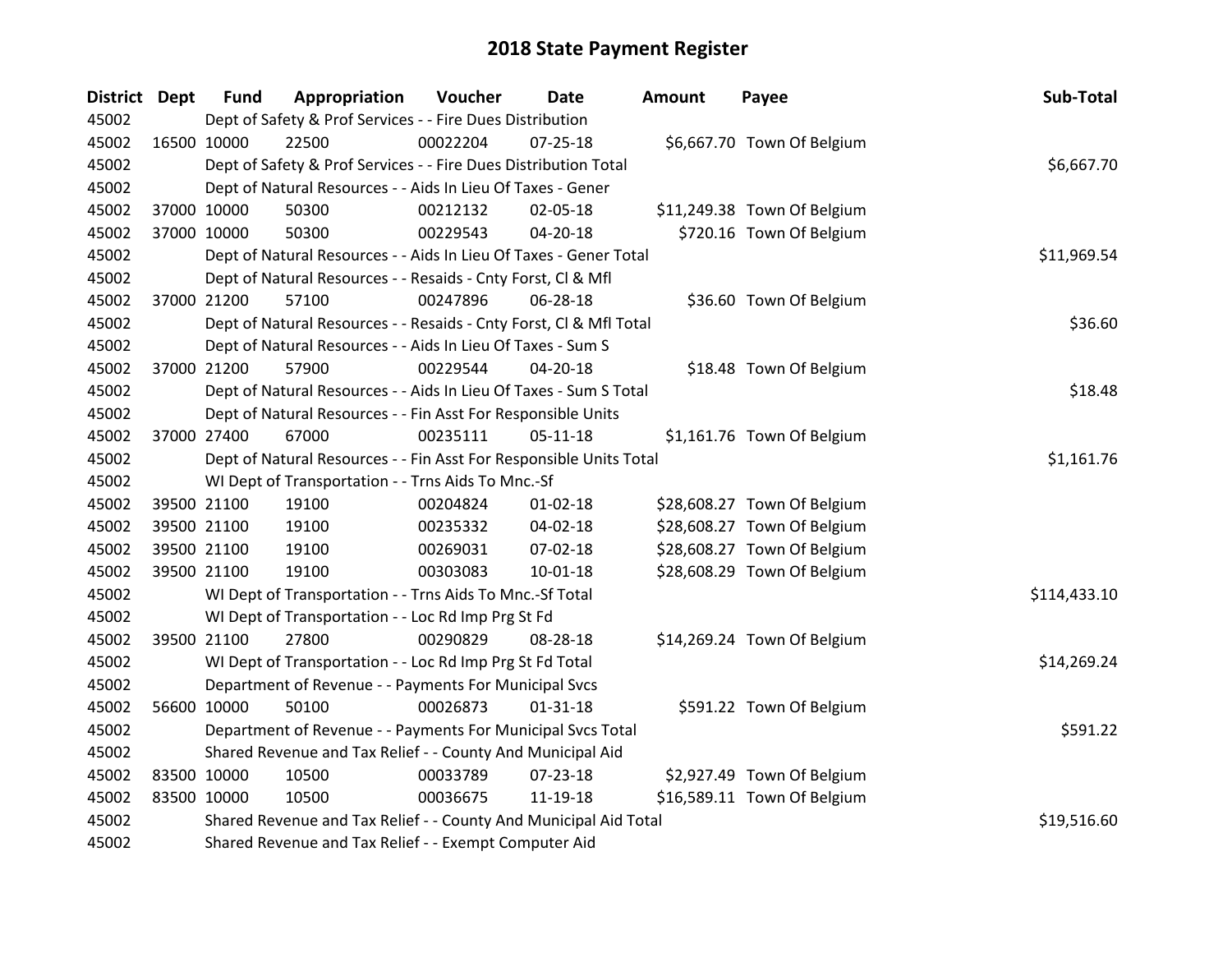| District Dept |             | <b>Fund</b> | Appropriation                                               | <b>Voucher</b> | Date           | Amount | Pavee                   | Sub-Total    |
|---------------|-------------|-------------|-------------------------------------------------------------|----------------|----------------|--------|-------------------------|--------------|
| 45002         | 83500 10000 |             | 10900                                                       | 00031018       | $07 - 23 - 18$ |        | \$60.88 Town Of Belgium |              |
| 45002         |             |             | Shared Revenue and Tax Relief - - Exempt Computer Aid Total |                |                |        |                         | \$60.88      |
| 45002         |             |             | Shared Revenue and Tax Relief - - Utility Aid               |                |                |        |                         |              |
| 45002         | 83500 10000 |             | 11000                                                       | 00033789       | 07-23-18       |        | \$9.31 Town Of Belgium  |              |
| 45002         | 83500 10000 |             | 11000                                                       | 00036675       | 11-19-18       |        | \$54.17 Town Of Belgium |              |
| 45002         |             |             | Shared Revenue and Tax Relief - - Utility Aid Total         |                |                |        |                         | \$63.48      |
| 45002 Total   |             |             |                                                             |                |                |        |                         | \$168,788.60 |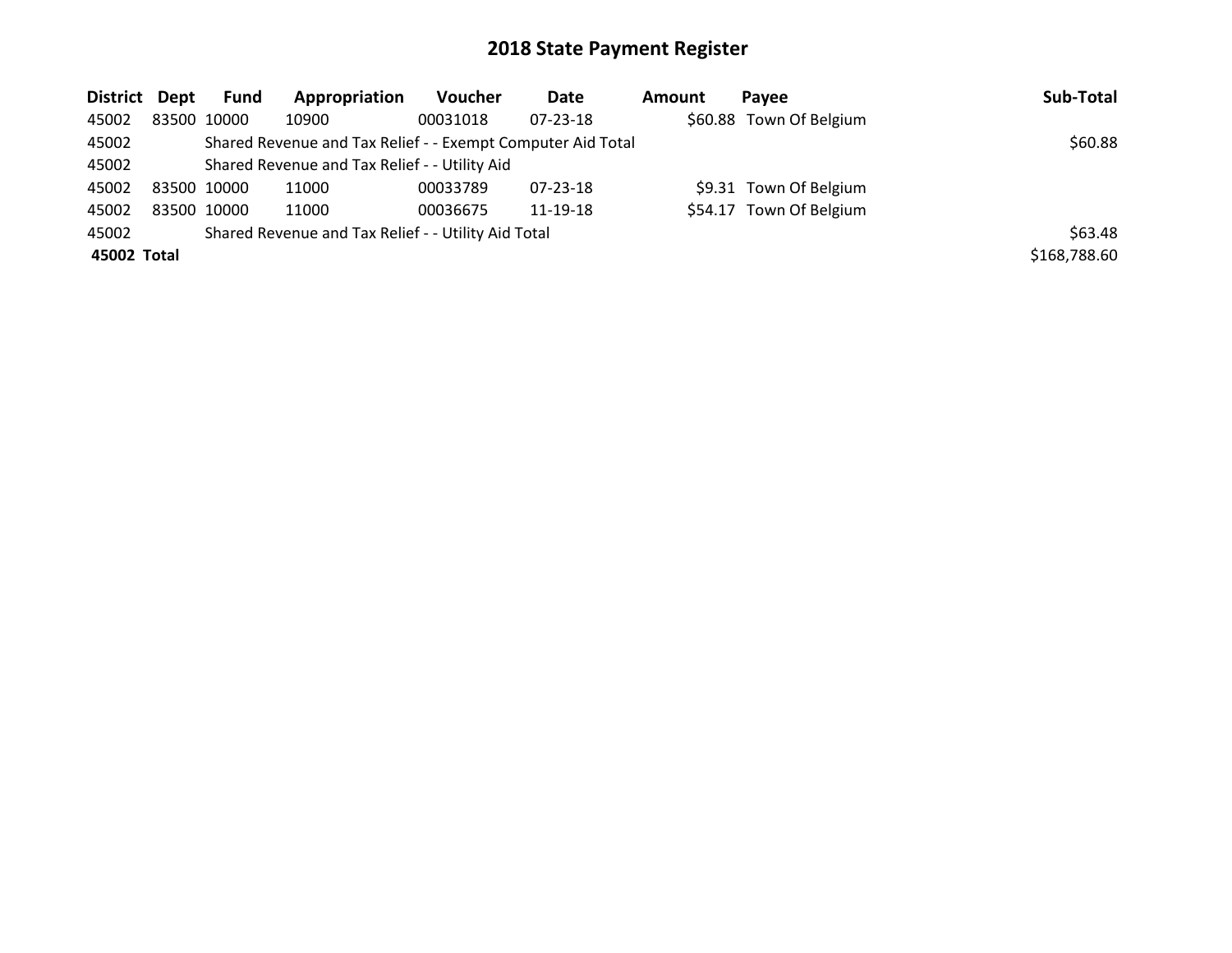| <b>District Dept</b> |             | <b>Fund</b>                                                 | Appropriation                                                      | Voucher  | Date           | <b>Amount</b> | Payee                         | Sub-Total    |
|----------------------|-------------|-------------------------------------------------------------|--------------------------------------------------------------------|----------|----------------|---------------|-------------------------------|--------------|
| 45004                |             |                                                             | Dept of Safety & Prof Services - - Fire Dues Distribution          |          |                |               |                               |              |
| 45004                | 16500 10000 |                                                             | 22500                                                              | 00022205 | $07 - 26 - 18$ |               | \$32,424.20 Town Of Cedarburg |              |
| 45004                |             |                                                             | Dept of Safety & Prof Services - - Fire Dues Distribution Total    |          |                |               |                               | \$32,424.20  |
| 45004                |             |                                                             | Dept of Natural Resources - - Resaids - Cnty Forst, CI & Mfl       |          |                |               |                               |              |
| 45004                |             | 37000 21200                                                 | 57100                                                              | 00247897 | 06-28-18       |               | \$57.47 Town Of Cedarburg     |              |
| 45004                |             |                                                             | Dept of Natural Resources - - Resaids - Cnty Forst, Cl & Mfl Total |          |                |               |                               | \$57.47      |
| 45004                |             | Dept of Natural Resources - - Aids In Lieu Of Taxes - Sum S |                                                                    |          |                |               |                               |              |
| 45004                |             | 37000 21200                                                 | 57900                                                              | 00229897 | 04-20-18       |               | \$16.28 Town Of Cedarburg     |              |
| 45004                |             |                                                             | Dept of Natural Resources - - Aids In Lieu Of Taxes - Sum S Total  |          |                |               |                               | \$16.28      |
| 45004                |             |                                                             | Dept of Natural Resources - - Fin Asst For Responsible Units       |          |                |               |                               |              |
| 45004                | 37000 27400 |                                                             | 67000                                                              | 00235167 | $05-11-18$     |               | \$5,073.38 Town Of Cedarburg  |              |
| 45004                |             |                                                             | Dept of Natural Resources - - Fin Asst For Responsible Units Total |          |                |               |                               | \$5,073.38   |
| 45004                |             |                                                             | WI Dept of Transportation - - Trns Aids To Mnc.-Sf                 |          |                |               |                               |              |
| 45004                |             | 39500 21100                                                 | 19100                                                              | 00204825 | $01 - 02 - 18$ |               | \$39,776.85 Town Of Cedarburg |              |
| 45004                |             | 39500 21100                                                 | 19100                                                              | 00235333 | 04-02-18       |               | \$39,776.85 Town Of Cedarburg |              |
| 45004                |             | 39500 21100                                                 | 19100                                                              | 00269032 | 07-02-18       |               | \$39,776.85 Town Of Cedarburg |              |
| 45004                |             | 39500 21100                                                 | 19100                                                              | 00303084 | $10 - 01 - 18$ |               | \$39,776.85 Town Of Cedarburg |              |
| 45004                |             |                                                             | WI Dept of Transportation - - Trns Aids To Mnc.-Sf Total           |          |                |               |                               | \$159,107.40 |
| 45004                |             |                                                             | Shared Revenue and Tax Relief - - County And Municipal Aid         |          |                |               |                               |              |
| 45004                | 83500 10000 |                                                             | 10500                                                              | 00033790 | 07-23-18       |               | \$10,673.60 Town Of Cedarburg |              |
| 45004                | 83500 10000 |                                                             | 10500                                                              | 00036676 | 11-19-18       |               | \$60,483.70 Town Of Cedarburg |              |
| 45004                |             |                                                             | Shared Revenue and Tax Relief - - County And Municipal Aid Total   |          |                |               |                               | \$71,157.30  |
| 45004                |             |                                                             | Shared Revenue and Tax Relief - - Exempt Computer Aid              |          |                |               |                               |              |
| 45004                | 83500 10000 |                                                             | 10900                                                              | 00031019 | 07-23-18       |               | \$1,829.50 Town Of Cedarburg  |              |
| 45004                |             |                                                             | Shared Revenue and Tax Relief - - Exempt Computer Aid Total        |          |                |               |                               | \$1,829.50   |
| 45004                |             |                                                             | Shared Revenue and Tax Relief - - Utility Aid                      |          |                |               |                               |              |
| 45004                | 83500 10000 |                                                             | 11000                                                              | 00033790 | $07 - 23 - 18$ |               | \$40.60 Town Of Cedarburg     |              |
| 45004                | 83500 10000 |                                                             | 11000                                                              | 00036676 | 11-19-18       |               | \$240.95 Town Of Cedarburg    |              |
| 45004                |             |                                                             | Shared Revenue and Tax Relief - - Utility Aid Total                |          |                |               |                               | \$281.55     |
| 45004 Total          |             |                                                             |                                                                    |          |                |               |                               | \$269,947.08 |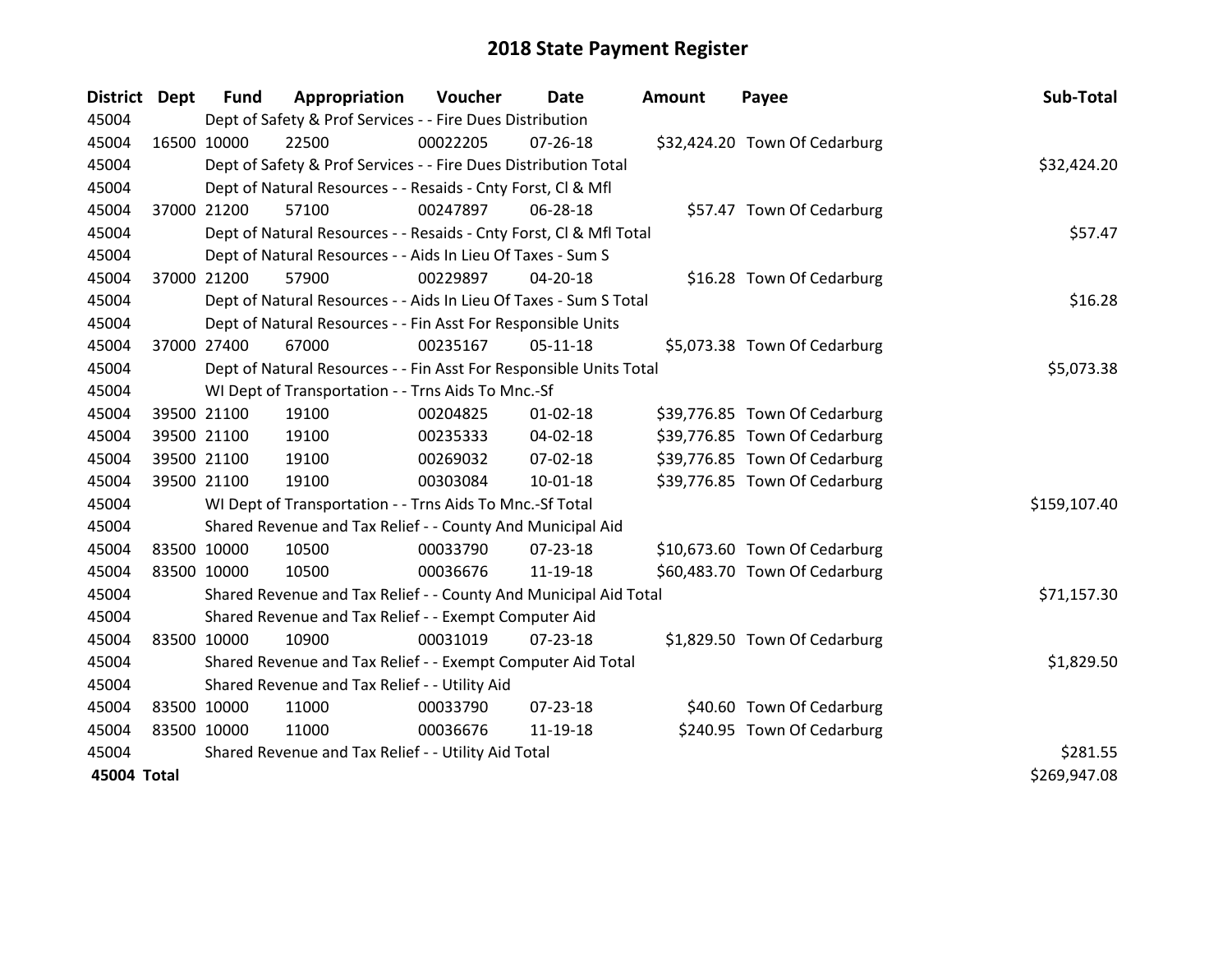| District Dept |             | <b>Fund</b> | Appropriation                                                      | Voucher  | Date           | <b>Amount</b> | Payee                        | Sub-Total    |  |  |  |
|---------------|-------------|-------------|--------------------------------------------------------------------|----------|----------------|---------------|------------------------------|--------------|--|--|--|
| 45006         |             |             | Dept of Safety & Prof Services - - Fire Dues Distribution          |          |                |               |                              |              |  |  |  |
| 45006         | 16500 10000 |             | 22500                                                              | 00022206 | $07 - 25 - 18$ |               | \$7,851.53 Town Of Fredonia  |              |  |  |  |
| 45006         |             |             | Dept of Safety & Prof Services - - Fire Dues Distribution Total    |          |                |               |                              | \$7,851.53   |  |  |  |
| 45006         |             |             | Dept of Natural Resources - - Aids In Lieu Of Taxes - Gener        |          |                |               |                              |              |  |  |  |
| 45006         | 37000 10000 |             | 50300                                                              | 00212136 | 02-05-18       |               | \$22,669.71 Town Of Fredonia |              |  |  |  |
| 45006         | 37000 10000 |             | 50300                                                              | 00229572 | 04-20-18       |               | \$40.00 Town Of Fredonia     |              |  |  |  |
| 45006         |             |             | Dept of Natural Resources - - Aids In Lieu Of Taxes - Gener Total  |          |                |               |                              | \$22,709.71  |  |  |  |
| 45006         |             |             | Dept of Natural Resources - - Resaids - Cnty Forst, Cl & Mfl       |          |                |               |                              |              |  |  |  |
| 45006         |             | 37000 21200 | 57100                                                              | 00247898 | 06-28-18       |               | \$52.06 Town Of Fredonia     |              |  |  |  |
| 45006         |             |             | Dept of Natural Resources - - Resaids - Cnty Forst, Cl & Mfl Total |          |                |               |                              | \$52.06      |  |  |  |
| 45006         |             |             | Dept of Natural Resources - - Fin Asst For Responsible Units       |          |                |               |                              |              |  |  |  |
| 45006         |             | 37000 27400 | 67000                                                              | 00235224 | $05 - 11 - 18$ |               | \$4,689.99 Town Of Fredonia  |              |  |  |  |
| 45006         |             |             | Dept of Natural Resources - - Fin Asst For Responsible Units Total |          |                |               |                              | \$4,689.99   |  |  |  |
| 45006         |             |             | WI Dept of Transportation - - Trns Aids To Mnc.-Sf                 |          |                |               |                              |              |  |  |  |
| 45006         | 39500 21100 |             | 19100                                                              | 00204826 | $01 - 02 - 18$ |               | \$29,928.19 Town Of Fredonia |              |  |  |  |
| 45006         |             | 39500 21100 | 19100                                                              | 00235334 | 04-02-18       |               | \$29,928.19 Town Of Fredonia |              |  |  |  |
| 45006         | 39500 21100 |             | 19100                                                              | 00269033 | 07-02-18       |               | \$29,928.19 Town Of Fredonia |              |  |  |  |
| 45006         | 39500 21100 |             | 19100                                                              | 00303085 | 10-01-18       |               | \$29,928.22 Town Of Fredonia |              |  |  |  |
| 45006         |             |             | WI Dept of Transportation - - Trns Aids To Mnc.-Sf Total           |          |                |               |                              | \$119,712.79 |  |  |  |
| 45006         |             |             | WI Dept of Transportation - - Loc Rd Imp Prg St Fd                 |          |                |               |                              |              |  |  |  |
| 45006         |             | 39500 21100 | 27800                                                              | 00223414 | $02 - 21 - 18$ |               | \$12,916.67 Town Of Fredonia |              |  |  |  |
| 45006         |             |             | WI Dept of Transportation - - Loc Rd Imp Prg St Fd Total           |          |                |               |                              | \$12,916.67  |  |  |  |
| 45006         |             |             | Shared Revenue and Tax Relief - - County And Municipal Aid         |          |                |               |                              |              |  |  |  |
| 45006         | 83500 10000 |             | 10500                                                              | 00036677 | 11-19-18       |               | \$6,579.68 Town Of Fredonia  |              |  |  |  |
| 45006         |             |             | Shared Revenue and Tax Relief - - County And Municipal Aid Total   |          |                |               |                              | \$6,579.68   |  |  |  |
| 45006         |             |             | Shared Revenue and Tax Relief - - Exempt Computer Aid              |          |                |               |                              |              |  |  |  |
| 45006         | 83500 10000 |             | 10900                                                              | 00031020 | $07 - 23 - 18$ |               | \$492.13 Town Of Fredonia    |              |  |  |  |
| 45006         |             |             | Shared Revenue and Tax Relief - - Exempt Computer Aid Total        |          |                |               |                              | \$492.13     |  |  |  |
| 45006         |             |             | Shared Revenue and Tax Relief - - Utility Aid                      |          |                |               |                              |              |  |  |  |
| 45006         | 83500 10000 |             | 11000                                                              | 00033791 | $07 - 23 - 18$ |               | \$1,451.85 Town Of Fredonia  |              |  |  |  |
| 45006         | 83500 10000 |             | 11000                                                              | 00036677 | 11-19-18       |               | \$8,290.69 Town Of Fredonia  |              |  |  |  |
| 45006         |             |             | Shared Revenue and Tax Relief - - Utility Aid Total                |          |                |               |                              | \$9,742.54   |  |  |  |
| 45006 Total   |             |             |                                                                    |          |                |               |                              | \$184,747.10 |  |  |  |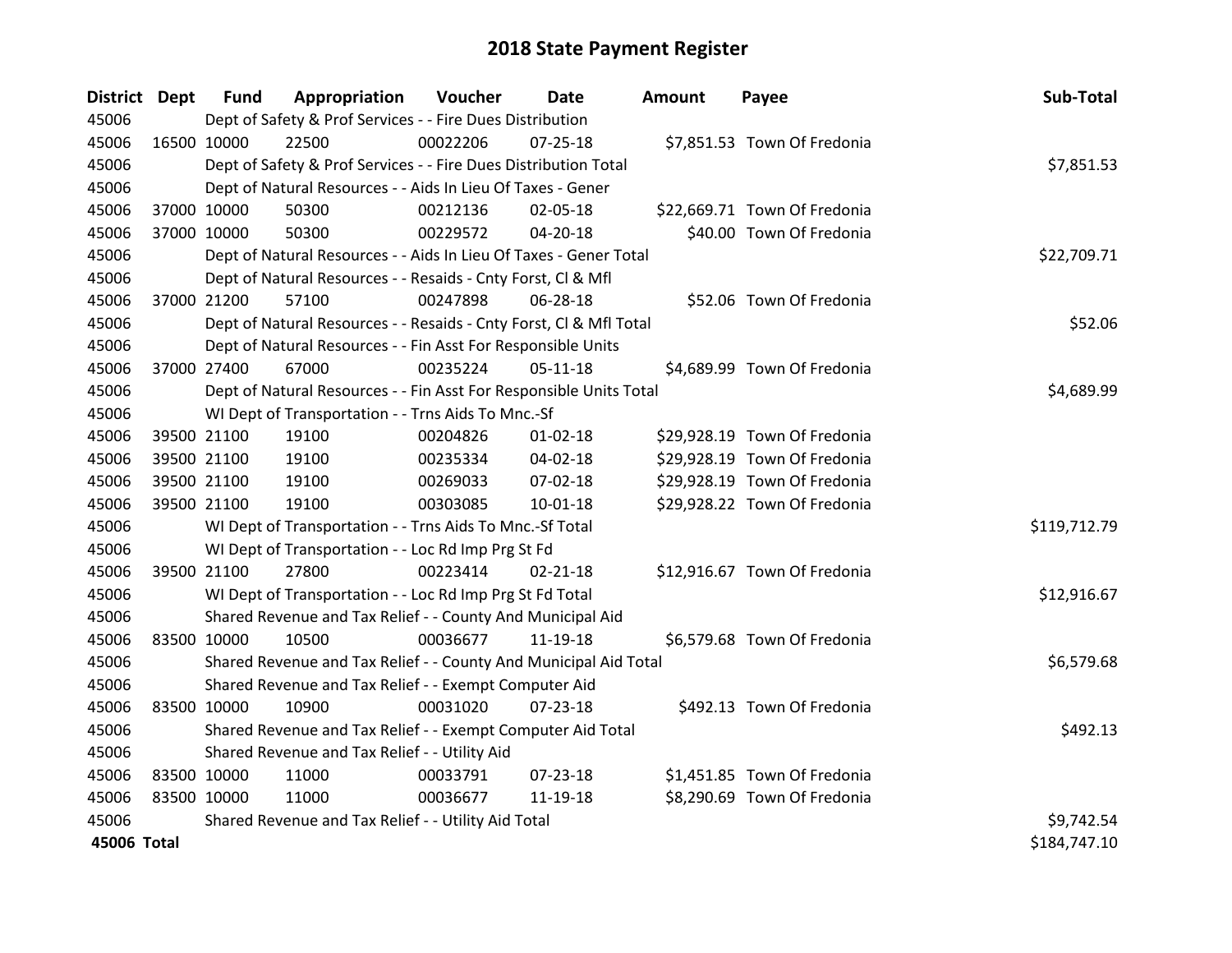| District Dept |             | <b>Fund</b> | Appropriation                                                      | Voucher  | Date           | <b>Amount</b> | Payee                        | Sub-Total    |
|---------------|-------------|-------------|--------------------------------------------------------------------|----------|----------------|---------------|------------------------------|--------------|
| 45008         |             |             | Dept of Safety & Prof Services - - Fire Dues Distribution          |          |                |               |                              |              |
| 45008         | 16500 10000 |             | 22500                                                              | 00022207 | $07 - 26 - 18$ |               | \$21,036.67 Town Of Grafton  |              |
| 45008         |             |             | Dept of Safety & Prof Services - - Fire Dues Distribution Total    |          |                |               |                              | \$21,036.67  |
| 45008         |             |             | Dept of Natural Resources - - Aids In Lieu Of Taxes - Gener        |          |                |               |                              |              |
| 45008         |             | 37000 10000 | 50300                                                              | 00229062 | 04-20-18       |               | \$47.49 Town Of Grafton      |              |
| 45008         |             |             | Dept of Natural Resources - - Aids In Lieu Of Taxes - Gener Total  |          |                |               |                              | \$47.49      |
| 45008         |             |             | Dept of Natural Resources - - Resaids - Cnty Forst, Cl & Mfl       |          |                |               |                              |              |
| 45008         |             | 37000 21200 | 57100                                                              | 00247899 | 06-28-18       |               | \$18.60 Town Of Grafton      |              |
| 45008         |             |             | Dept of Natural Resources - - Resaids - Cnty Forst, CI & Mfl Total |          |                |               |                              | \$18.60      |
| 45008         |             |             | Dept of Natural Resources - - Fin Asst For Responsible Units       |          |                |               |                              |              |
| 45008         |             | 37000 27400 | 67000                                                              | 00235596 | $05-11-18$     |               | \$10,010.45 Town Of Grafton  |              |
| 45008         |             |             | Dept of Natural Resources - - Fin Asst For Responsible Units Total |          |                |               |                              | \$10,010.45  |
| 45008         |             |             | Dept of Natural Resources - - Urban Nonpoint Source Cost-Sha       |          |                |               |                              |              |
| 45008         |             | 37000 36300 | <b>TH100</b>                                                       | 00212716 | 02-05-18       |               | \$115,937.54 Town Of Grafton |              |
| 45008         |             |             | Dept of Natural Resources - - Urban Nonpoint Source Cost-Sha Total |          |                |               |                              | \$115,937.54 |
| 45008         |             |             | WI Dept of Transportation - - Trns Aids To Mnc.-Sf                 |          |                |               |                              |              |
| 45008         |             | 39500 21100 | 19100                                                              | 00204827 | $01 - 02 - 18$ |               | \$26,141.63 Town Of Grafton  |              |
| 45008         |             | 39500 21100 | 19100                                                              | 00235335 | 04-02-18       |               | \$26,141.63 Town Of Grafton  |              |
| 45008         |             | 39500 21100 | 19100                                                              | 00269034 | 07-02-18       |               | \$26,141.63 Town Of Grafton  |              |
| 45008         |             | 39500 21100 | 19100                                                              | 00303086 | $10 - 01 - 18$ |               | \$26,141.64 Town Of Grafton  |              |
| 45008         |             |             | WI Dept of Transportation - - Trns Aids To Mnc.-Sf Total           |          |                |               |                              | \$104,566.53 |
| 45008         |             |             | Shared Revenue and Tax Relief - - County And Municipal Aid         |          |                |               |                              |              |
| 45008         | 83500 10000 |             | 10500                                                              | 00033792 | $07 - 23 - 18$ |               | \$8,008.42 Town Of Grafton   |              |
| 45008         | 83500 10000 |             | 10500                                                              | 00036678 | 11-19-18       |               | \$45,381.03 Town Of Grafton  |              |
| 45008         |             |             | Shared Revenue and Tax Relief - - County And Municipal Aid Total   |          |                |               |                              | \$53,389.45  |
| 45008         |             |             | Shared Revenue and Tax Relief - - Exempt Computer Aid              |          |                |               |                              |              |
| 45008         | 83500 10000 |             | 10900                                                              | 00031021 | $07 - 23 - 18$ |               | \$907.14 Town Of Grafton     |              |
| 45008         |             |             | Shared Revenue and Tax Relief - - Exempt Computer Aid Total        |          |                |               |                              | \$907.14     |
| 45008         |             |             | Shared Revenue and Tax Relief - - Utility Aid                      |          |                |               |                              |              |
| 45008         | 83500 10000 |             | 11000                                                              | 00033792 | $07 - 23 - 18$ |               | \$1,676.07 Town Of Grafton   |              |
| 45008         | 83500 10000 |             | 11000                                                              | 00036678 | 11-19-18       |               | \$2,406.52 Town Of Grafton   |              |
| 45008         |             |             | Shared Revenue and Tax Relief - - Utility Aid Total                |          |                |               |                              | \$4,082.59   |
| 45008         |             |             | Shared Revenue and Tax Relief - - School Lvy Tx/First Dollar Cr    |          |                |               |                              |              |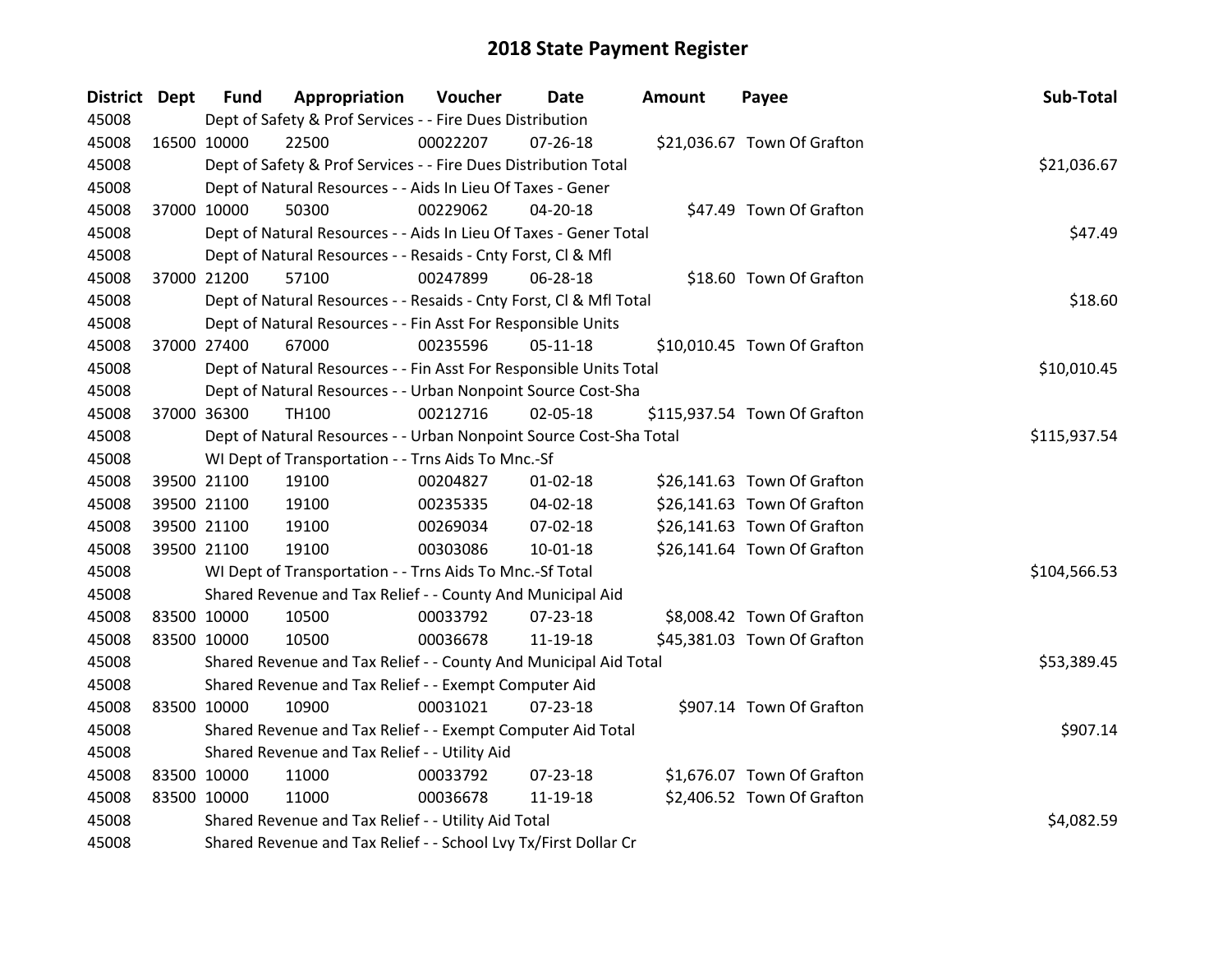| District Dept |             | <b>Fund</b> | Appropriation                                                         | <b>Voucher</b> | Date           | Amount | Payee                          | Sub-Total      |
|---------------|-------------|-------------|-----------------------------------------------------------------------|----------------|----------------|--------|--------------------------------|----------------|
| 45008         | 83500 10000 |             | 30200                                                                 | 00029659       | 07-23-18       |        | \$125,618.11 Town Of Grafton   |                |
| 45008         |             | 83500 10000 | 30200                                                                 | 00029807       | $07 - 23 - 18$ |        | \$1,199,428.98 Town Of Grafton |                |
| 45008         |             |             | Shared Revenue and Tax Relief - - School Lvy Tx/First Dollar Cr Total |                |                |        |                                | \$1,325,047.09 |
| 45008         |             |             | Shared Revenue and Tax Relief - - Lottery & Gaming Credit             |                |                |        |                                |                |
| 45008         | 83500 52100 |             | 36300                                                                 | 00027174       | $03 - 26 - 18$ |        | \$188,763.58 Town Of Grafton   |                |
| 45008         |             | 83500 52100 | 36300                                                                 | 00027535       | $03 - 26 - 18$ |        | \$5,060.28 Town Of Grafton     |                |
| 45008         |             |             | Shared Revenue and Tax Relief - - Lottery & Gaming Credit Total       |                |                |        |                                | \$193,823.86   |
| 45008 Total   |             |             |                                                                       |                |                |        |                                | \$1,828,867.41 |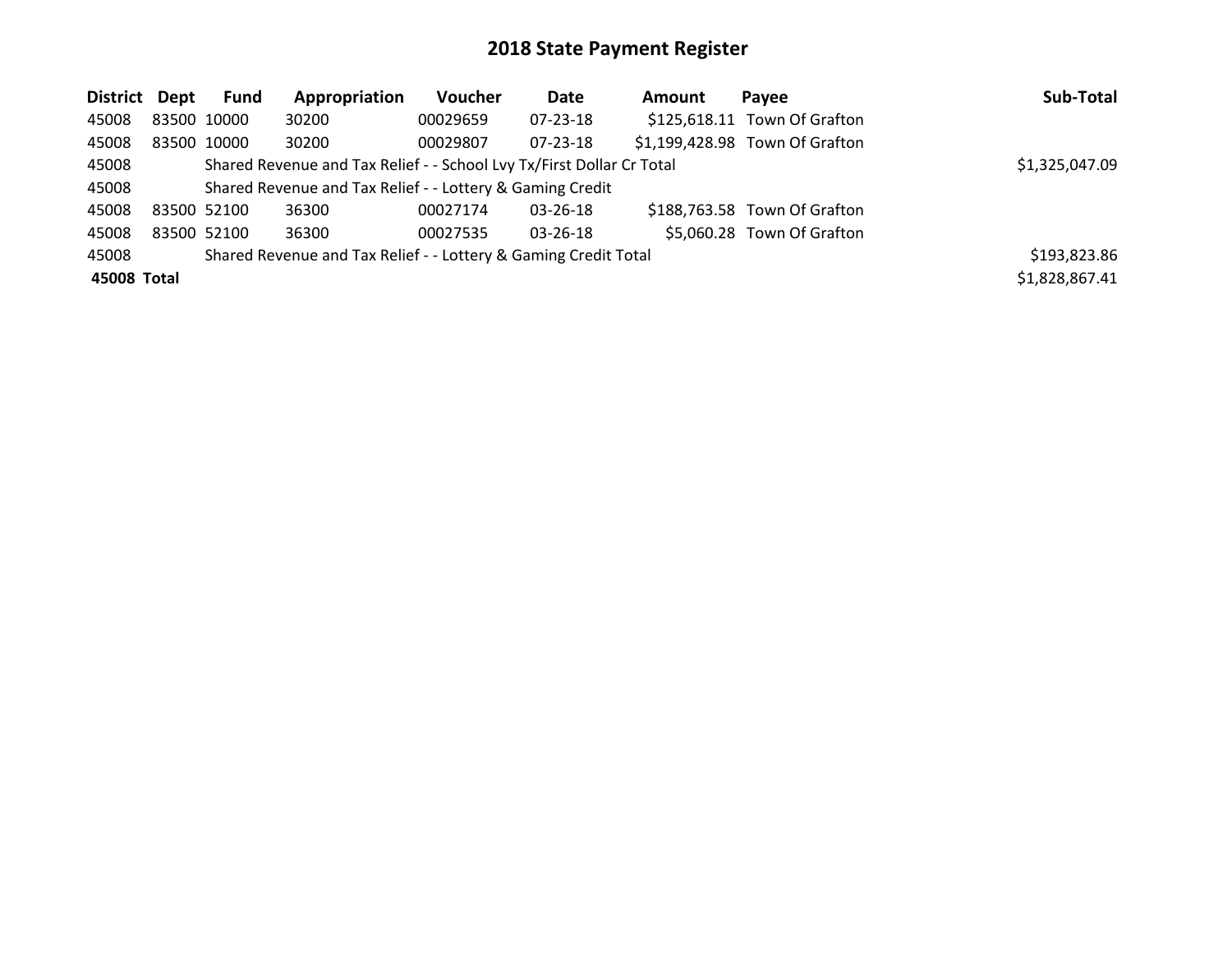| <b>District</b> | <b>Dept</b> | <b>Fund</b>                                               | Appropriation                                                      | Voucher  | Date           | <b>Amount</b> | Payee                               | Sub-Total    |  |  |  |
|-----------------|-------------|-----------------------------------------------------------|--------------------------------------------------------------------|----------|----------------|---------------|-------------------------------------|--------------|--|--|--|
| 45012           |             |                                                           | Dept of Safety & Prof Services - - Fire Dues Distribution          |          |                |               |                                     |              |  |  |  |
| 45012           | 16500 10000 |                                                           | 22500                                                              | 00022208 | $07 - 25 - 18$ |               | \$7,381.71 Town Of Port Washington  |              |  |  |  |
| 45012           |             |                                                           | Dept of Safety & Prof Services - - Fire Dues Distribution Total    |          |                |               |                                     | \$7,381.71   |  |  |  |
| 45012           |             |                                                           | Dept of Natural Resources - - Resaids - Cnty Forst, Cl & Mfl       |          |                |               |                                     |              |  |  |  |
| 45012           |             | 37000 21200                                               | 57100                                                              | 00247900 | 06-28-18       |               | \$13.40 Town Of Port Washington     |              |  |  |  |
| 45012           |             |                                                           | Dept of Natural Resources - - Resaids - Cnty Forst, CI & Mfl Total |          |                |               |                                     | \$13.40      |  |  |  |
| 45012           |             |                                                           | Dept of Natural Resources - - Fin Asst For Responsible Units       |          |                |               |                                     |              |  |  |  |
| 45012           | 37000 27400 |                                                           | 67000                                                              | 00235370 | $05 - 11 - 18$ |               | \$5,721.61 Town Of Port Washington  |              |  |  |  |
| 45012           |             |                                                           | Dept of Natural Resources - - Fin Asst For Responsible Units Total |          |                |               |                                     | \$5,721.61   |  |  |  |
| 45012           |             |                                                           | WI Dept of Transportation - - Trns Aids To Mnc.-Sf                 |          |                |               |                                     |              |  |  |  |
| 45012           |             | 39500 21100                                               | 19100                                                              | 00204828 | $01 - 02 - 18$ |               | \$13,927.87 Town Of Port Washington |              |  |  |  |
| 45012           | 39500 21100 |                                                           | 19100                                                              | 00235336 | 04-02-18       |               | \$13,927.87 Town Of Port Washington |              |  |  |  |
| 45012           | 39500 21100 |                                                           | 19100                                                              | 00269035 | 07-02-18       |               | \$13,927.87 Town Of Port Washington |              |  |  |  |
| 45012           | 39500 21100 |                                                           | 19100                                                              | 00303087 | 10-01-18       |               | \$13,927.87 Town Of Port Washington |              |  |  |  |
| 45012           |             |                                                           | WI Dept of Transportation - - Trns Aids To Mnc.-Sf Total           |          |                |               |                                     | \$55,711.48  |  |  |  |
| 45012           |             |                                                           | WI Dept of Transportation - - Loc Rd Imp Prg St Fd                 |          |                |               |                                     |              |  |  |  |
| 45012           | 39500 21100 |                                                           | 27800                                                              | 00219814 | 02-07-18       |               | \$13,008.66 Town Of Port Washington |              |  |  |  |
| 45012           |             |                                                           | WI Dept of Transportation - - Loc Rd Imp Prg St Fd Total           |          |                |               |                                     | \$13,008.66  |  |  |  |
| 45012           |             |                                                           | Shared Revenue and Tax Relief - - County And Municipal Aid         |          |                |               |                                     |              |  |  |  |
| 45012           | 83500 10000 |                                                           | 10500                                                              | 00033793 | $07 - 23 - 18$ |               | \$3,108.79 Town Of Port Washington  |              |  |  |  |
| 45012           | 83500 10000 |                                                           | 10500                                                              | 00036679 | 11-19-18       |               | \$17,616.46 Town Of Port Washington |              |  |  |  |
| 45012           |             |                                                           | Shared Revenue and Tax Relief - - County And Municipal Aid Total   |          |                |               |                                     | \$20,725.25  |  |  |  |
| 45012           |             |                                                           | Shared Revenue and Tax Relief - - Exempt Computer Aid              |          |                |               |                                     |              |  |  |  |
| 45012           | 83500 10000 |                                                           | 10900                                                              | 00031022 | 07-23-18       |               | \$75.09 Town Of Port Washington     |              |  |  |  |
| 45012           |             |                                                           | Shared Revenue and Tax Relief - - Exempt Computer Aid Total        |          |                |               |                                     | \$75.09      |  |  |  |
| 45012           |             |                                                           | Shared Revenue and Tax Relief - - Utility Aid                      |          |                |               |                                     |              |  |  |  |
| 45012           | 83500 10000 |                                                           | 11000                                                              | 00033793 | 07-23-18       |               | \$277.59 Town Of Port Washington    |              |  |  |  |
| 45012           | 83500 10000 |                                                           | 11000                                                              | 00036679 | 11-19-18       |               | \$1,669.74 Town Of Port Washington  |              |  |  |  |
| 45012           |             |                                                           | Shared Revenue and Tax Relief - - Utility Aid Total                |          |                |               |                                     | \$1,947.33   |  |  |  |
| 45012           |             | Shared Revenue and Tax Relief - - Lottery & Gaming Credit |                                                                    |          |                |               |                                     |              |  |  |  |
| 45012           | 83500 52100 |                                                           | 36300                                                              | 00027536 | 03-26-18       |               | \$1,415.27 Town Of Port Washington  |              |  |  |  |
| 45012           |             |                                                           | Shared Revenue and Tax Relief - - Lottery & Gaming Credit Total    |          |                |               |                                     | \$1,415.27   |  |  |  |
| 45012 Total     |             |                                                           |                                                                    |          |                |               |                                     | \$105,999.80 |  |  |  |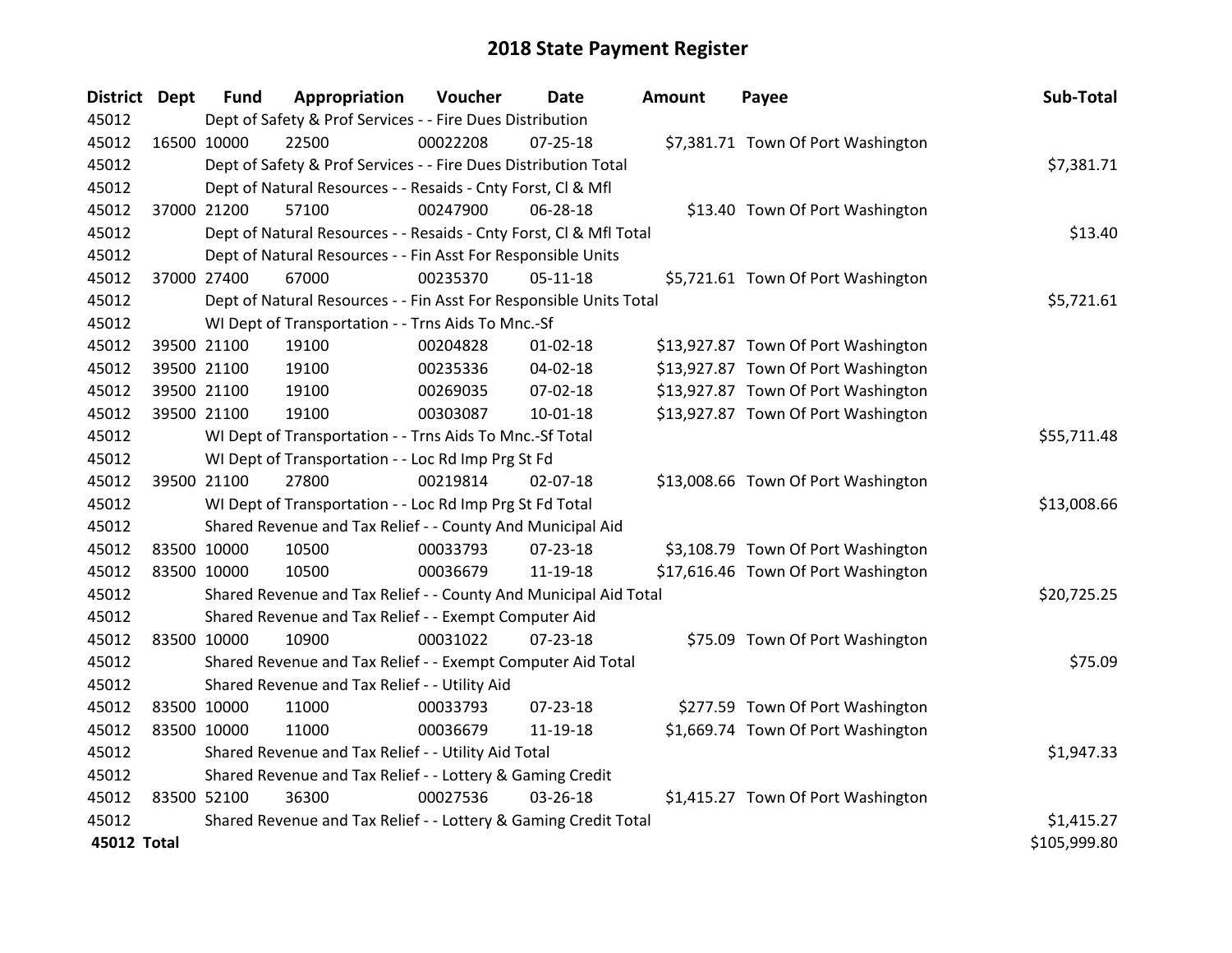| District Dept |             | <b>Fund</b> | Appropriation                                                      | Voucher  | Date           | <b>Amount</b> | Payee                         | Sub-Total    |  |  |  |
|---------------|-------------|-------------|--------------------------------------------------------------------|----------|----------------|---------------|-------------------------------|--------------|--|--|--|
| 45014         |             |             | Dept of Safety & Prof Services - - Fire Dues Distribution          |          |                |               |                               |              |  |  |  |
| 45014         | 16500 10000 |             | 22500                                                              | 00022209 | $07 - 25 - 18$ |               | \$8,306.61 Town Of Saukville  |              |  |  |  |
| 45014         |             |             | Dept of Safety & Prof Services - - Fire Dues Distribution Total    |          |                |               |                               | \$8,306.61   |  |  |  |
| 45014         |             |             | Dept of Natural Resources - - Aids In Lieu Of Taxes - Gener        |          |                |               |                               |              |  |  |  |
| 45014         | 37000 10000 |             | 50300                                                              | 00212060 | 02-05-18       |               | \$4,018.07 Town Of Saukville  |              |  |  |  |
| 45014         | 37000 10000 |             | 50300                                                              | 00229099 | 04-20-18       |               | \$914.43 Town Of Saukville    |              |  |  |  |
| 45014         |             |             | Dept of Natural Resources - - Aids In Lieu Of Taxes - Gener Total  |          |                |               |                               | \$4,932.50   |  |  |  |
| 45014         |             |             | Dept of Natural Resources - - Resaids - Cnty Forst, Cl & Mfl       |          |                |               |                               |              |  |  |  |
| 45014         | 37000 21200 |             | 57100                                                              | 00247901 | 06-28-18       |               | \$109.34 Town Of Saukville    |              |  |  |  |
| 45014         |             |             | Dept of Natural Resources - - Resaids - Cnty Forst, Cl & Mfl Total |          |                |               |                               | \$109.34     |  |  |  |
| 45014         |             |             | Dept of Natural Resources - - Aids In Lieu Of Taxes - Sum S        |          |                |               |                               |              |  |  |  |
| 45014         |             | 37000 21200 | 57900                                                              | 00229100 | 04-20-18       |               | \$778.88 Town Of Saukville    |              |  |  |  |
| 45014         |             |             | Dept of Natural Resources - - Aids In Lieu Of Taxes - Sum S Total  |          |                |               |                               | \$778.88     |  |  |  |
| 45014         |             |             | Dept of Natural Resources - - Fin Asst For Responsible Units       |          |                |               |                               |              |  |  |  |
| 45014         | 37000 27400 |             | 67000                                                              | 00235795 | 05-11-18       |               | \$3,291.46 Town Of Saukville  |              |  |  |  |
| 45014         |             |             | Dept of Natural Resources - - Fin Asst For Responsible Units Total |          |                |               |                               | \$3,291.46   |  |  |  |
| 45014         |             |             | WI Dept of Transportation - - Trns Aids To Mnc.-Sf                 |          |                |               |                               |              |  |  |  |
| 45014         |             | 39500 21100 | 19100                                                              | 00204829 | $01 - 02 - 18$ |               | \$23,621.23 Town Of Saukville |              |  |  |  |
| 45014         |             | 39500 21100 | 19100                                                              | 00235337 | 04-02-18       |               | \$23,621.23 Town Of Saukville |              |  |  |  |
| 45014         |             | 39500 21100 | 19100                                                              | 00269036 | 07-02-18       |               | \$23,621.23 Town Of Saukville |              |  |  |  |
| 45014         | 39500 21100 |             | 19100                                                              | 00303088 | $10 - 01 - 18$ |               | \$23,621.26 Town Of Saukville |              |  |  |  |
| 45014         |             |             | WI Dept of Transportation - - Trns Aids To Mnc.-Sf Total           |          |                |               |                               | \$94,484.95  |  |  |  |
| 45014         |             |             | Department of Revenue - - Payments For Municipal Svcs              |          |                |               |                               |              |  |  |  |
| 45014         | 56600 10000 |             | 50100                                                              | 00026874 | $01 - 31 - 18$ |               | \$384.49 Town Of Saukville    |              |  |  |  |
| 45014         |             |             | Department of Revenue - - Payments For Municipal Svcs Total        |          |                |               |                               | \$384.49     |  |  |  |
| 45014         |             |             | Shared Revenue and Tax Relief - - County And Municipal Aid         |          |                |               |                               |              |  |  |  |
| 45014         | 83500 10000 |             | 10500                                                              | 00033794 | 07-23-18       |               | \$3,577.58 Town Of Saukville  |              |  |  |  |
| 45014         | 83500 10000 |             | 10500                                                              | 00036680 | 11-19-18       |               | \$20,272.95 Town Of Saukville |              |  |  |  |
| 45014         |             |             | Shared Revenue and Tax Relief - - County And Municipal Aid Total   |          |                |               |                               | \$23,850.53  |  |  |  |
| 45014         |             |             | Shared Revenue and Tax Relief - - Exempt Computer Aid              |          |                |               |                               |              |  |  |  |
| 45014         | 83500 10000 |             | 10900                                                              | 00031023 | $07 - 23 - 18$ |               | \$66.97 Town Of Saukville     |              |  |  |  |
| 45014         |             |             | Shared Revenue and Tax Relief - - Exempt Computer Aid Total        |          |                |               |                               | \$66.97      |  |  |  |
| 45014 Total   |             |             |                                                                    |          |                |               |                               | \$136,205.73 |  |  |  |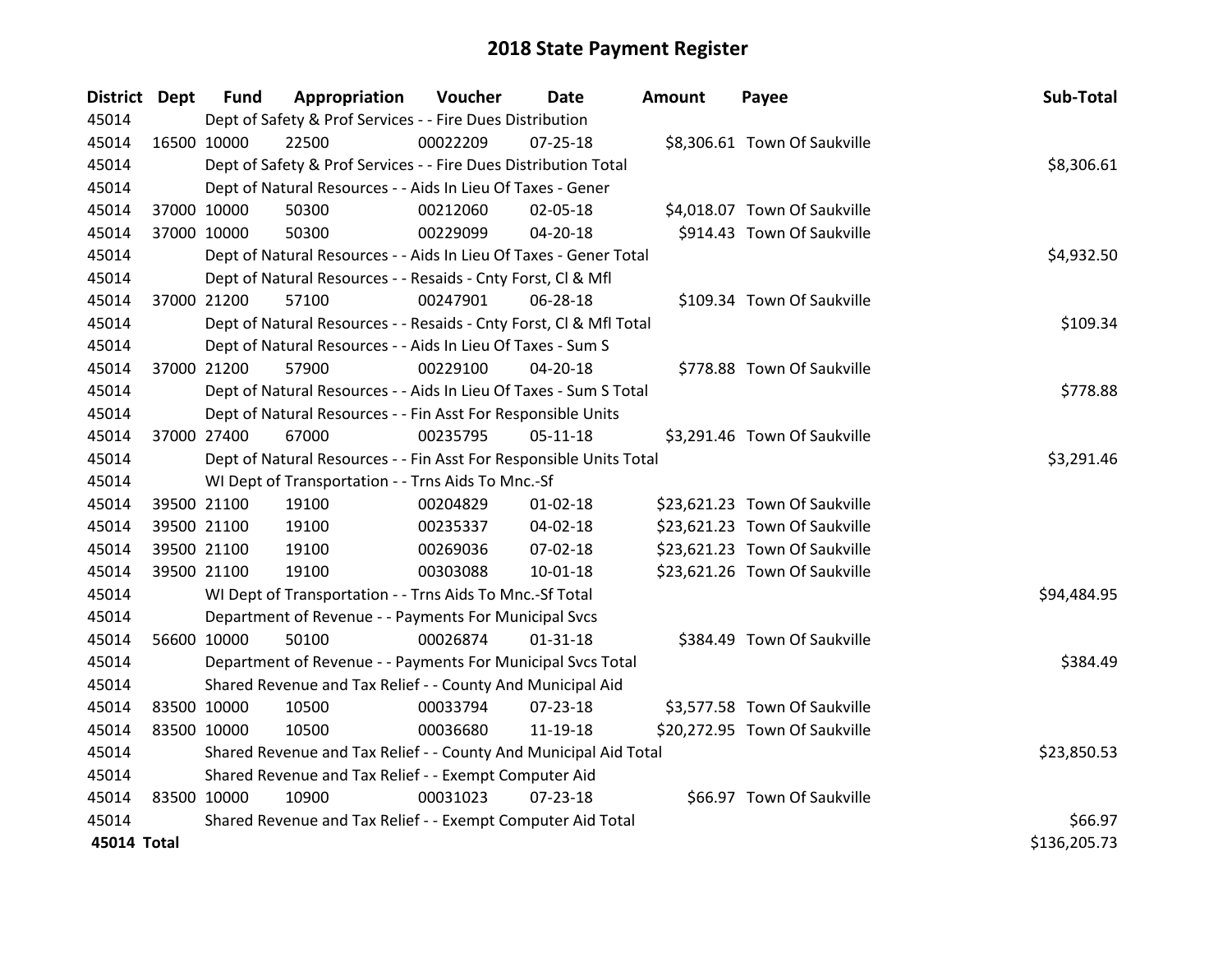| <b>District</b> | Dept        | Fund        | Appropriation                                                           | Voucher    | Date           | <b>Amount</b> | Payee                          | Sub-Total    |
|-----------------|-------------|-------------|-------------------------------------------------------------------------|------------|----------------|---------------|--------------------------------|--------------|
| 45106           |             |             | Dept of Safety & Prof Services - - Fire Dues Distribution               |            |                |               |                                |              |
| 45106           | 16500 10000 |             | 22500                                                                   | 00022210   | $07 - 25 - 18$ |               | \$7,610.25 Village Of Belgium  |              |
| 45106           |             |             | Dept of Safety & Prof Services - - Fire Dues Distribution Total         |            |                |               |                                | \$7,610.25   |
| 45106           |             |             | Environmental Improvement Prog - - Clean Water Fund Program Finan       |            |                |               |                                |              |
| 45106           |             | 32000 57300 | 16300                                                                   | 00000161   | $02 - 22 - 18$ |               | \$6,558.46 Village Of Belgium  |              |
| 45106           |             |             | Environmental Improvement Prog - - Clean Water Fund Program Finan Total | \$6,558.46 |                |               |                                |              |
| 45106           |             |             | Dept of Natural Resources - - Fin Asst For Responsible Units            |            |                |               |                                |              |
| 45106           | 37000 27400 |             | 67000                                                                   | 00235301   | $05 - 11 - 18$ |               | \$5,358.66 Village Of Belgium  |              |
| 45106           |             |             | Dept of Natural Resources - - Fin Asst For Responsible Units Total      |            |                |               |                                | \$5,358.66   |
| 45106           |             |             | WI Dept of Transportation - - Trns Aids To Mnc.-Sf                      |            |                |               |                                |              |
| 45106           |             | 39500 21100 | 19100                                                                   | 00204830   | $01 - 02 - 18$ |               | \$18,207.40 Village Of Belgium |              |
| 45106           |             | 39500 21100 | 19100                                                                   | 00235338   | 04-02-18       |               | \$18,207.40 Village Of Belgium |              |
| 45106           |             | 39500 21100 | 19100                                                                   | 00269037   | 07-02-18       |               | \$18,207.40 Village Of Belgium |              |
| 45106           | 39500 21100 |             | 19100                                                                   | 00303089   | $10 - 01 - 18$ |               | \$18,207.42 Village Of Belgium |              |
| 45106           |             |             | WI Dept of Transportation - - Trns Aids To Mnc.-Sf Total                |            |                |               |                                | \$72,829.62  |
| 45106           |             |             | Shared Revenue and Tax Relief - - County And Municipal Aid              |            |                |               |                                |              |
| 45106           |             | 83500 10000 | 10500                                                                   | 00033795   | 07-23-18       |               | \$6,508.31 Village Of Belgium  |              |
| 45106           |             | 83500 10000 | 10500                                                                   | 00036681   | 11-19-18       |               | \$36,880.43 Village Of Belgium |              |
| 45106           |             |             | Shared Revenue and Tax Relief - - County And Municipal Aid Total        |            |                |               |                                | \$43,388.74  |
| 45106           |             |             | Shared Revenue and Tax Relief - - Exempt Computer Aid                   |            |                |               |                                |              |
| 45106           | 83500 10000 |             | 10900                                                                   | 00031024   | $07 - 23 - 18$ |               | \$328.76 Village Of Belgium    |              |
| 45106           | 83500 10000 |             | 10900                                                                   | 00032449   | 07-23-18       |               | \$352.10 Village Of Belgium    |              |
| 45106           |             |             | Shared Revenue and Tax Relief - - Exempt Computer Aid Total             |            | \$680.86       |               |                                |              |
| 45106           |             |             | Shared Revenue and Tax Relief - - Utility Aid                           |            |                |               |                                |              |
| 45106           | 83500 10000 |             | 11000                                                                   | 00033795   | 07-23-18       |               | \$1,264.45 Village Of Belgium  |              |
| 45106           | 83500 10000 |             | 11000                                                                   | 00036681   | 11-19-18       |               | \$7,787.96 Village Of Belgium  |              |
| 45106           |             |             | Shared Revenue and Tax Relief - - Utility Aid Total                     |            |                |               |                                | \$9,052.41   |
| 45106 Total     |             |             |                                                                         |            |                |               |                                | \$145,479.00 |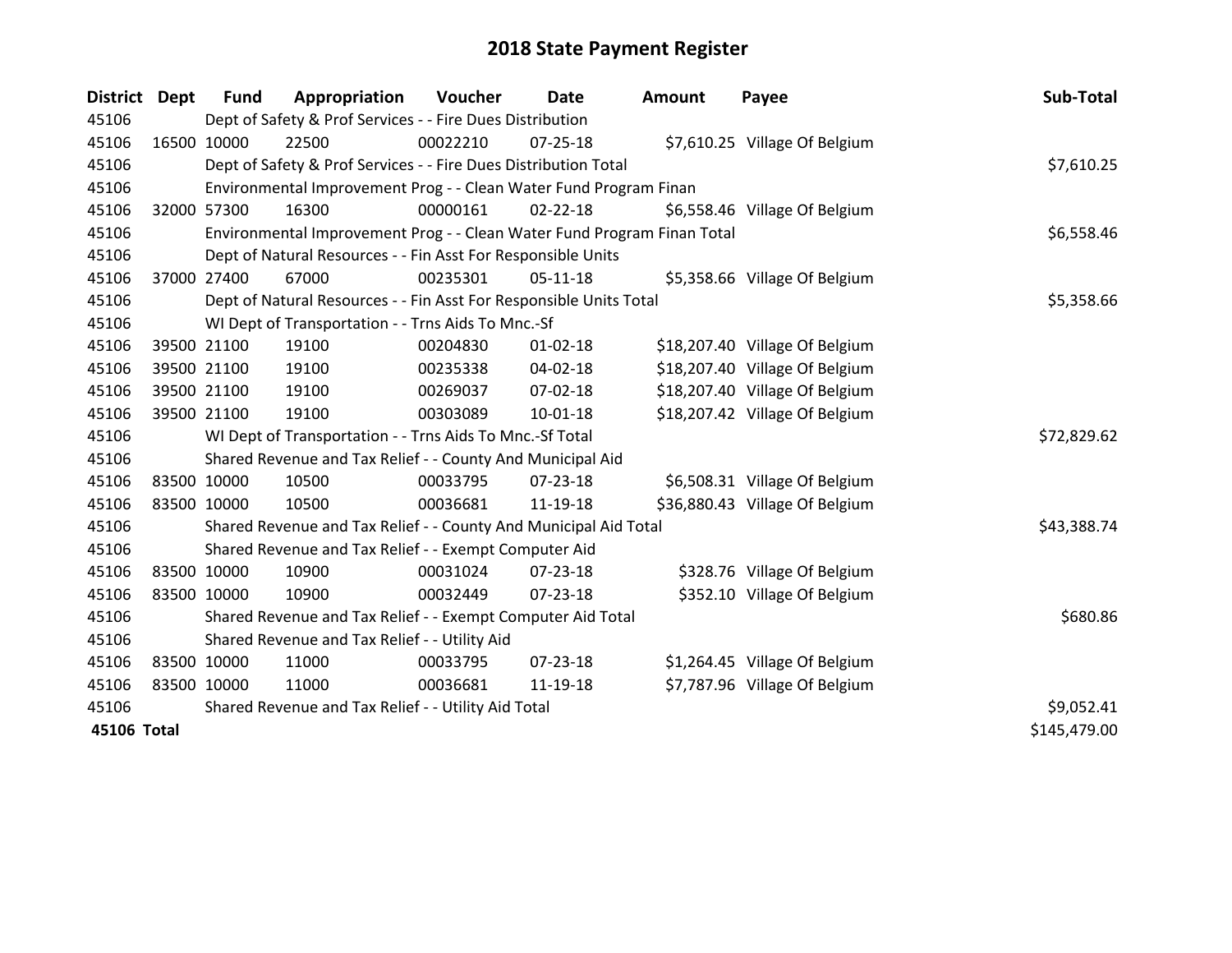| <b>District Dept</b> |             | <b>Fund</b> | Appropriation                                                                   | Voucher   | <b>Date</b>    | <b>Amount</b> | Payee                            | Sub-Total    |
|----------------------|-------------|-------------|---------------------------------------------------------------------------------|-----------|----------------|---------------|----------------------------------|--------------|
| 45126                |             |             | Dept of Safety & Prof Services - - Fire Dues Distribution                       |           |                |               |                                  |              |
| 45126                | 16500 10000 |             | 22500                                                                           | 00022211  | $07 - 25 - 18$ |               | \$6,561.88 Village Of Fredonia   |              |
| 45126                |             |             | Dept of Safety & Prof Services - - Fire Dues Distribution Total                 |           |                |               |                                  | \$6,561.88   |
| 45126                |             |             | Dept of Natural Resources - - Resaids - Cnty Forst, CI & Mfl                    |           |                |               |                                  |              |
| 45126                |             | 37000 21200 | 57100                                                                           | 00247902  | 06-28-18       |               | \$2.00 Village Of Fredonia       |              |
| 45126                |             |             | Dept of Natural Resources - - Resaids - Cnty Forst, Cl & Mfl Total              |           | \$2.00         |               |                                  |              |
| 45126                |             |             | Dept of Natural Resources - - Fin Asst For Responsible Units                    |           |                |               |                                  |              |
| 45126                |             | 37000 27400 | 67000                                                                           | 00234994  | $05-11-18$     |               | \$6,663.86 Village Of Fredonia   |              |
| 45126                |             |             | Dept of Natural Resources - - Fin Asst For Responsible Units Total              |           |                |               |                                  | \$6,663.86   |
| 45126                |             |             | WI Dept of Transportation - - Trns Aids To Mnc.-Sf                              |           |                |               |                                  |              |
| 45126                |             | 39500 21100 | 19100                                                                           | 00204831  | $01 - 02 - 18$ |               | \$27,390.22 Village Of Fredonia  |              |
| 45126                |             | 39500 21100 | 19100                                                                           | 00235339  | 04-02-18       |               | \$27,390.22 Village Of Fredonia  |              |
| 45126                |             | 39500 21100 | 19100                                                                           | 00269038  | 07-02-18       |               | \$27,390.22 Village Of Fredonia  |              |
| 45126                | 39500 21100 |             | 19100                                                                           | 00303090  | $10 - 01 - 18$ |               | \$27,390.24 Village Of Fredonia  |              |
| 45126                |             |             | WI Dept of Transportation - - Trns Aids To Mnc.-Sf Total                        |           |                |               |                                  | \$109,560.90 |
| 45126                |             |             | Department of Health Services - - Emergency Medical Services, Ai                |           |                |               |                                  |              |
| 45126                | 43500 10000 |             | 11900                                                                           | 00229343  | 08-31-18       |               | \$4,916.50 Village Of Fredonia   |              |
| 45126                |             |             | Department of Health Services - - Emergency Medical Services, Ai Total          |           |                |               |                                  | \$4,916.50   |
| 45126                |             |             | Department of Health Services - - Prepaid Medical Transport Reimbursement       |           |                |               |                                  |              |
| 45126                | 43500 10000 |             | 16300                                                                           | AMBULANCE | 11-08-18       |               | \$3,740.36 Village Of Fredonia   |              |
| 45126                |             |             | Department of Health Services - - Prepaid Medical Transport Reimbursement Total |           |                |               |                                  | \$3,740.36   |
| 45126                |             |             | Department of Justice - - Law Enforcement Train, Local                          |           |                |               |                                  |              |
| 45126                | 45500 10000 |             | 23100                                                                           | 00045176  | 04-30-18       |               | \$480.00 Village Of Fredonia     |              |
| 45126                |             |             | Department of Justice - - Law Enforcement Train, Local Total                    |           |                |               |                                  | \$480.00     |
| 45126                |             |             | Shared Revenue and Tax Relief - - County And Municipal Aid                      |           |                |               |                                  |              |
| 45126                | 83500 10000 |             | 10500                                                                           | 00033796  | 07-23-18       |               | \$29,526.60 Village Of Fredonia  |              |
| 45126                | 83500 10000 |             | 10500                                                                           | 00036682  | 11-19-18       |               | \$163,577.07 Village Of Fredonia |              |
| 45126                |             |             | Shared Revenue and Tax Relief - - County And Municipal Aid Total                |           |                |               |                                  | \$193,103.67 |
| 45126                |             |             | Shared Revenue and Tax Relief - - Exempt Computer Aid                           |           |                |               |                                  |              |
| 45126                | 83500 10000 |             | 10900                                                                           | 00031025  | $07 - 23 - 18$ |               | \$1,567.71 Village Of Fredonia   |              |
| 45126                |             |             | Shared Revenue and Tax Relief - - Exempt Computer Aid Total                     |           |                |               |                                  | \$1,567.71   |
| 45126 Total          |             |             |                                                                                 |           |                |               |                                  | \$326,596.88 |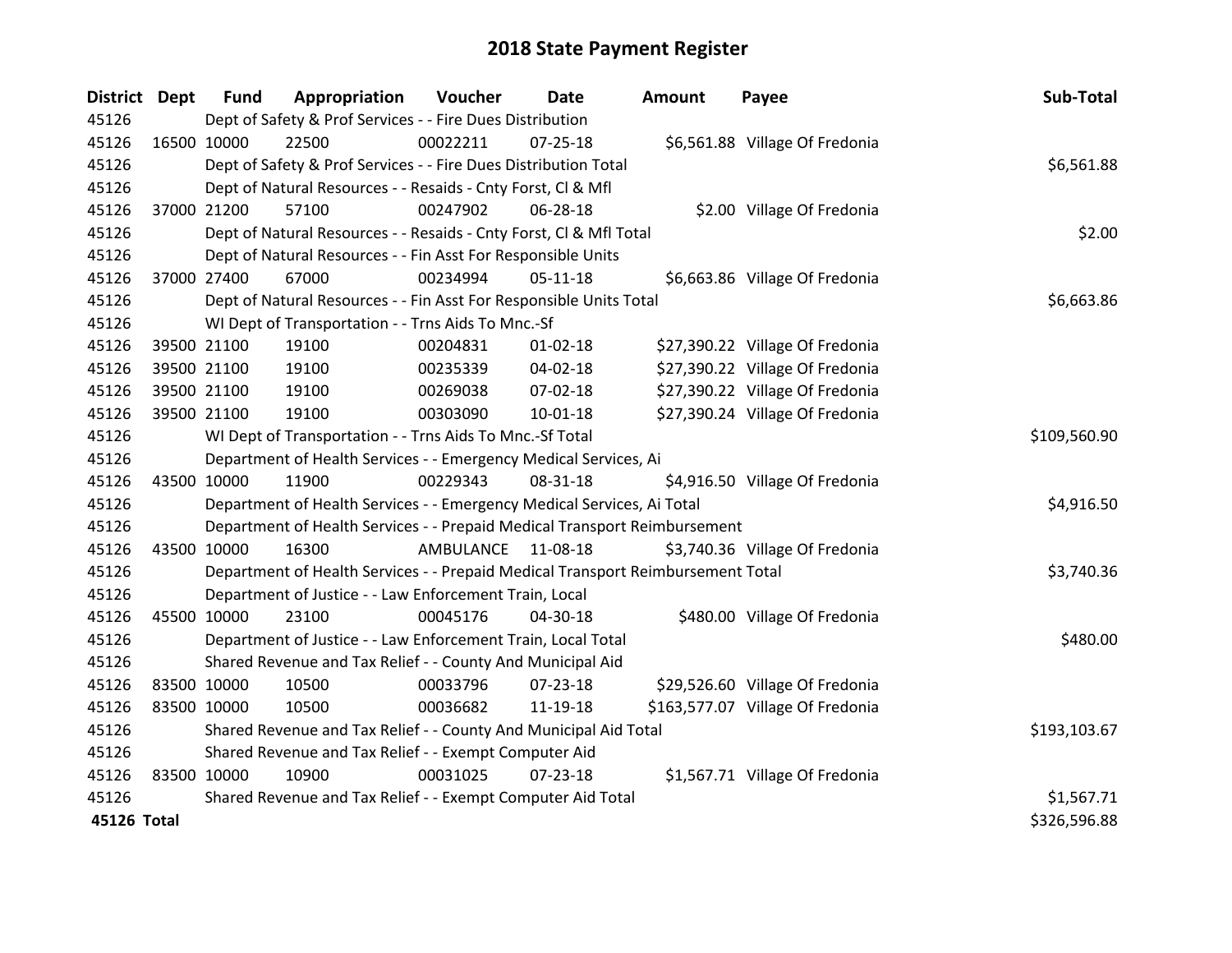| <b>District Dept</b> | <b>Fund</b> | Appropriation                                                           | Voucher  | Date           | <b>Amount</b> | Payee                           | Sub-Total    |
|----------------------|-------------|-------------------------------------------------------------------------|----------|----------------|---------------|---------------------------------|--------------|
| 45131                |             | Dept of Safety & Prof Services - - Fire Dues Distribution               |          |                |               |                                 |              |
| 45131                | 16500 10000 | 22500                                                                   | 00024446 | 07-23-18       |               | \$48,548.04 Village Of Grafton  |              |
| 45131                |             | Dept of Safety & Prof Services - - Fire Dues Distribution Total         |          |                |               |                                 | \$48,548.04  |
| 45131                |             | Environmental Improvement Prog - - Clean Water Fund Program Finan       |          |                |               |                                 |              |
| 45131                | 32000 57300 | 16300                                                                   | 00000150 | $02 - 22 - 18$ |               | \$3,990.38 Village Of Grafton   |              |
| 45131                | 32000 57300 | 16300                                                                   | 00000151 | $02 - 22 - 18$ |               | \$28,095.36 Village Of Grafton  |              |
| 45131                |             | Environmental Improvement Prog - - Clean Water Fund Program Finan Total |          |                |               |                                 | \$32,085.74  |
| 45131                |             | Dept of Natural Resources - - Fin Asst For Responsible Units            |          |                |               |                                 |              |
| 45131                | 37000 27400 | 67000                                                                   | 00235729 | $05 - 11 - 18$ |               | \$24,052.17 Village Of Grafton  |              |
| 45131                |             | Dept of Natural Resources - - Fin Asst For Responsible Units Total      |          |                |               |                                 | \$24,052.17  |
| 45131                |             | Dept of Natural Resources - - Land Acquisition                          |          |                |               |                                 |              |
| 45131                | 37000 36300 | <b>TA100</b>                                                            | 00222525 | 03-26-18       |               | \$224,500.00 Village Of Grafton |              |
| 45131                |             | Dept of Natural Resources - - Land Acquisition Total                    |          |                |               |                                 | \$224,500.00 |
| 45131                |             | WI Dept of Transportation - - Conn Hwy Aids St Fds                      |          |                |               |                                 |              |
| 45131                | 39500 21100 | 16200                                                                   | 00205610 | $01 - 02 - 18$ |               | \$12,842.30 Village Of Grafton  |              |
| 45131                | 39500 21100 | 16200                                                                   | 00236118 | 04-02-18       |               | \$12,842.30 Village Of Grafton  |              |
| 45131                | 39500 21100 | 16200                                                                   | 00269817 | 07-02-18       |               | \$12,842.30 Village Of Grafton  |              |
| 45131                | 39500 21100 | 16200                                                                   | 00303869 | $10 - 01 - 18$ |               | \$12,842.31 Village Of Grafton  |              |
| 45131                |             | WI Dept of Transportation - - Conn Hwy Aids St Fds Total                |          |                |               |                                 | \$51,369.21  |
| 45131                |             | WI Dept of Transportation - - Trns Aids To Mnc.-Sf                      |          |                |               |                                 |              |
| 45131                | 39500 21100 | 19100                                                                   | 00204832 | $01 - 02 - 18$ |               | \$183,438.07 Village Of Grafton |              |
| 45131                | 39500 21100 | 19100                                                                   | 00235340 | 04-02-18       |               | \$183,438.07 Village Of Grafton |              |
| 45131                | 39500 21100 | 19100                                                                   | 00269039 | 07-02-18       |               | \$183,438.07 Village Of Grafton |              |
| 45131                | 39500 21100 | 19100                                                                   | 00303091 | 10-01-18       |               | \$183,438.10 Village Of Grafton |              |
| 45131                |             | WI Dept of Transportation - - Trns Aids To Mnc.-Sf Total                |          |                |               |                                 | \$733,752.31 |
| 45131                |             | WI Dept of Transportation - - Loc Rd Imp Prg St Fd                      |          |                |               |                                 |              |
| 45131                | 39500 21100 | 27800                                                                   | 00220224 | 02-08-18       |               | \$43,000.00 Village Of Grafton  |              |
| 45131                |             | WI Dept of Transportation - - Loc Rd Imp Prg St Fd Total                |          |                |               |                                 | \$43,000.00  |
| 45131                |             | Department of Health Services - - Emergency Medical Services, Ai        |          |                |               |                                 |              |
| 45131                | 43500 10000 | 11900                                                                   | 00229347 | 08-31-18       |               | \$5,837.06 Village Of Grafton   |              |
| 45131                |             | Department of Health Services - - Emergency Medical Services, Ai Total  |          |                |               |                                 | \$5,837.06   |
| 45131                |             | Department of Justice - - Law Enforcement Train, Local                  |          |                |               |                                 |              |
| 45131                | 45500 10000 | 23100                                                                   | 00040018 | $01 - 04 - 18$ |               | \$3,040.00 Village Of Grafton   |              |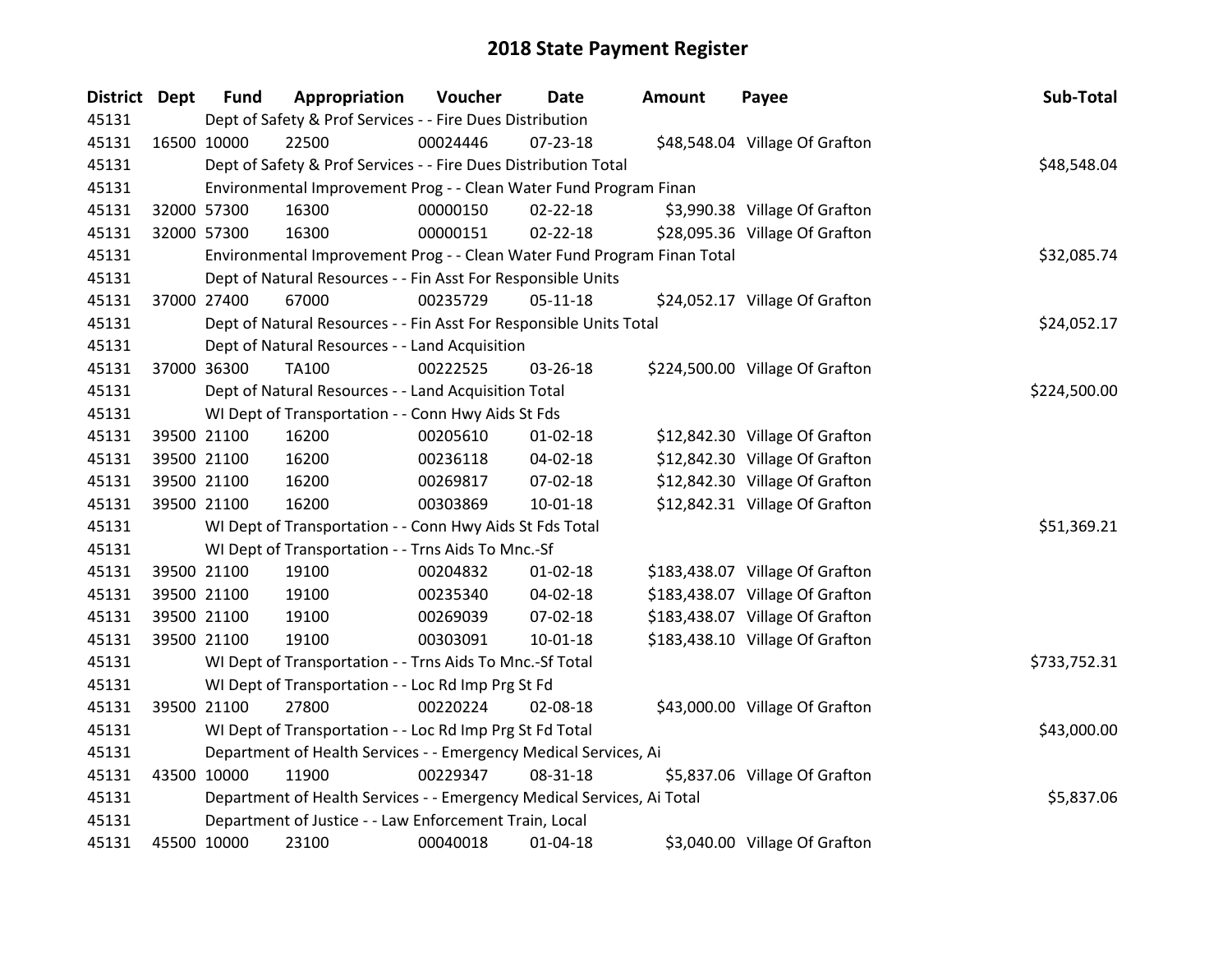| District Dept | Fund        | Appropriation                                                         | Voucher  | Date           | <b>Amount</b> | Payee                             | Sub-Total      |
|---------------|-------------|-----------------------------------------------------------------------|----------|----------------|---------------|-----------------------------------|----------------|
| 45131         | 45500 10000 | 23100                                                                 | 00053148 | $10 - 11 - 18$ |               | \$3,360.00 Village Of Grafton     |                |
| 45131         |             | Department of Justice - - Law Enforcement Train, Local Total          |          |                |               |                                   | \$6,400.00     |
| 45131         |             | Department of Justice - - Internet Crimes Against Childr              |          |                |               |                                   |                |
| 45131         | 45500 10000 | 28400                                                                 | 00039462 | 01-02-18       |               | \$675.00 Village Of Grafton       |                |
| 45131         |             | Department of Justice - - Internet Crimes Against Childr Total        |          |                |               |                                   | \$675.00       |
| 45131         |             | Shared Revenue and Tax Relief - - Expenditure Restraint Program       |          |                |               |                                   |                |
| 45131         | 83500 10000 | 10100                                                                 | 00033797 | $07 - 23 - 18$ |               | \$147,804.39 Village Of Grafton   |                |
| 45131         |             | Shared Revenue and Tax Relief - - Expenditure Restraint Program Total |          |                |               |                                   | \$147,804.39   |
| 45131         |             | Shared Revenue and Tax Relief - - County And Municipal Aid            |          |                |               |                                   |                |
| 45131         | 83500 10000 | 10500                                                                 | 00033797 | 07-23-18       |               | \$43,626.75 Village Of Grafton    |                |
| 45131         | 83500 10000 | 10500                                                                 | 00036683 | 11-19-18       |               | \$247,218.28 Village Of Grafton   |                |
| 45131         |             | Shared Revenue and Tax Relief - - County And Municipal Aid Total      |          |                |               |                                   | \$290,845.03   |
| 45131         |             | Shared Revenue and Tax Relief - - Exempt Computer Aid                 |          |                |               |                                   |                |
| 45131         | 83500 10000 | 10900                                                                 | 00031026 | 07-23-18       |               | \$50,998.82 Village Of Grafton    |                |
| 45131         | 83500 10000 | 10900                                                                 | 00032450 | 07-23-18       |               | \$25,379.75 Village Of Grafton    |                |
| 45131         |             | Shared Revenue and Tax Relief - - Exempt Computer Aid Total           |          |                |               |                                   | \$76,378.57    |
| 45131         |             | Shared Revenue and Tax Relief - - Utility Aid                         |          |                |               |                                   |                |
| 45131         | 83500 10000 | 11000                                                                 | 00033797 | 07-23-18       |               | \$4,366.32 Village Of Grafton     |                |
| 45131         | 83500 10000 | 11000                                                                 | 00036683 | 11-19-18       |               | \$25,261.63 Village Of Grafton    |                |
| 45131         |             | Shared Revenue and Tax Relief - - Utility Aid Total                   |          |                |               |                                   | \$29,627.95    |
| 45131         |             | Shared Revenue and Tax Relief - - School Lvy Tx/First Dollar Cr       |          |                |               |                                   |                |
| 45131         | 83500 10000 | 30200                                                                 | 00029661 | 07-23-18       |               | \$302,384.36 Village Of Grafton   |                |
| 45131         | 83500 10000 | 30200                                                                 | 00029809 | $07 - 23 - 18$ |               | \$2,320,750.04 Village Of Grafton |                |
| 45131         |             | Shared Revenue and Tax Relief - - School Lvy Tx/First Dollar Cr Total |          |                |               |                                   | \$2,623,134.40 |
| 45131         |             | Shared Revenue and Tax Relief - - Lottery & Gaming Credit             |          |                |               |                                   |                |
| 45131         | 83500 52100 | 36300                                                                 | 00027176 | 03-26-18       |               | \$442,466.79 Village Of Grafton   |                |
| 45131         |             | Shared Revenue and Tax Relief - - Lottery & Gaming Credit Total       |          |                |               |                                   | \$442,466.79   |
| 45131 Total   |             |                                                                       |          |                |               |                                   | \$4,780,476.66 |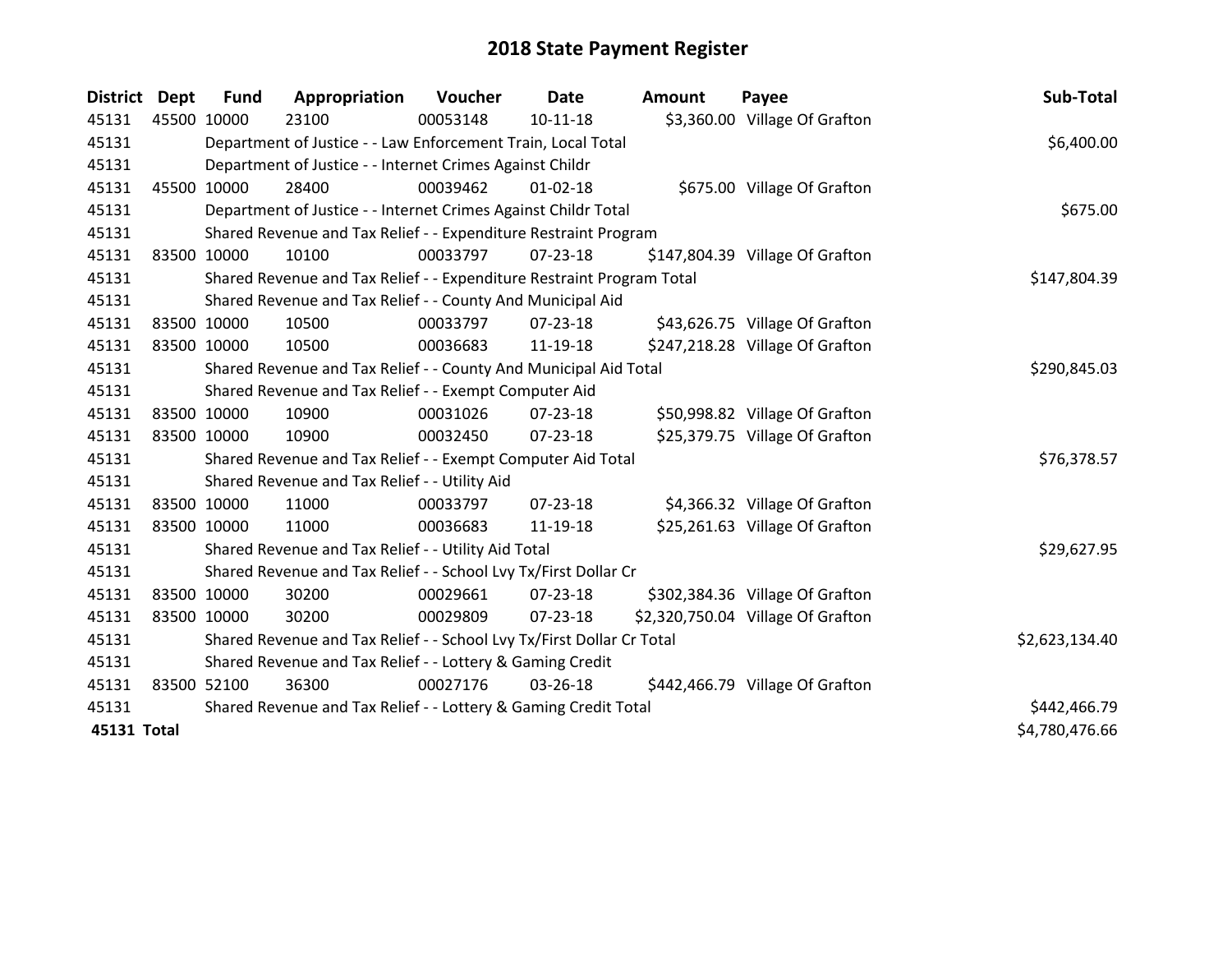| District    | Dept        | Fund                                               | Appropriation                                                      | <b>Voucher</b> | Date           | <b>Amount</b> | Payee                  | Sub-Total  |
|-------------|-------------|----------------------------------------------------|--------------------------------------------------------------------|----------------|----------------|---------------|------------------------|------------|
| 45161       |             |                                                    | Dept of Natural Resources - - Resaids - Cnty Forst, CI & Mfl       |                |                |               |                        |            |
| 45161       |             | 37000 21200                                        | 57100                                                              | 00247903       | 06-28-18       |               | \$2.60 Vil Newburg     |            |
| 45161       |             |                                                    | Dept of Natural Resources - - Resaids - Cnty Forst, CI & Mfl Total |                |                |               |                        | \$2.60     |
| 45161       |             | WI Dept of Transportation - - Hwy Sfty Loc Aid Ffd |                                                                    |                |                |               |                        |            |
| 45161       |             | 39500 21100                                        | 18500                                                              | 00309619       | $10-16-18$     |               | \$2,625.00 Vil Newburg |            |
| 45161       |             |                                                    | WI Dept of Transportation - - Hwy Sfty Loc Aid Ffd Total           |                |                |               |                        | \$2,625.00 |
| 45161       |             |                                                    | Department of Justice - - Law Enforcement Train, Local             |                |                |               |                        |            |
| 45161       |             | 45500 10000                                        | 23100                                                              | 00053559       | 10-18-18       |               | \$160.00 Vil Newburg   |            |
| 45161       |             |                                                    | Department of Justice - - Law Enforcement Train, Local Total       |                |                |               |                        | \$160.00   |
| 45161       |             |                                                    | Shared Revenue and Tax Relief - - Exempt Computer Aid              |                |                |               |                        |            |
| 45161       | 83500 10000 |                                                    | 10900                                                              | 00031027       | $07 - 23 - 18$ |               | \$3.04 Vil Newburg     |            |
| 45161       |             |                                                    | Shared Revenue and Tax Relief - - Exempt Computer Aid Total        |                |                |               |                        | \$3.04     |
| 45161 Total |             |                                                    |                                                                    |                |                |               |                        | \$2,790.64 |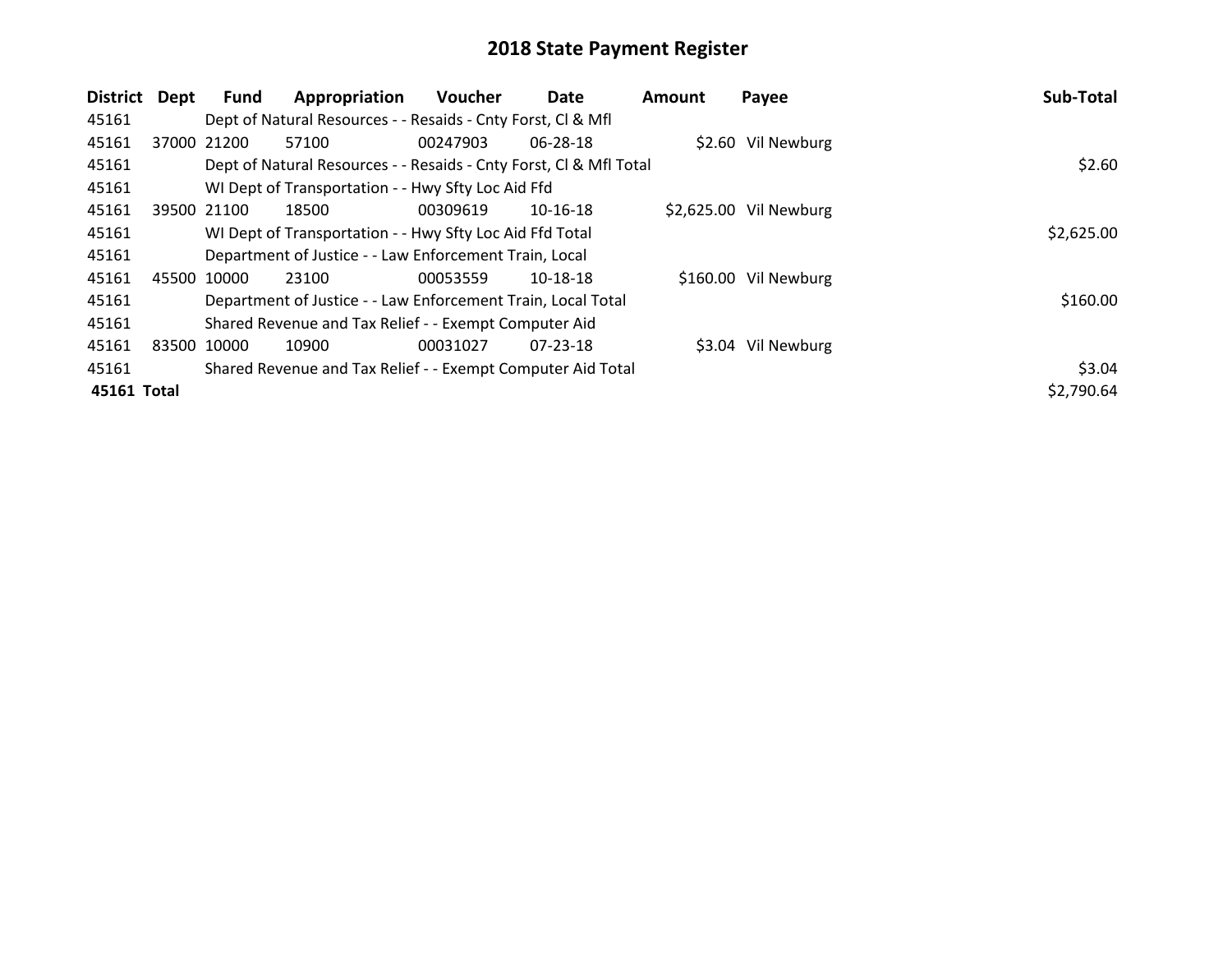| <b>District Dept</b> | <b>Fund</b> | Appropriation                                                                   | Voucher            | Date           | <b>Amount</b> | Payee                              | Sub-Total    |
|----------------------|-------------|---------------------------------------------------------------------------------|--------------------|----------------|---------------|------------------------------------|--------------|
| 45181                |             | Dept of Safety & Prof Services - - Fire Dues Distribution                       |                    |                |               |                                    |              |
| 45181                | 16500 10000 | 22500                                                                           | 00022212           | 07-26-18       |               | \$16,538.70 Saukville, Village of  |              |
| 45181                |             | Dept of Safety & Prof Services - - Fire Dues Distribution Total                 |                    |                |               |                                    | \$16,538.70  |
| 45181                |             | Dept of Natural Resources - - Resaids - Cnty Forst, CI & Mfl                    |                    |                |               |                                    |              |
| 45181                | 37000 21200 | 57100                                                                           | 00247904           | 06-28-18       |               | \$4.60 Saukville, Village of       |              |
| 45181                |             | Dept of Natural Resources - - Resaids - Cnty Forst, Cl & Mfl Total              |                    |                |               |                                    | \$4.60       |
| 45181                |             | Dept of Natural Resources - - Fin Asst For Responsible Units                    |                    |                |               |                                    |              |
| 45181                | 37000 27400 | 67000                                                                           | 00235060           | $05 - 11 - 18$ |               | \$2,520.05 Saukville, Village of   |              |
| 45181                |             | Dept of Natural Resources - - Fin Asst For Responsible Units Total              |                    |                |               |                                    | \$2,520.05   |
| 45181                |             | WI Dept of Transportation - - Trns Aids To Mnc.-Sf                              |                    |                |               |                                    |              |
| 45181                | 39500 21100 | 19100                                                                           | 00204833           | $01 - 02 - 18$ |               | \$92,717.05 Saukville, Village of  |              |
| 45181                | 39500 21100 | 19100                                                                           | 00235341           | 04-02-18       |               | \$92,717.05 Saukville, Village of  |              |
| 45181                | 39500 21100 | 19100                                                                           | 00269040           | 07-02-18       |               | \$92,717.05 Saukville, Village of  |              |
| 45181                | 39500 21100 | 19100                                                                           | 00303092           | 10-01-18       |               | \$92,717.05 Saukville, Village of  |              |
| 45181                |             | WI Dept of Transportation - - Trns Aids To Mnc.-Sf Total                        | \$370,868.20       |                |               |                                    |              |
| 45181                |             | Department of Health Services - - Emergency Medical Services, Ai                |                    |                |               |                                    |              |
| 45181                | 43500 10000 | 11900                                                                           | 00229434           | 08-31-18       |               | \$4,967.77 Saukville, Village of   |              |
| 45181                |             | Department of Health Services - - Emergency Medical Services, Ai Total          |                    |                |               |                                    | \$4,967.77   |
| 45181                |             | Department of Health Services - - Prepaid Medical Transport Reimbursement       |                    |                |               |                                    |              |
| 45181                | 43500 10000 | 16300                                                                           | AMBULANCE 11-08-18 |                |               | \$3,681.92 Saukville, Village of   |              |
| 45181                |             | Department of Health Services - - Prepaid Medical Transport Reimbursement Total |                    |                |               |                                    | \$3,681.92   |
| 45181                |             | Department of Justice - - Law Enforcement Train, Local                          |                    |                |               |                                    |              |
| 45181                | 45500 10000 | 23100                                                                           | 00053698           | 10-18-18       |               | \$1,600.00 Saukville, Village of   |              |
| 45181                |             | Department of Justice - - Law Enforcement Train, Local Total                    |                    |                |               |                                    | \$1,600.00   |
| 45181                |             | Shared Revenue and Tax Relief - - Expenditure Restraint Program                 |                    |                |               |                                    |              |
| 45181                | 83500 10000 | 10100                                                                           | 00033798           | $07 - 23 - 18$ |               | \$52,507.01 Saukville, Village of  |              |
| 45181                |             | Shared Revenue and Tax Relief - - Expenditure Restraint Program Total           |                    |                |               |                                    | \$52,507.01  |
| 45181                |             | Shared Revenue and Tax Relief - - County And Municipal Aid                      |                    |                |               |                                    |              |
| 45181                | 83500 10000 | 10500                                                                           | 00033798           | 07-23-18       |               | \$49,220.24 Saukville, Village of  |              |
| 45181                | 83500 10000 | 10500                                                                           | 00036684           | 11-19-18       |               | \$275,232.77 Saukville, Village of |              |
| 45181                |             | Shared Revenue and Tax Relief - - County And Municipal Aid Total                |                    |                |               |                                    | \$324,453.01 |
| 45181                |             | Shared Revenue and Tax Relief - - Exempt Computer Aid                           |                    |                |               |                                    |              |
| 45181                | 83500 10000 | 10900                                                                           | 00031028           | 07-23-18       |               | \$25,802.81 Saukville, Village of  |              |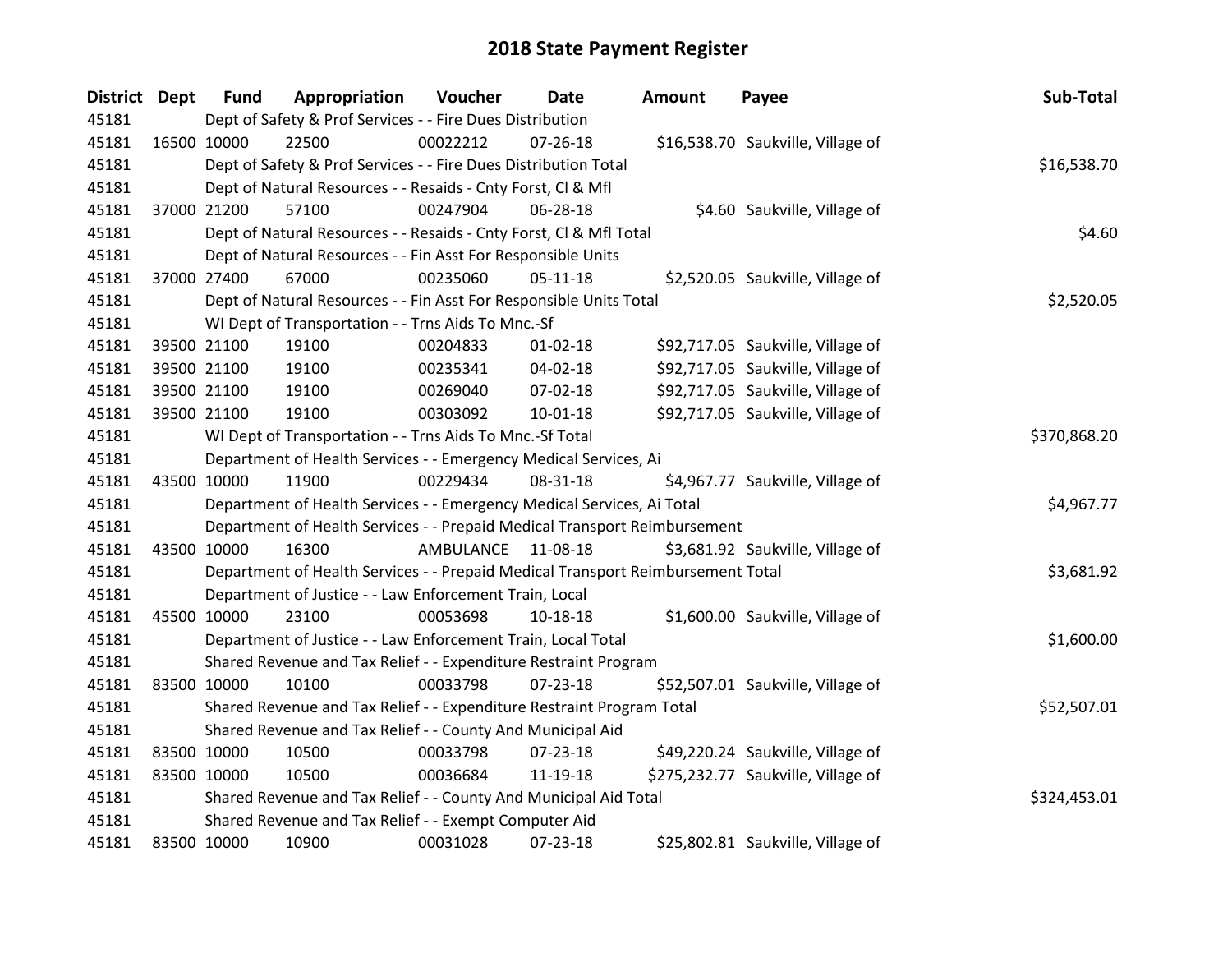| District Dept |             | Fund                                          | Appropriation                                               | <b>Voucher</b> | Date           | Amount | Pavee                             | Sub-Total    |
|---------------|-------------|-----------------------------------------------|-------------------------------------------------------------|----------------|----------------|--------|-----------------------------------|--------------|
| 45181         | 83500 10000 |                                               | 10900                                                       | 00032451       | $07 - 23 - 18$ |        | \$373.81 Saukville, Village of    |              |
| 45181         |             |                                               | Shared Revenue and Tax Relief - - Exempt Computer Aid Total |                |                |        |                                   | \$26,176.62  |
| 45181         |             | Shared Revenue and Tax Relief - - Utility Aid |                                                             |                |                |        |                                   |              |
| 45181         | 83500 10000 |                                               | 11000                                                       | 00033798       | 07-23-18       |        | \$10,905.24 Saukville, Village of |              |
| 45181         | 83500 10000 |                                               | 11000                                                       | 00036684       | 11-19-18       |        | \$64,753.02 Saukville, Village of |              |
| 45181         |             |                                               | Shared Revenue and Tax Relief - - Utility Aid Total         |                |                |        |                                   | \$75,658.26  |
| 45181 Total   |             |                                               |                                                             |                |                |        |                                   | \$878,976.14 |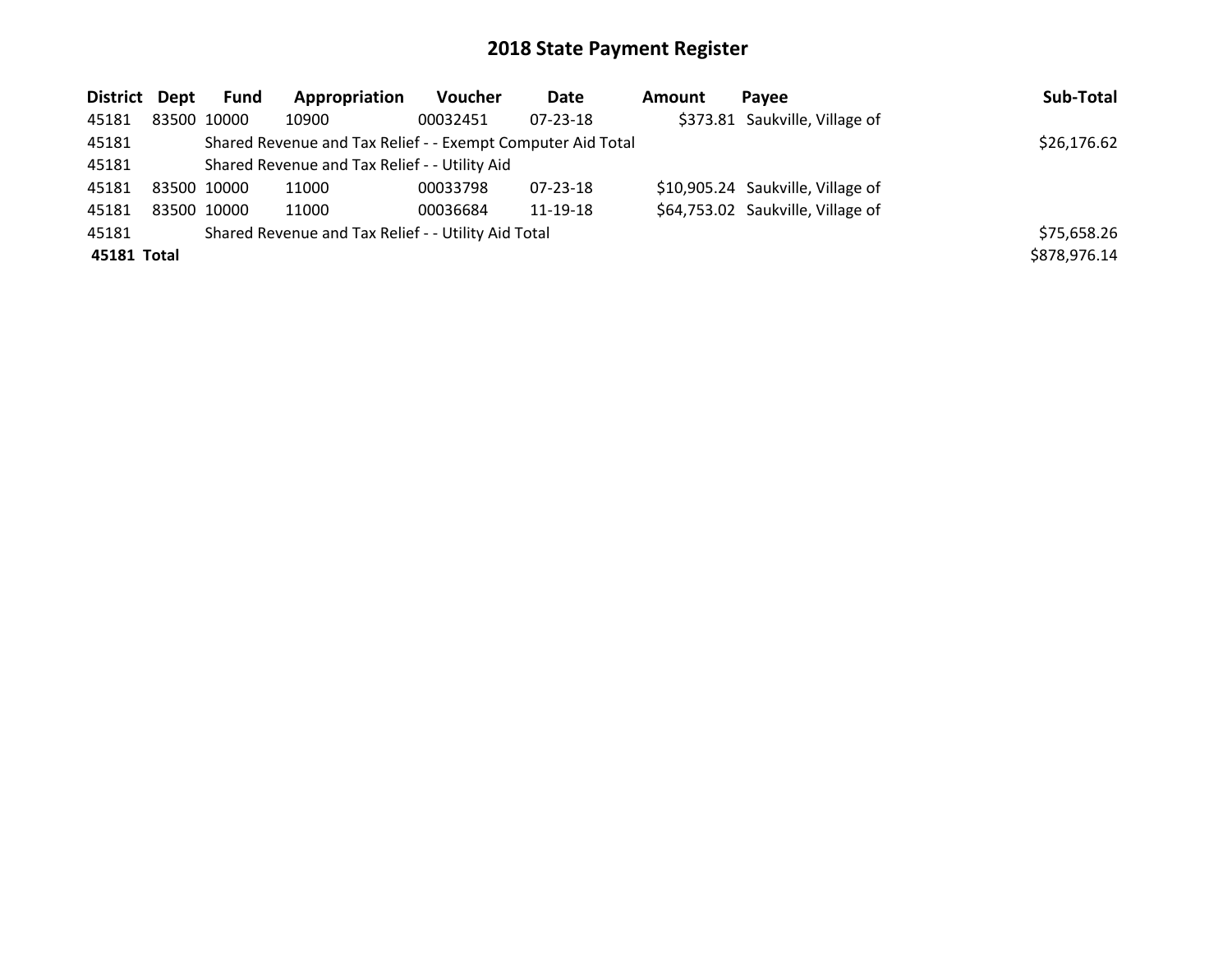| <b>District Dept</b> |             | <b>Fund</b> | Appropriation                                                                   | Voucher   | Date           | Amount | Payee                              | Sub-Total    |
|----------------------|-------------|-------------|---------------------------------------------------------------------------------|-----------|----------------|--------|------------------------------------|--------------|
| 45186                |             |             | Dept of Safety & Prof Services - - Fire Dues Distribution                       |           |                |        |                                    |              |
| 45186                |             | 16500 10000 | 22500                                                                           | 00022213  | $07 - 26 - 18$ |        | \$13,674.26 Village Of Thiensville |              |
| 45186                |             |             | Dept of Safety & Prof Services - - Fire Dues Distribution Total                 |           |                |        |                                    | \$13,674.26  |
| 45186                |             |             | Dept of Natural Resources - - Fin Asst For Responsible Units                    |           |                |        |                                    |              |
| 45186                |             | 37000 27400 | 67000                                                                           | 00235249  | $05-11-18$     |        | \$9,485.83 Village Of Thiensville  |              |
| 45186                |             |             | Dept of Natural Resources - - Fin Asst For Responsible Units Total              |           |                |        |                                    | \$9,485.83   |
| 45186                |             |             | WI Dept of Transportation - - Trns Aids To Mnc.-Sf                              |           |                |        |                                    |              |
| 45186                |             | 39500 21100 | 19100                                                                           | 00204834  | $01 - 02 - 18$ |        | \$56,097.96 Village Of Thiensville |              |
| 45186                |             | 39500 21100 | 19100                                                                           | 00235342  | 04-02-18       |        | \$56,097.96 Village Of Thiensville |              |
| 45186                |             | 39500 21100 | 19100                                                                           | 00269041  | $07 - 02 - 18$ |        | \$56,097.96 Village Of Thiensville |              |
| 45186                |             | 39500 21100 | 19100                                                                           | 00303093  | $10 - 01 - 18$ |        | \$56,097.96 Village Of Thiensville |              |
| 45186                |             |             | WI Dept of Transportation - - Trns Aids To Mnc.-Sf Total                        |           |                |        |                                    | \$224,391.84 |
| 45186                |             |             | Department of Health Services - - Emergency Medical Services, Ai                |           |                |        |                                    |              |
| 45186                | 43500 10000 |             | 11900                                                                           | 00229454  | 08-31-18       |        | \$4,891.16 Village Of Thiensville  |              |
| 45186                |             |             | Department of Health Services - - Emergency Medical Services, Ai Total          |           |                |        |                                    | \$4,891.16   |
| 45186                |             |             | Department of Health Services - - Prepaid Medical Transport Reimbursement       |           |                |        |                                    |              |
| 45186                |             | 43500 10000 | 16300                                                                           | AMBULANCE | 11-08-18       |        | \$3,389.70 Village Of Thiensville  |              |
| 45186                |             |             | Department of Health Services - - Prepaid Medical Transport Reimbursement Total |           |                |        |                                    | \$3,389.70   |
| 45186                |             |             | Department of Justice - - Law Enforcement Train, Local                          |           |                |        |                                    |              |
| 45186                |             | 45500 10000 | 23100                                                                           | 00053768  | $10-25-18$     |        | \$1,120.00 Village Of Thiensville  |              |
| 45186                |             |             | Department of Justice - - Law Enforcement Train, Local Total                    |           |                |        |                                    | \$1,120.00   |
| 45186                |             |             | Shared Revenue and Tax Relief - - Expenditure Restraint Program                 |           |                |        |                                    |              |
| 45186                |             | 83500 10000 | 10100                                                                           | 00033799  | 07-23-18       |        | \$59,030.05 Village Of Thiensville |              |
| 45186                |             | 83500 10000 | 10100                                                                           | 00036685  | 11-19-18       |        | \$0.05 Village Of Thiensville      |              |
| 45186                |             |             | Shared Revenue and Tax Relief - - Expenditure Restraint Program Total           |           |                |        |                                    | \$59,030.10  |
| 45186                |             |             | Shared Revenue and Tax Relief - - County And Municipal Aid                      |           |                |        |                                    |              |
| 45186                | 83500 10000 |             | 10500                                                                           | 00033799  | $07 - 23 - 18$ |        | \$6,687.55 Village Of Thiensville  |              |
| 45186                |             | 83500 10000 | 10500                                                                           | 00036685  | 11-19-18       |        | \$34,506.40 Village Of Thiensville |              |
| 45186                |             |             | Shared Revenue and Tax Relief - - County And Municipal Aid Total                |           |                |        |                                    | \$41,193.95  |
| 45186                |             |             | Shared Revenue and Tax Relief - - Exempt Computer Aid                           |           |                |        |                                    |              |
| 45186                | 83500 10000 |             | 10900                                                                           | 00031029  | $07 - 23 - 18$ |        | \$1,108.05 Village Of Thiensville  |              |
| 45186                |             | 83500 10000 | 10900                                                                           | 00032452  | 07-23-18       |        | \$2,971.88 Village Of Thiensville  |              |
| 45186                |             |             | Shared Revenue and Tax Relief - - Exempt Computer Aid Total                     |           |                |        |                                    | \$4,079.93   |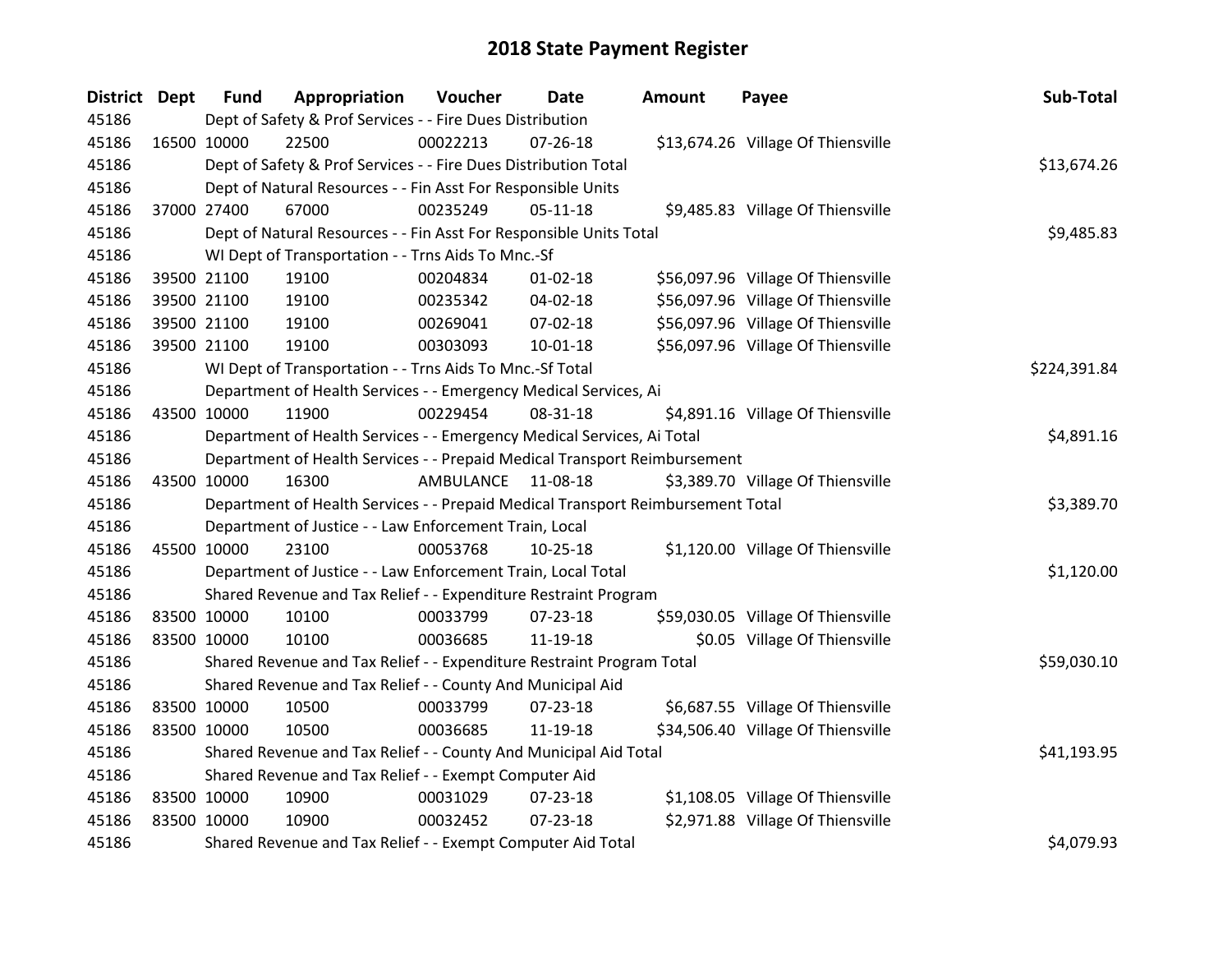|             | District Dept Fund Appropriation | Voucher | <b>Date</b> | Amount | Payee | Sub-Total    |
|-------------|----------------------------------|---------|-------------|--------|-------|--------------|
| 45186 Total |                                  |         |             |        |       | \$361,256.77 |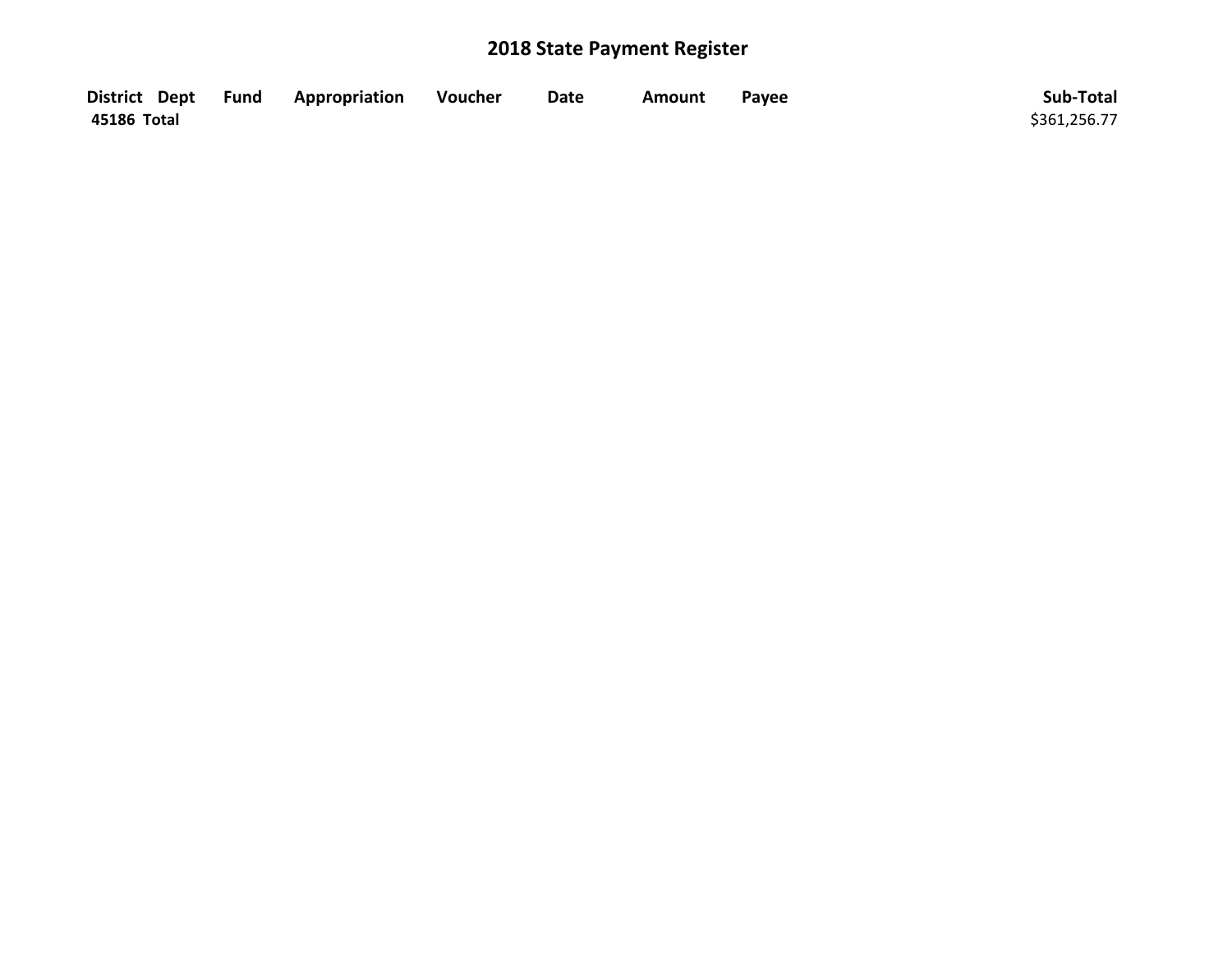| <b>District Dept</b> |             | <b>Fund</b> | Appropriation                                                                   | Voucher            | Date           | Amount | Payee                          | Sub-Total    |
|----------------------|-------------|-------------|---------------------------------------------------------------------------------|--------------------|----------------|--------|--------------------------------|--------------|
| 45211                |             |             | Dept of Safety & Prof Services - - Fire Dues Distribution                       |                    |                |        |                                |              |
| 45211                |             | 16500 10000 | 22500                                                                           | 00024413           | 07-23-18       |        | \$49,750.80 City Of Cedarburg  |              |
| 45211                |             |             | Dept of Safety & Prof Services - - Fire Dues Distribution Total                 |                    |                |        |                                | \$49,750.80  |
| 45211                |             |             | Dept of Natural Resources - - Resaids - Urban Forestry Grant                    |                    |                |        |                                |              |
| 45211                |             | 37000 21200 | 58700                                                                           | 00225567           | $04-10-18$     |        | \$15,807.50 City Of Cedarburg  |              |
| 45211                |             |             | Dept of Natural Resources - - Resaids - Urban Forestry Grant Total              |                    |                |        |                                | \$15,807.50  |
| 45211                |             |             | Dept of Natural Resources - - Fin Asst For Responsible Units                    |                    |                |        |                                |              |
| 45211                |             | 37000 27400 | 67000                                                                           | 00235415           | $05 - 11 - 18$ |        | \$37,841.10 City Of Cedarburg  |              |
| 45211                |             |             | Dept of Natural Resources - - Fin Asst For Responsible Units Total              |                    |                |        |                                | \$37,841.10  |
| 45211                |             |             | WI Dept of Transportation - - Hwy Sfty Loc Aid Ffd                              |                    |                |        |                                |              |
| 45211                |             | 39500 21100 | 18500                                                                           | 00305515           | 10-01-18       |        | \$944.44 City Of Cedarburg     |              |
| 45211                |             |             | WI Dept of Transportation - - Hwy Sfty Loc Aid Ffd Total                        |                    |                |        |                                | \$944.44     |
| 45211                |             |             | WI Dept of Transportation - - Trns Aids To Mnc.-Sf                              |                    |                |        |                                |              |
| 45211                |             | 39500 21100 | 19100                                                                           | 00204835           | $01 - 02 - 18$ |        | \$151,628.59 City Of Cedarburg |              |
| 45211                |             | 39500 21100 | 19100                                                                           | 00235343           | 04-02-18       |        | \$151,628.59 City Of Cedarburg |              |
| 45211                |             | 39500 21100 | 19100                                                                           | 00269042           | 07-02-18       |        | \$151,628.59 City Of Cedarburg |              |
| 45211                |             | 39500 21100 | 19100                                                                           | 00303094           | $10 - 01 - 18$ |        | \$151,628.60 City Of Cedarburg |              |
| 45211                |             |             | WI Dept of Transportation - - Trns Aids To Mnc.-Sf Total                        |                    |                |        |                                | \$606,514.37 |
| 45211                |             |             | Department of Health Services - - Prepaid Medical Transport Reimbursement       |                    |                |        |                                |              |
| 45211                |             | 43500 10000 | 16300                                                                           | AMBULANCE 11-08-18 |                |        | \$3,681.92 City Of Cedarburg   |              |
| 45211                |             |             | Department of Health Services - - Prepaid Medical Transport Reimbursement Total |                    |                |        |                                | \$3,681.92   |
| 45211                |             |             | Department of Justice - - Law Enforcement Train, Local                          |                    |                |        |                                |              |
| 45211                |             | 45500 10000 | 23100                                                                           | 00052220           | 09-25-18       |        | \$3,200.00 City Of Cedarburg   |              |
| 45211                |             |             | Department of Justice - - Law Enforcement Train, Local Total                    |                    |                |        |                                | \$3,200.00   |
| 45211                |             |             | Shared Revenue and Tax Relief - - County And Municipal Aid                      |                    |                |        |                                |              |
| 45211                |             | 83500 10000 | 10500                                                                           | 00033800           | 07-23-18       |        | \$29,989.02 City Of Cedarburg  |              |
| 45211                |             | 83500 10000 | 10500                                                                           | 00036686           | 11-19-18       |        | \$166,255.84 City Of Cedarburg |              |
| 45211                |             |             | Shared Revenue and Tax Relief - - County And Municipal Aid Total                |                    |                |        |                                | \$196,244.86 |
| 45211                |             |             | Shared Revenue and Tax Relief - - Exempt Computer Aid                           |                    |                |        |                                |              |
| 45211                | 83500 10000 |             | 10900                                                                           | 00031030           | 07-23-18       |        | \$20,550.72 City Of Cedarburg  |              |
| 45211                |             |             | Shared Revenue and Tax Relief - - Exempt Computer Aid Total                     |                    |                |        |                                | \$20,550.72  |
| 45211                |             |             | Shared Revenue and Tax Relief - - Utility Aid                                   |                    |                |        |                                |              |
| 45211                | 83500 10000 |             | 11000                                                                           | 00033800           | 07-23-18       |        | \$688.74 City Of Cedarburg     |              |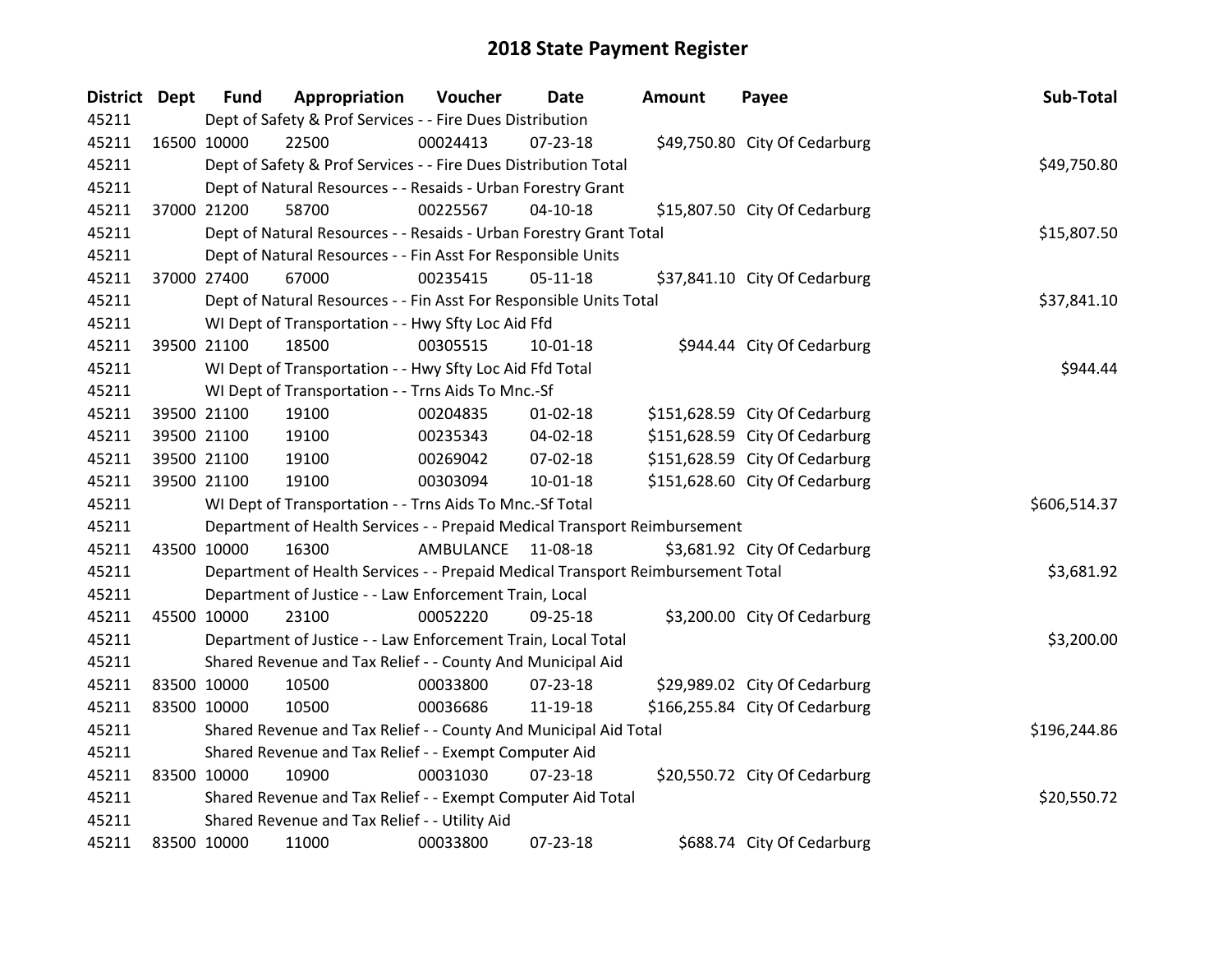|             |             | District Dept Fund | Appropriation                                       | <b>Voucher</b> | Date     | Amount | <b>Pavee</b>                 | Sub-Total    |
|-------------|-------------|--------------------|-----------------------------------------------------|----------------|----------|--------|------------------------------|--------------|
| 45211       | 83500 10000 |                    | 11000                                               | 00036686       | 11-19-18 |        | \$3,864.62 City Of Cedarburg |              |
| 45211       |             |                    | Shared Revenue and Tax Relief - - Utility Aid Total |                |          |        |                              | \$4,553.36   |
| 45211 Total |             |                    |                                                     |                |          |        |                              | \$939,089.07 |
|             |             |                    |                                                     |                |          |        |                              |              |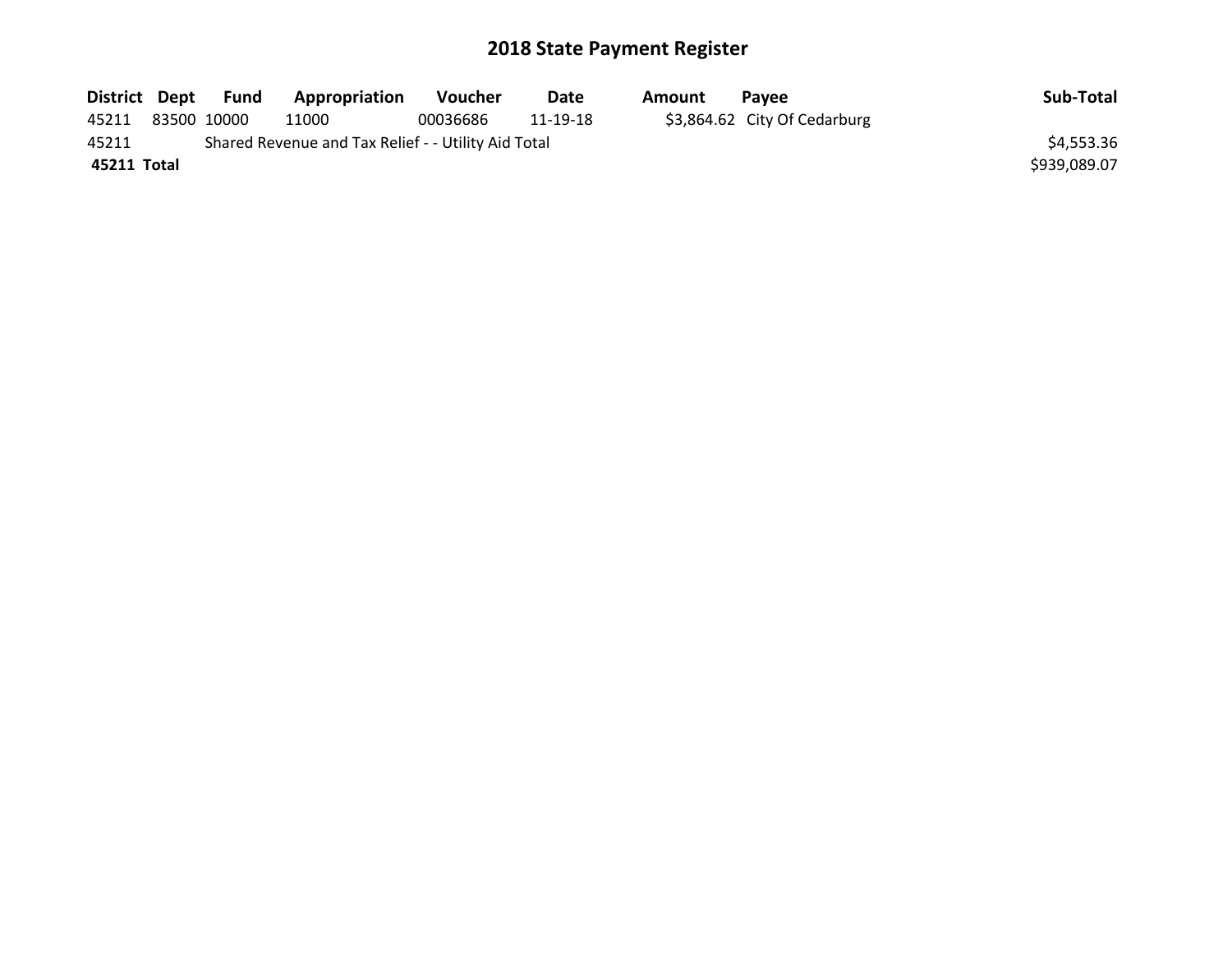| <b>District Dept</b> | <b>Fund</b> | Appropriation                                                      | Voucher     | Date           | Amount | Payee                       | Sub-Total      |
|----------------------|-------------|--------------------------------------------------------------------|-------------|----------------|--------|-----------------------------|----------------|
| 45255                |             | Dept of Safety & Prof Services - - Fire Dues Distribution          |             |                |        |                             |                |
| 45255                | 16500 10000 | 22500                                                              | 00017628    | 07-02-18       |        | \$164,595.81 City Of Mequon |                |
| 45255                |             | Dept of Safety & Prof Services - - Fire Dues Distribution Total    |             |                |        |                             | \$164,595.81   |
| 45255                |             | Dept of Natural Resources - - Gpo -Federal Funds                   |             |                |        |                             |                |
| 45255                | 37000 21200 | 38100                                                              | 00222233    | 03-23-18       |        | \$1,883.76 City Of Mequon   |                |
| 45255                |             | Dept of Natural Resources - - Gpo -Federal Funds Total             |             |                |        |                             | \$1,883.76     |
| 45255                |             | Dept of Natural Resources - - Enf A - Boating Enforcement          |             |                |        |                             |                |
| 45255                | 37000 21200 | 55000                                                              | 00222233    | 03-23-18       |        | \$4,133.13 City Of Mequon   |                |
| 45255                |             | Dept of Natural Resources - - Enf A - Boating Enforcement Total    |             |                |        |                             | \$4,133.13     |
| 45255                |             | Dept of Natural Resources - - Ea - Urban Nonpoint Source           |             |                |        |                             |                |
| 45255                | 37000 27400 | 65800                                                              | 00231665    | 05-01-18       |        | \$16,800.00 City Of Mequon  |                |
| 45255                |             | Dept of Natural Resources - - Ea - Urban Nonpoint Source Total     |             |                |        |                             | \$16,800.00    |
| 45255                |             | Dept of Natural Resources - - Fin Asst For Responsible Units       |             |                |        |                             |                |
| 45255                | 37000 27400 | 67000                                                              | 00235311    | $05 - 11 - 18$ |        | \$15,374.66 City Of Mequon  |                |
| 45255                |             | Dept of Natural Resources - - Fin Asst For Responsible Units Total | \$15,374.66 |                |        |                             |                |
| 45255                |             | WI Dept of Transportation - - Conn Hwy Aids St Fds                 |             |                |        |                             |                |
| 45255                | 39500 21100 | 16200                                                              | 00205611    | $01 - 02 - 18$ |        | \$17,332.88 City Of Mequon  |                |
| 45255                | 39500 21100 | 16200                                                              | 00236119    | 04-02-18       |        | \$17,332.88 City Of Mequon  |                |
| 45255                | 39500 21100 | 16200                                                              | 00269818    | 07-02-18       |        | \$17,332.88 City Of Mequon  |                |
| 45255                | 39500 21100 | 16200                                                              | 00303870    | $10 - 01 - 18$ |        | \$17,332.88 City Of Mequon  |                |
| 45255                |             | WI Dept of Transportation - - Conn Hwy Aids St Fds Total           |             |                |        |                             | \$69,331.52    |
| 45255                |             | WI Dept of Transportation - - Hwy Sfty Loc Aid Ffd                 |             |                |        |                             |                |
| 45255                | 39500 21100 | 18500                                                              | 00238264    | 04-05-18       |        | \$4,000.00 City Of Mequon   |                |
| 45255                |             | WI Dept of Transportation - - Hwy Sfty Loc Aid Ffd Total           |             |                |        |                             | \$4,000.00     |
| 45255                |             | WI Dept of Transportation - - Trns Aids To Mnc.-Sf                 |             |                |        |                             |                |
| 45255                | 39500 21100 | 19100                                                              | 00204836    | $01 - 02 - 18$ |        | \$342,587.85 City Of Mequon |                |
| 45255                | 39500 21100 | 19100                                                              | 00235344    | 04-02-18       |        | \$342,587.85 City Of Mequon |                |
| 45255                | 39500 21100 | 19100                                                              | 00269043    | 07-02-18       |        | \$342,587.85 City Of Mequon |                |
| 45255                | 39500 21100 | 19100                                                              | 00303095    | $10 - 01 - 18$ |        | \$342,587.85 City Of Mequon |                |
| 45255                |             | WI Dept of Transportation - - Trns Aids To Mnc.-Sf Total           |             |                |        |                             | \$1,370,351.40 |
| 45255                |             | WI Dept of Transportation - - Loc Rd Imp Prg St Fd                 |             |                |        |                             |                |
| 45255                | 39500 21100 | 27800                                                              | 00321837    | 11-09-18       |        | \$82,671.61 City Of Mequon  |                |
| 45255                |             | WI Dept of Transportation - - Loc Rd Imp Prg St Fd Total           |             |                |        |                             | \$82,671.61    |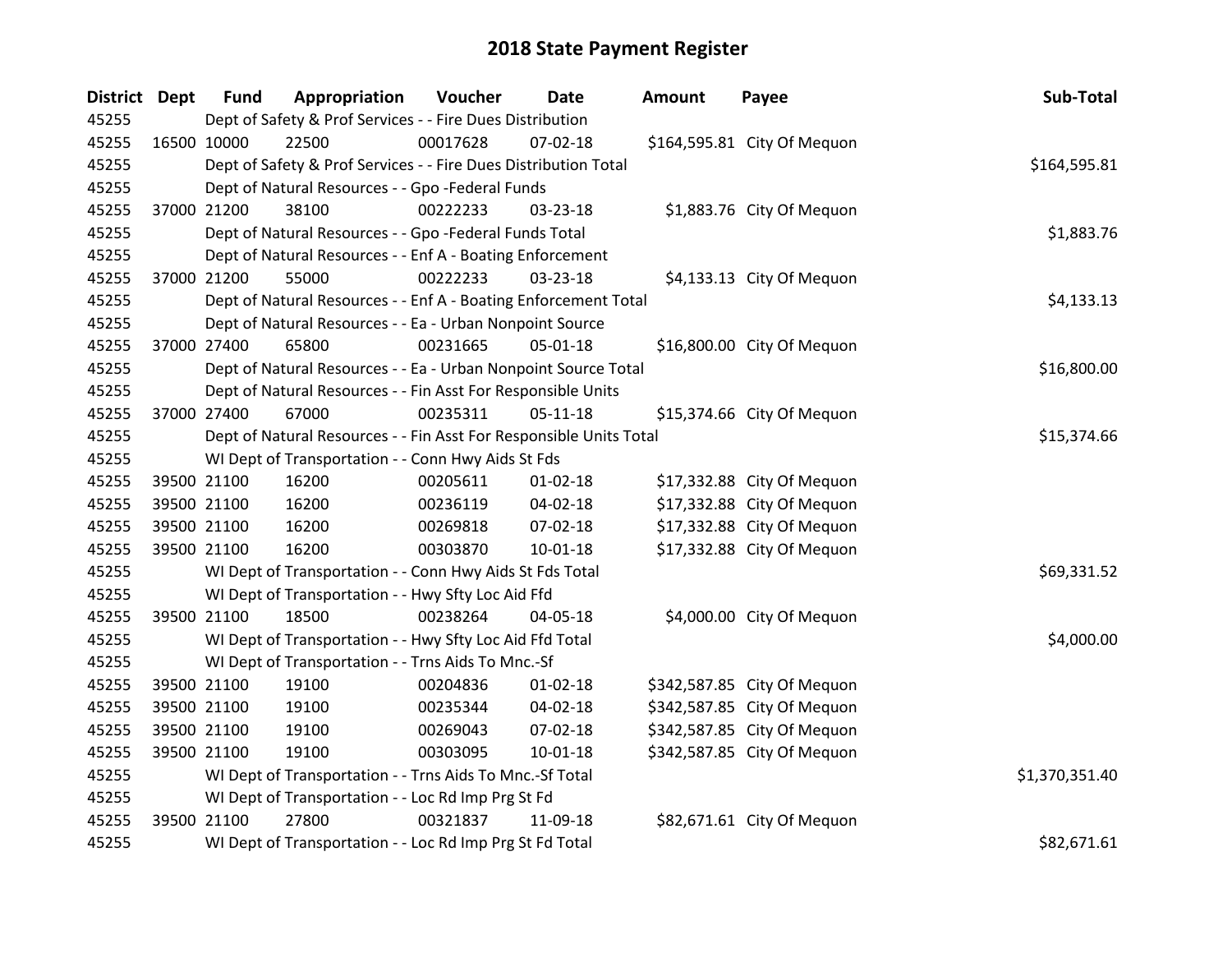| <b>District Dept</b> | <b>Fund</b> | Appropriation                                                                   | Voucher   | Date           | Amount | Payee                       | Sub-Total    |
|----------------------|-------------|---------------------------------------------------------------------------------|-----------|----------------|--------|-----------------------------|--------------|
| 45255                |             | WI Dept of Transportation - - Transpor Safety Ff                                |           |                |        |                             |              |
| 45255                | 39500 21100 | 58200                                                                           | 00213212  | $01 - 18 - 18$ |        | \$110.79 City Of Mequon     |              |
| 45255                | 39500 21100 | 58200                                                                           | 00213214  | $01 - 18 - 18$ |        | \$110.79 City Of Mequon     |              |
| 45255                | 39500 21100 | 58200                                                                           | 00244056  | 04-19-18       |        | \$113.31 City Of Mequon     |              |
| 45255                | 39500 21100 | 58200                                                                           | 00271604  | 07-06-18       |        | \$113.31 City Of Mequon     |              |
| 45255                | 39500 21100 | 58200                                                                           | 00286926  | 08-15-18       |        | \$113.31 City Of Mequon     |              |
| 45255                |             | WI Dept of Transportation - - Transpor Safety Ff Total                          |           |                |        |                             | \$561.51     |
| 45255                |             | Department of Health Services - - Emergency Medical Services, Ai                |           |                |        |                             |              |
| 45255                | 43500 10000 | 11900                                                                           | 00229392  | 08-31-18       |        | \$6,302.66 City Of Mequon   |              |
| 45255                |             | Department of Health Services - - Emergency Medical Services, Ai Total          |           |                |        |                             | \$6,302.66   |
| 45255                |             | Department of Health Services - - Prepaid Medical Transport Reimbursement       |           |                |        |                             |              |
| 45255                | 43500 10000 | 16300                                                                           | AMBULANCE | 11-08-18       |        | \$6,896.29 City Of Mequon   |              |
| 45255                |             | Department of Health Services - - Prepaid Medical Transport Reimbursement Total |           |                |        |                             | \$6,896.29   |
| 45255                |             | Department of Justice - - Law Enforcement Train, Local                          |           |                |        |                             |              |
| 45255                | 45500 10000 | 23100                                                                           | 00040595  | $01 - 18 - 18$ |        | \$1,684.80 City Of Mequon   |              |
| 45255                | 45500 10000 | 23100                                                                           | 00045173  | 04-30-18       |        | \$5,760.00 City Of Mequon   |              |
| 45255                |             | Department of Justice - - Law Enforcement Train, Local Total                    |           |                |        |                             | \$7,444.80   |
| 45255                |             | Public Defender Board - - Appellate Representation                              |           |                |        |                             |              |
| 45255                | 55000 10000 | 10200                                                                           | 00140469  | 05-04-18       |        | \$30.00 City Of Mequon      |              |
| 45255                |             | Public Defender Board - - Appellate Representation Total                        |           |                |        |                             | \$30.00      |
| 45255                |             | Public Defender Board - - Transcript, Discovery And Int                         |           |                |        |                             |              |
| 45255                | 55000 10000 | 10600                                                                           | 00136729  | 04-11-18       |        | \$16.36 City Of Mequon      |              |
| 45255                |             | Public Defender Board - - Transcript, Discovery And Int Total                   |           |                |        |                             | \$16.36      |
| 45255                |             | Shared Revenue and Tax Relief - - County And Municipal Aid                      |           |                |        |                             |              |
| 45255                | 83500 10000 | 10500                                                                           | 00033801  | 07-23-18       |        | \$45,996.28 City Of Mequon  |              |
| 45255                | 83500 10000 | 10500                                                                           | 00036687  | 11-19-18       |        | \$253,749.30 City Of Mequon |              |
| 45255                |             | Shared Revenue and Tax Relief - - County And Municipal Aid Total                |           |                |        |                             | \$299,745.58 |
| 45255                |             | Shared Revenue and Tax Relief - - Exempt Computer Aid                           |           |                |        |                             |              |
| 45255                | 83500 10000 | 10900                                                                           | 00031031  | 07-23-18       |        | \$49,523.45 City Of Mequon  |              |
| 45255                | 83500 10000 | 10900                                                                           | 00032453  | 07-23-18       |        | \$59,725.35 City Of Mequon  |              |
| 45255                |             | Shared Revenue and Tax Relief - - Exempt Computer Aid Total                     |           |                |        |                             | \$109,248.80 |
| 45255                |             | Shared Revenue and Tax Relief - - Utility Aid                                   |           |                |        |                             |              |
| 45255                | 83500 10000 | 11000                                                                           | 00033801  | 07-23-18       |        | \$6,833.15 City Of Mequon   |              |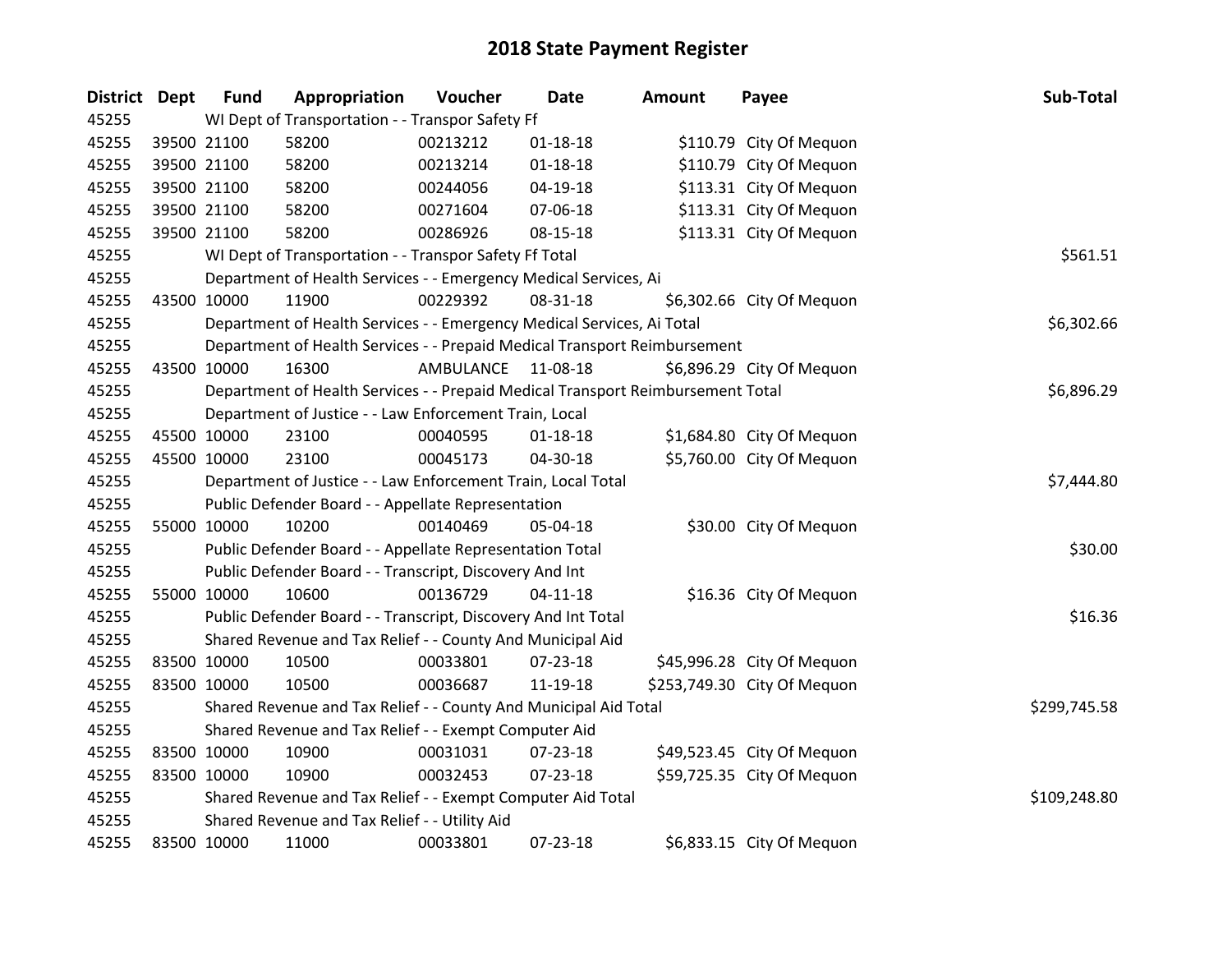| District Dept | Fund        | Appropriation                                       | <b>Voucher</b> | Date     | Amount | <b>Pavee</b>               | Sub-Total      |
|---------------|-------------|-----------------------------------------------------|----------------|----------|--------|----------------------------|----------------|
| 45255         | 83500 10000 | 11000                                               | 00036687       | 11-19-18 |        | \$39,329.75 City Of Mequon |                |
| 45255         |             | Shared Revenue and Tax Relief - - Utility Aid Total |                |          |        |                            | \$46,162.90    |
| 45255 Total   |             |                                                     |                |          |        |                            | \$2,205,550.79 |
|               |             |                                                     |                |          |        |                            |                |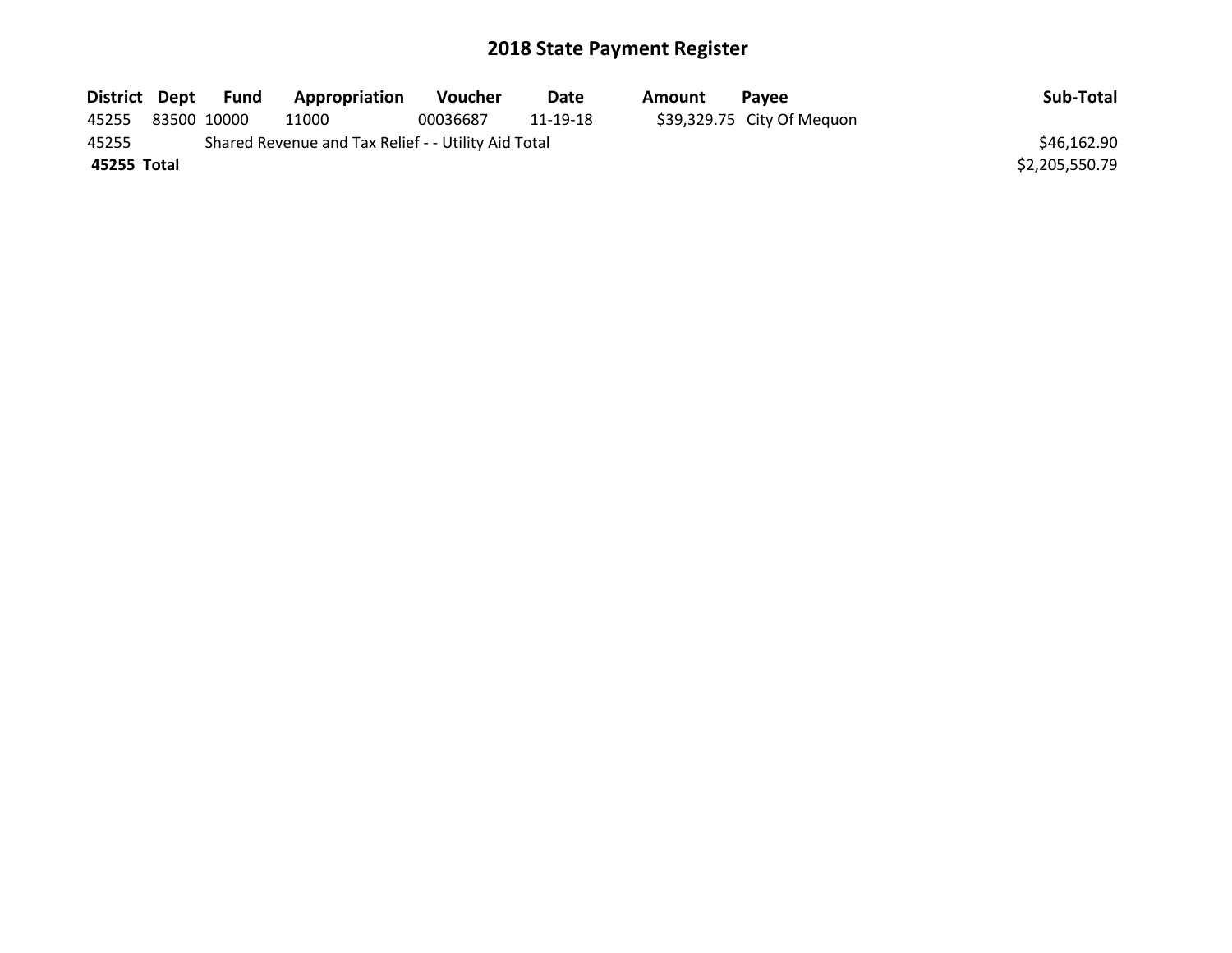| <b>District Dept</b> | <b>Fund</b>                                               | Appropriation                                                           | Voucher  | Date           | <b>Amount</b> | Payee                                | Sub-Total    |
|----------------------|-----------------------------------------------------------|-------------------------------------------------------------------------|----------|----------------|---------------|--------------------------------------|--------------|
| 45271                | Dept of Safety & Prof Services - - Fire Dues Distribution |                                                                         |          |                |               |                                      |              |
| 45271                | 16500 10000                                               | 22500                                                                   | 00017629 | 07-02-18       |               | \$35,515.38 City Of Port Washington  |              |
| 45271                |                                                           | Dept of Safety & Prof Services - - Fire Dues Distribution Total         |          |                |               |                                      | \$35,515.38  |
| 45271                |                                                           | Environmental Improvement Prog - - Clean Water Fund Program Finan       |          |                |               |                                      |              |
| 45271                | 32000 57300                                               | 16300                                                                   | 00000143 | $02 - 22 - 18$ |               | \$5,382.17 City Of Port Washington   |              |
| 45271                |                                                           | Environmental Improvement Prog - - Clean Water Fund Program Finan Total |          |                |               |                                      | \$5,382.17   |
| 45271                |                                                           | Dept of Natural Resources - - Gpo - Federal Funds                       |          |                |               |                                      |              |
| 45271                | 37000 10000                                               | 94100                                                                   | 00225543 | 04-09-18       |               | \$45,000.00 City Of Port Washington  |              |
| 45271                |                                                           | Dept of Natural Resources - - Gpo - Federal Funds Total                 |          |                |               |                                      | \$45,000.00  |
| 45271                |                                                           | Dept of Natural Resources - - Rec & Resource Aids, Fed                  |          |                |               |                                      |              |
| 45271                | 37000 21200                                               | 58300                                                                   | 00267951 | 09-21-18       |               | \$100,000.00 City Of Port Washington |              |
| 45271                |                                                           | Dept of Natural Resources - - Rec & Resource Aids, Fed Total            |          |                |               |                                      | \$100,000.00 |
| 45271                |                                                           | Dept of Natural Resources - - Fin Asst For Responsible Units            |          |                |               |                                      |              |
| 45271                | 37000 27400                                               | 67000                                                                   | 00235781 | $05-11-18$     |               | \$19,170.58 City Of Port Washington  |              |
| 45271                |                                                           | Dept of Natural Resources - - Fin Asst For Responsible Units Total      |          |                |               |                                      | \$19,170.58  |
| 45271                |                                                           | Dept of Natural Resources - - Land Acquisition                          |          |                |               |                                      |              |
| 45271                | 37000 36300                                               | <b>TA100</b>                                                            | 00225546 | 04-09-18       |               | \$249,500.00 City Of Port Washington |              |
| 45271                |                                                           | Dept of Natural Resources - - Land Acquisition Total                    |          |                |               |                                      | \$249,500.00 |
| 45271                |                                                           | WI Dept of Transportation - - Conn Hwy Aids St Fds                      |          |                |               |                                      |              |
| 45271                | 39500 21100                                               | 16200                                                                   | 00205612 | $01 - 02 - 18$ |               | \$19,268.15 City Of Port Washington  |              |
| 45271                | 39500 21100                                               | 16200                                                                   | 00236120 | 04-02-18       |               | \$19,268.15 City Of Port Washington  |              |
| 45271                | 39500 21100                                               | 16200                                                                   | 00269819 | 07-02-18       |               | \$19,268.15 City Of Port Washington  |              |
| 45271                | 39500 21100                                               | 16200                                                                   | 00303871 | 10-01-18       |               | \$19,268.15 City Of Port Washington  |              |
| 45271                |                                                           | WI Dept of Transportation - - Conn Hwy Aids St Fds Total                |          |                |               |                                      | \$77,072.60  |
| 45271                |                                                           | WI Dept of Transportation - - Trns Aids To Mnc.-Sf                      |          |                |               |                                      |              |
| 45271                | 39500 21100                                               | 19100                                                                   | 00204837 | $01 - 02 - 18$ |               | \$168,926.81 City Of Port Washington |              |
| 45271                | 39500 21100                                               | 19100                                                                   | 00235345 | 04-02-18       |               | \$168,926.81 City Of Port Washington |              |
| 45271                | 39500 21100                                               | 19100                                                                   | 00269044 | 07-02-18       |               | \$168,926.81 City Of Port Washington |              |
| 45271                | 39500 21100                                               | 19100                                                                   | 00303096 | 10-01-18       |               | \$168,926.84 City Of Port Washington |              |
| 45271                |                                                           | WI Dept of Transportation - - Trns Aids To Mnc.-Sf Total                |          |                |               |                                      | \$675,707.27 |
| 45271                |                                                           | WI Dept of Transportation - - Loc Rd Imp Prg St Fd                      |          |                |               |                                      |              |
| 45271                | 39500 21100                                               | 27800                                                                   | 00219816 | 02-07-18       |               | \$43,000.00 City Of Port Washington  |              |
| 45271                |                                                           | WI Dept of Transportation - - Loc Rd Imp Prg St Fd Total                |          |                |               |                                      | \$43,000.00  |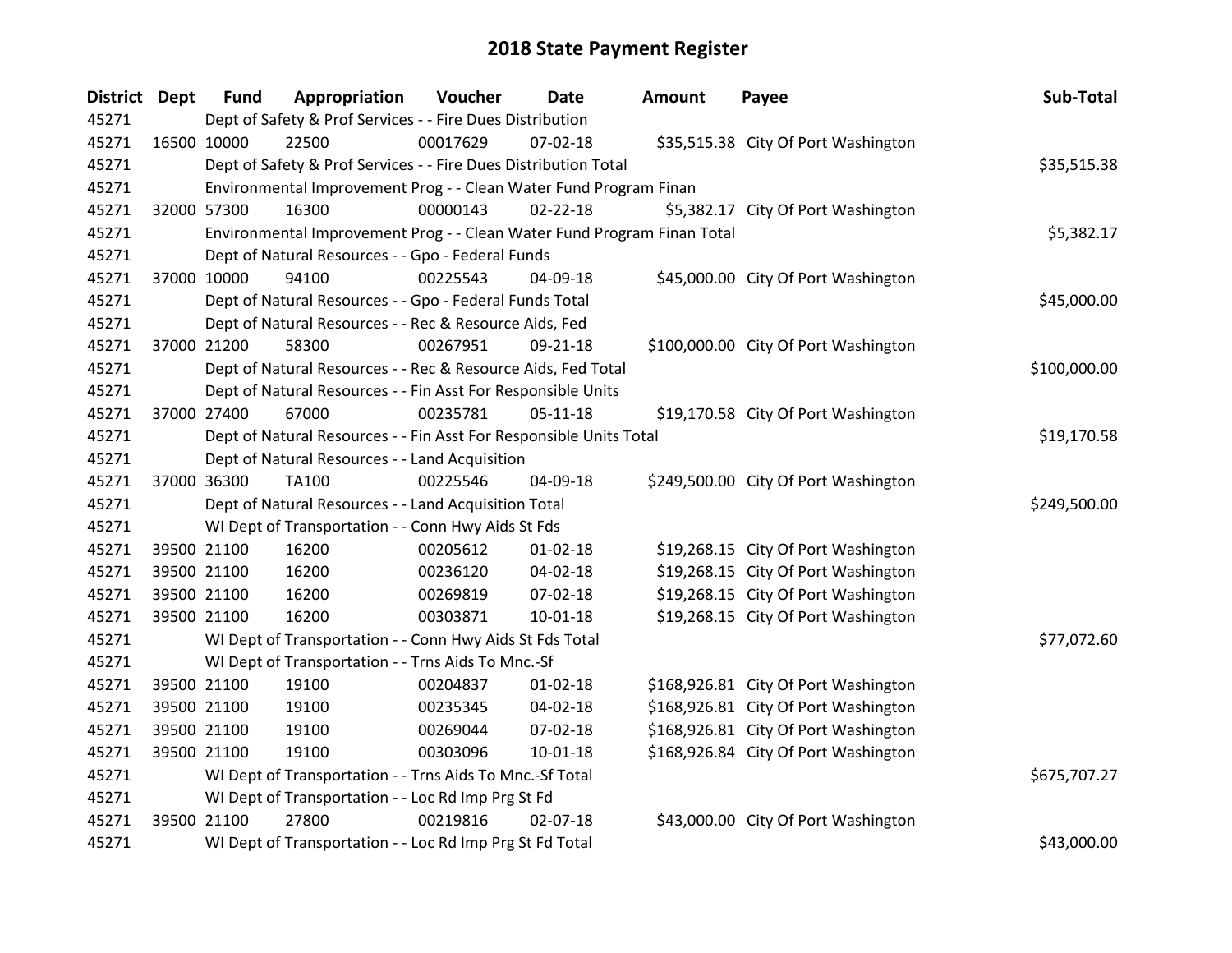| <b>District Dept</b> | <b>Fund</b>                                      | Appropriation                                                                   | Voucher   | Date           | Amount | Payee                                | Sub-Total    |
|----------------------|--------------------------------------------------|---------------------------------------------------------------------------------|-----------|----------------|--------|--------------------------------------|--------------|
| 45271                | WI Dept of Transportation - - Transpor Safety Ff |                                                                                 |           |                |        |                                      |              |
| 45271                | 39500 21100                                      | 58200                                                                           | 00230490  | 03-16-18       |        | \$58.14 City Of Port Washington      |              |
| 45271                | 39500 21100                                      | 58200                                                                           | 00244053  | 04-19-18       |        | \$87.21 City Of Port Washington      |              |
| 45271                | 39500 21100                                      | 58200                                                                           | 00264990  | 06-20-18       |        | \$103.39 City Of Port Washington     |              |
| 45271                | 39500 21100                                      | 58200                                                                           | 00312366  | 10-19-18       |        | \$88.62 City Of Port Washington      |              |
| 45271                | 39500 21100                                      | 58200                                                                           | 00314555  | 10-25-18       |        | \$111.12 City Of Port Washington     |              |
| 45271                |                                                  | WI Dept of Transportation - - Transpor Safety Ff Total                          |           |                |        |                                      | \$448.48     |
| 45271                |                                                  | Department of Health Services - - Emergency Medical Services, Ai                |           |                |        |                                      |              |
| 45271                | 43500 10000                                      | 11900                                                                           | 00229269  | 08-31-18       |        | \$3,987.00 City Of Port Washington   |              |
| 45271                |                                                  | Department of Health Services - - Emergency Medical Services, Ai Total          |           |                |        |                                      | \$3,987.00   |
| 45271                |                                                  | Department of Health Services - - Prepaid Medical Transport Reimbursement       |           |                |        |                                      |              |
| 45271                | 43500 10000                                      | 16300                                                                           | AMBULANCE | 11-08-18       |        | \$12,799.04 City Of Port Washington  |              |
| 45271                |                                                  | Department of Health Services - - Prepaid Medical Transport Reimbursement Total |           |                |        |                                      | \$12,799.04  |
| 45271                |                                                  | Department of Justice - - Law Enforcement Train, Local                          |           |                |        |                                      |              |
| 45271                | 45500 10000                                      | 23100                                                                           | 00040603  | $01 - 18 - 18$ |        | \$2,719.08 City Of Port Washington   |              |
| 45271                | 45500 10000                                      | 23100                                                                           | 00047118  | 06-18-18       |        | \$3,040.00 City Of Port Washington   |              |
| 45271                |                                                  | Department of Justice - - Law Enforcement Train, Local Total                    |           |                |        |                                      | \$5,759.08   |
| 45271                |                                                  | Department of Administration - - Federal Aid                                    |           |                |        |                                      |              |
| 45271                | 50500 10000                                      | 14200                                                                           | 00070174  | $01 - 24 - 18$ |        | \$72,000.00 City Of Port Washington  |              |
| 45271                |                                                  | Department of Administration - - Federal Aid Total                              |           |                |        |                                      | \$72,000.00  |
| 45271                |                                                  | Shared Revenue and Tax Relief - - Expenditure Restraint Program                 |           |                |        |                                      |              |
| 45271                | 83500 10000                                      | 10100                                                                           | 00033802  | 07-23-18       |        | \$40,749.36 City Of Port Washington  |              |
| 45271                | 83500 10000                                      | 10100                                                                           | 00036688  | 11-19-18       |        | \$0.06 City Of Port Washington       |              |
| 45271                |                                                  | Shared Revenue and Tax Relief - - Expenditure Restraint Program Total           |           |                |        |                                      | \$40,749.42  |
| 45271                |                                                  | Shared Revenue and Tax Relief - - County And Municipal Aid                      |           |                |        |                                      |              |
| 45271                | 83500 10000                                      | 10500                                                                           | 00033802  | 07-23-18       |        | \$74,046.49 City Of Port Washington  |              |
| 45271                | 83500 10000                                      | 10500                                                                           | 00036688  | 11-19-18       |        | \$406,797.71 City Of Port Washington |              |
| 45271                |                                                  | Shared Revenue and Tax Relief - - County And Municipal Aid Total                |           |                |        |                                      | \$480,844.20 |
| 45271                |                                                  | Shared Revenue and Tax Relief - - Exempt Computer Aid                           |           |                |        |                                      |              |
| 45271                | 83500 10000                                      | 10900                                                                           | 00031032  | 07-23-18       |        | \$11,126.19 City Of Port Washington  |              |
| 45271                | 83500 10000                                      | 10900                                                                           | 00032454  | $07 - 23 - 18$ |        | \$18,287.43 City Of Port Washington  |              |
| 45271                |                                                  | Shared Revenue and Tax Relief - - Exempt Computer Aid Total                     |           |                |        |                                      | \$29,413.62  |
| 45271                |                                                  | Shared Revenue and Tax Relief - - Utility Aid                                   |           |                |        |                                      |              |